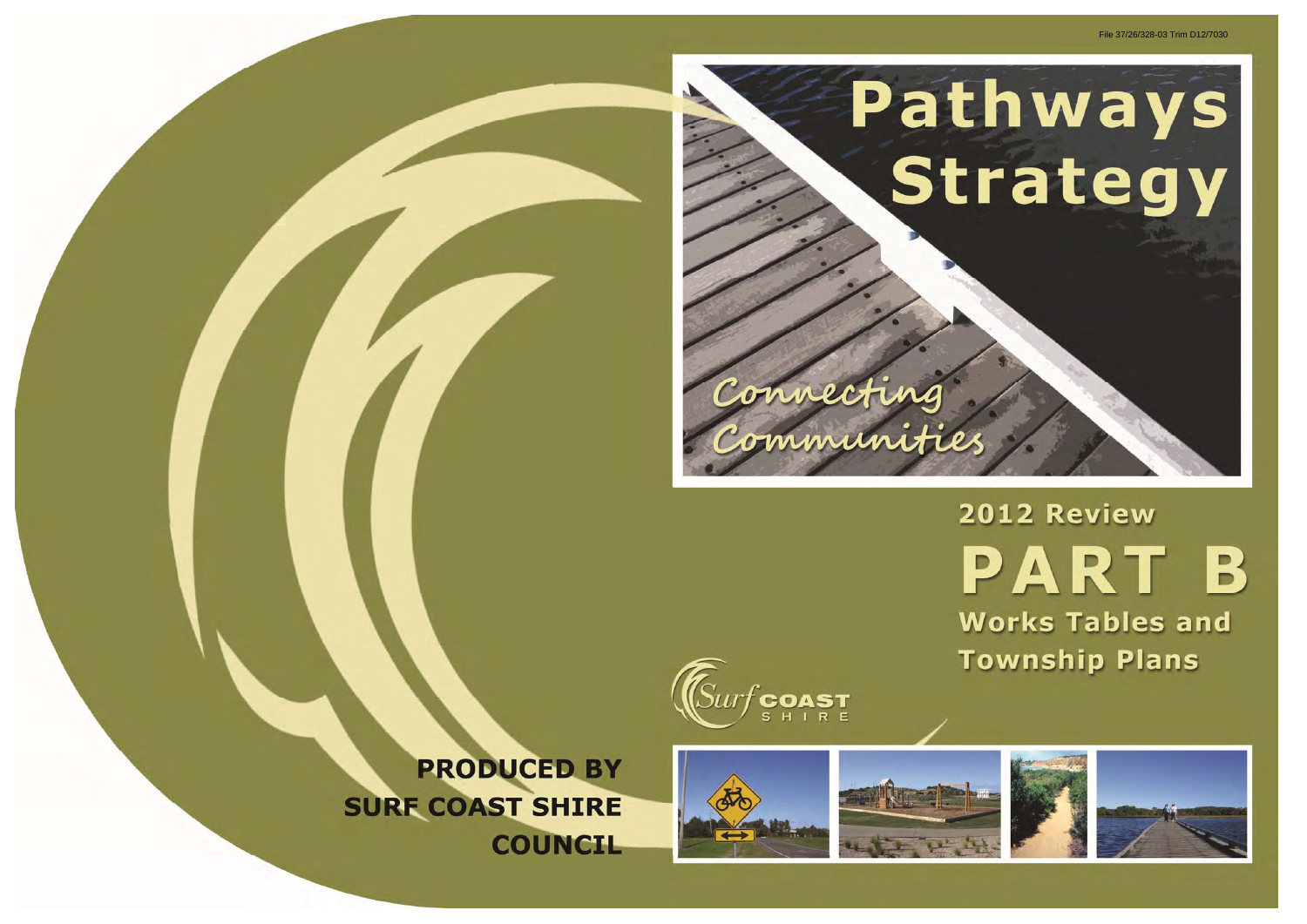# **Table of Contents**

### **Appendix 1 and 2 are located in Part A of the revised Pathway Strategy.**

**APPENDIX 3 Maps of Pathways for Surf Coast Shire and Major Towns \_\_\_\_\_\_\_\_\_\_\_\_\_\_\_\_\_\_\_ 11** 

# **List of Tables**

### **Table 1 to 11 are located in Part A of the Pathway Strategy**

| TABLE 9 Township summary for the 10 Year Works Program and Total Program 23 |  |
|-----------------------------------------------------------------------------|--|
|                                                                             |  |
|                                                                             |  |
|                                                                             |  |
|                                                                             |  |
|                                                                             |  |
|                                                                             |  |
|                                                                             |  |
|                                                                             |  |
|                                                                             |  |
|                                                                             |  |

- $\begin{array}{c} \bullet \\ \bullet \end{array}$ to the broader community.
- Shared Pathways that are the collector pathway systems within towns.
- Town Pathways that serve the local community linking peoples homes to the shared pathways.
- $\bullet$  Bicycle routes that are the on road marked or signed bicycle network for both regional and local use.

# **INTRODUCTION**

Pathways have been identified as a major item of infrastructure required by the residents and visitors to the Surf Coast Shire. The many natural attractions within the Shire make it an ideal and desirable location for walking and cycling but the major road crossings and old pathway infrastructure means that the community is requesting more and improved pathways.

The Pathways Group, comprising Council officers from across departments, reviewed information on all the pathways in the Shire which had been completed and updated the plans and tables.

The Group maintained the range of path and trail types in the Surf Coast Shire as adopted in 2006: Regional Pathways that serve as arterial links joining towns and providing a facility of significance

The Pathways Strategy *Connecting Communities* is divided into two parts. **Part A** includes the **Process**  undertaken to complete the Strategy, the **Background** information which influended decision making, the adopted **Policy** areas that apply to all potential pathways, the **Recommendations** required to facilitate the implementation of this Strategy and the Surf Coast Shire **Budget** required to complete a priority 10 Year Works Program.

**Part B** of the Strategy includes the **Works Tables** and **Township Plans**. This part is a "living" document to be annually revised and updated as new paths are completed, budgets are prepared and new strategies, masterplans and development plans are prepared.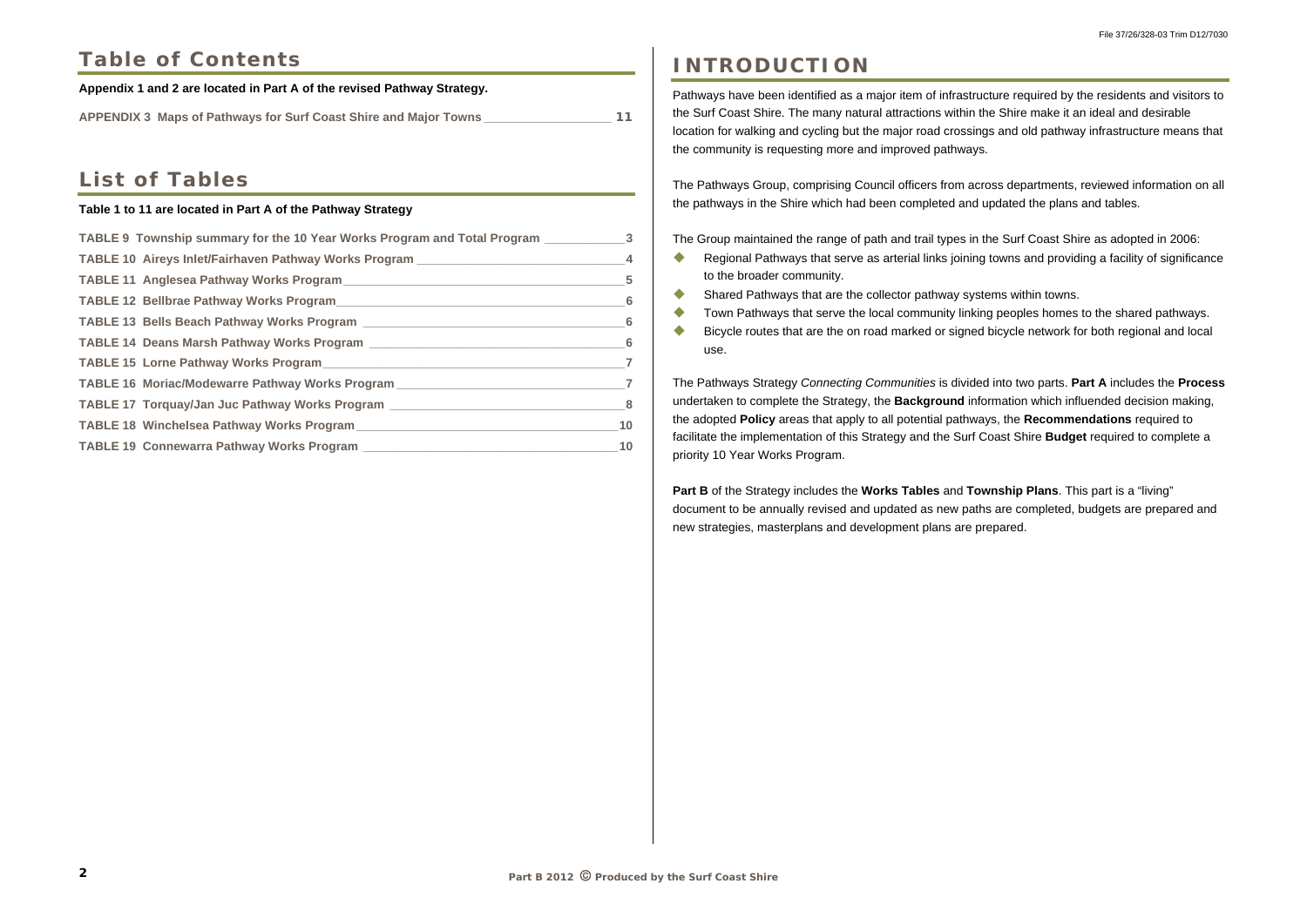### **TABLE 9 Summary pathways and estimated costs in each Township for the Pathway Program**

| <b>Town</b>         | <b>Estimated Cost</b> | <b>Number of Paths</b> |
|---------------------|-----------------------|------------------------|
| <b>Aireys Inlet</b> | 3,595,180             | 86                     |
| Anglesea            | 4,683,415             | 58                     |
| Bellbrae            | 1,249,260             | 13                     |
| <b>Bells Beach</b>  | 531,675               | 13                     |
| Connewarre          | 27,610                |                        |
| Deans Marsh         | 1,053,740             |                        |
| Lorne               | 2,826,523             | 35                     |
| Moriac              | 2,856,669             | 16                     |
| Torquay / Jan Juc   | 15,786,520            | 137                    |
| Winchelsea          | 4,501,016             | 51                     |
| <b>TOTAL</b>        | \$37,111,608          | 417                    |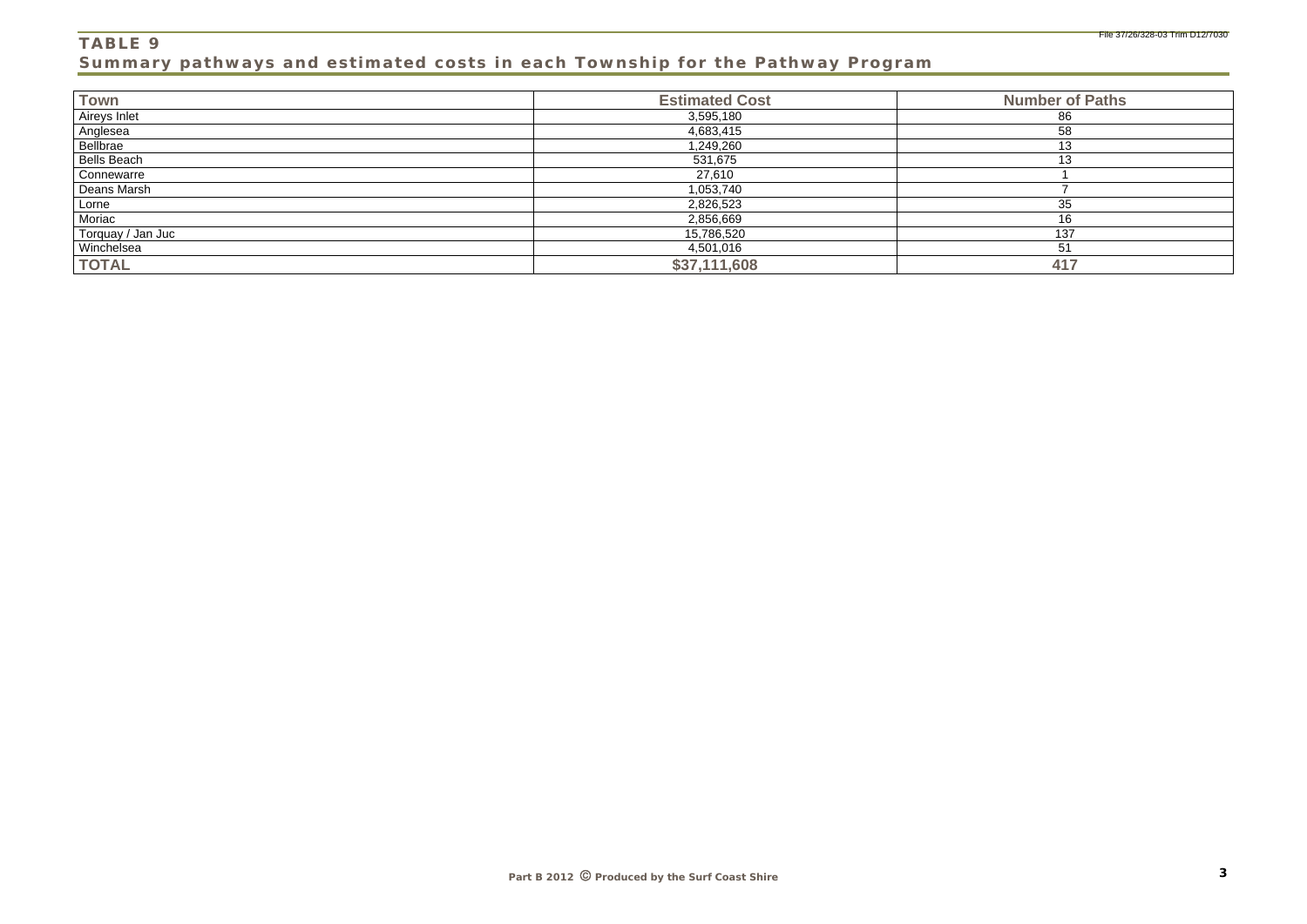### **TABLE 10 Aireys Inlet/Fairhaven Pathway Works Program**

Legend:  $\Diamond$  Pathways <u>not</u> included in the priority 10 Year Works Program or Pathways to be funded by other Land Managers **Pathway being funded by developers** ◆ Pathways recommended for funding in the 10 Year Surf Coast Shire Works Program (Year 1 being 2012/13)

| <b>UNIQUE ID</b><br><b>CLASSIFICATION</b><br><b>LENGTH</b><br><b>LOCATION</b><br><b>SECTION FROM</b><br><b>PATH NAME</b><br><b>PATH CONSTRUCTION</b><br><b>SECTION TO</b><br><b>Aireys Street</b><br>PP1486<br><b>Bike Route</b><br>1394<br>Aireys Inlet / Fairhaven<br>Eagle Rock Parade<br>Bambra Road<br><b>Bicycle Route Signage</b><br>PP1487<br><b>Bike Route</b><br>381<br>Aireys Inlet / Fairhaven   Alice Road<br><b>Bicycle Route Signage</b><br>Eagle Rock Parade<br>Great Ocean Road<br>1931<br>PP1483<br><b>Bike Route</b><br>Airevs Inlet / Fairhaven   Boundary Rd<br><b>Bicycle Route Signage</b><br>Eagle Rock Parade<br>Bambra Road<br>PP1484<br>2165<br>Aireys Inlet / Fairhaven<br>Eagle Rock Parade<br><b>Bike Route</b><br><b>Bicycle Route Signage</b><br><b>Boundary Road</b><br>Lighthouse Road<br>PP1488<br>566<br><b>Bike Route</b><br>Aireys Inlet / Fairhaven<br>Beach Road<br>Eagle Rock Parade<br>Bambra Road<br>Bicycle Route Signage<br>PP1489<br>485<br>Airevs Inlet / Fairhaven<br><b>River Road</b><br>Bambra Road<br><b>Bike Route</b><br><b>Bicycle Route Signage</b><br>Bambra Road<br>PP1218<br><b>Reg Bike Route</b><br>8661<br>Aireys Inlet / Fairhaven<br>Great Ocean Road Bike Lane<br>On Road Sealed Shoulder<br>Painkalac Creek Bridge Aireys Inlet<br>O'Donohues Rd, Anglesea<br>PP1321<br><b>Regional Path</b><br>2023<br>Airevs Inlet / Fairhaven<br>Surf Coast Walk Extension<br><b>MPG</b><br><b>Urquarts Bluff</b><br>Boundary Rd<br>488<br>Aireys Inlet / Fairhaven   New Surf Coast Walk<br>Fairhaven SLSC<br>PP1170 (part)<br><b>Regional Path</b><br>MPG incl beach sections<br>310 Great Ocean Road<br>153<br>Aireys Inlet / Fairhaven   New Surf Coast Walk / Aireys Inlet Reserve<br>89 Great Ocean Road<br><b>Regional Path</b><br><b>MP</b><br>21 Inlet Cres<br>PP1538<br><b>MPG</b><br>PP1317<br>9994<br>Golf Links Rd (Fairhaven)<br><b>Regional Path</b><br>Aireys Inlet / Fairhaven   Surf Coast Walk Extension<br>Stony Creek (Lorne)<br>Aireys Inlet / Fairhaven   New Surf Coast Walk<br>PP1171<br><b>Regional Path</b><br>1383<br>MPG and signs on beach<br>Moggs Creek<br>Golf Links Rd<br>PP1200<br><b>Shared Path</b><br>43<br><b>GOR Crossing point</b><br>Aireys Inlet / Fairhaven<br>Road Crossing / ped refuge<br>Bottom shops<br>Aireys Inlet Reserve<br><b>SP</b><br>PP1209<br><b>Shared Path</b><br>783<br>Airevs Inlet / Fairhaven   Fairhaven / Airevs Link GOR<br>Lialeeta Road<br><b>Bottom Shops</b><br>PP1204 (part)<br><b>Shared Path</b><br>241<br>Airevs Inlet / Fairhaven<br>Great Ocean Rd west side path<br><b>SPG</b><br><b>Phillip St</b><br>Pearce Rd<br><b>SPG</b><br><b>GOR near Painkalac Creek bridge</b><br><b>Shared Path</b><br>169<br>Aireys Inlet / Fairhaven   Aireys Inlet Res boundary track<br><b>Aireys Inlet Cres</b><br>PP1198<br>PP1199<br>241<br><b>SPG</b><br>Exist path near Allen Noble sanctuarv<br><b>Shared Path</b><br>Aireys Inlet / Fairhaven   Great Ocean Road Trail<br><b>Inlet Cres</b><br>PP1208<br>210<br>Aireys Inlet / Fairhaven   Great Ocean Road Trail<br><b>SP</b><br>Philip St<br><b>Shared Path</b><br>Kerrie Crt<br>FP2482<br>303<br>Aireys Inlet / Fairhaven<br><b>SPG</b><br><b>Gilbert St</b><br>Pearse Rd<br><b>Shared Path</b><br>Aireys St<br>PP1123<br>345<br>Aireys Inlet / Fairhaven<br><b>SPG</b><br><b>Shared Path</b><br>Aireys St<br>Eagle Rock Pde<br>22 Aireys St (Sandy Gully)<br><b>SPG</b><br>333<br>PP1130<br><b>Shared Path</b><br>Aireys Inlet / Fairhaven   Aireys St<br>7 Aireys St (Sandy Gully)<br>Great Ocean Rd<br>PP1197<br>285<br>Aireys Inlet / Fairhaven<br><b>SPG</b><br><b>Pearse Street</b><br>Bambra Rd<br><b>Shared Path</b><br>Aireys St<br>FP2038<br>105<br>SPG upgrade<br>Eagle Rock Pde<br><b>Cliff Walk</b><br><b>Shared Path</b><br>Airevs Inlet / Fairhaven<br>Boundary Road<br><b>SPG</b><br>PP1343<br><b>Shared Path</b><br>Aireys Inlet / Fairhaven   Boundary Rd Path<br><b>GOR</b><br><b>Hartley St</b><br>180<br><b>SPG</b><br>PP1203<br><b>Inlet Cres</b><br>Exist path on GOR<br><b>Shared Path</b><br>123<br>Aireys Inlet / Fairhaven   Barton Crt link<br>FP2595<br>103<br>Aireys Inlet / Fairhaven   GOR Trail (West)<br>SPG upgrade<br>Gilbert St (Via GOR)<br><b>Shared Path</b><br>Aireys St<br>PP1194<br><b>Shared Path</b><br>130<br>Aireys Inlet / Fairhaven<br>GOR link / Lialeeta<br>Lialeeta Rd<br>Pathway upgrade / extension<br>Great Ocean Road<br>PP1166<br><b>Shared Path</b><br>642<br>Aireys Inlet / Fairhaven<br>Moggs Creek Trail<br><b>SPG</b><br>Great Ocean Rd<br>Fire Break at rear of Boyd Ave<br><b>SPG</b><br>PP1191<br><b>Shared Path</b><br>481<br>Aireys Inlet / Fairhaven   Ridge Rd / Ironbark Ave<br>28 Lialeeta rd<br>Cnr Ironbark Ave / Kalbaru Rd<br>PP1389<br>530<br><b>SPG</b><br><b>Shared Path</b><br>Aireys Inlet / Fairhaven<br>Hopkins St<br>Eagle Rock Pde<br>Great Ocean Road<br><b>SPG</b><br>PP1390<br>607<br>Aireys Inlet / Fairhaven<br>Boundary Rd<br><b>Shared Path</b><br><b>Hartley St</b><br>Aireys St<br><b>TPG</b><br><b>Hartley St</b><br>PP1525<br><b>Shared Path</b><br>206<br>Aireys Inlet / Fairhaven<br>Old Surf Coast Walk/Boundary Rd<br>Eagle Rock Parade<br>PP1222<br><b>SPG</b><br>12 Kalburu Drv<br><b>Shared Path</b><br>155<br>Aireys Inlet / Fairhaven<br>Kalburu Dve<br>Ironbark Dve<br><b>SPG</b><br>FP2028<br>222<br>Aireys Inlet / Fairhaven   Eagle Rock Parade<br>76 Eagle Rock Parade<br><b>Shared Path</b><br>68 Eagle Rock Parade<br><b>SPG</b><br>FP2029<br><b>Shared Path</b><br>79<br>Aireys Inlet / Fairhaven<br>Eagle Rock Parade<br>70 Eagle Rock Parade<br>67 Eagle Rock Parade<br><b>SPG</b><br>FP2032<br>162<br>Aireys Inlet / Fairhaven<br>Eagle Rock Parade<br>66A Eagle Rock Pde<br>61 Eagle Rock Parade<br><b>Shared Path</b><br>PP1121<br><b>SPG</b><br>39 Eagle Rock Pde<br><b>Shared Path</b><br>961<br>Aireys Inlet / Fairhaven<br>Eagle Rock Parade<br>Boundary Rd<br>PP1217<br>Aireys Inlet / Fairhaven<br><b>SPG</b><br>opp 63-64 Eagle Rock Pde<br>opp 47 Eagle Rock Pde<br><b>Shared Path</b><br>490<br>Eagle Rock Parade<br><b>SPG</b><br>PP1391<br>220<br>Roadknight St<br>EagleRock Pde<br><b>Shared Path</b><br>Aireys Inlet / Fairhaven<br>Aireys St<br><b>SPG</b><br>FP2397<br>38 Eagle Rock Parade<br><b>Shared Path</b><br>71<br>Aireys Inlet / Fairhaven<br>Eagle Rock Parade<br>40 Eagle Rock Parade<br><b>SPG</b><br>PP1210<br><b>Shared Path</b><br>Aireys Inlet / Fairhaven   Eagle Rock Parade<br>1 Beach Rd to end existing path<br>128<br>9A Kerrire Crt<br><b>SP</b><br>PP1221<br>961<br>Aireys Inlet / Fairhaven   Bambra Rd<br><b>River Rd</b><br><b>Aireys Street</b><br><b>Shared Path</b><br><b>Painkalac Creek Trail (East)</b><br><b>Great Ocean Rd</b><br>Aireys Inlet / Fairhaven<br><b>TPG</b><br>Intersection Old Coach Rd and Bambra Rd<br>PP1162<br><b>Town Path</b><br>3684<br>PP1494<br><b>Town Path</b><br>23<br>Ped Crossing<br>315 GOR<br>Fairhaven Beach<br>Aireys Inlet / Fairhaven   GOR crossing point/315 GOR<br>PP1495<br>TP/Ped refuge<br><b>Town Path</b><br>60<br>Aireys Inlet / Fairhaven   GOR crossing point/Noel Road<br>Noel Road<br>Beach<br><b>PP1207</b><br><b>Town Path</b><br>331<br><b>Aireys Inlet / Fairhaven</b><br>Sandy Gully Creek Trail<br><b>Walking Trail</b><br><b>Aireys St</b><br><b>EagleRock Pde</b><br>PP1418<br>Aireys Inlet / Fairhaven<br><b>TPG</b><br><b>Town Path</b><br>306<br>Lighthouse Rd<br><b>Federal St</b><br><b>Barton Crt</b><br>1780<br><b>TPG</b><br><b>Distillery Creek Picnic Ground</b><br>PP1161<br><b>Town Path</b><br>Airevs Inlet / Fairhaven   Bambra Rd<br>Aireys St<br>PP1202<br><b>TPG</b><br>Allen Noble Sanctuary<br><b>Town Path</b><br>229<br>Aireys Inlet / Fairhaven   Creek to Sanctuary link tk<br>Painkalac Creek Trail<br>PP1215<br>364<br><b>Town Path</b><br>Aireys Inlet / Fairhaven<br>Alice Rd<br>Town Path / road Xing<br>Great Ocean Rd<br>EagleRock Pde<br>PP1176<br>962<br>Aireys Inlet / Fairhaven   Moggs to Fairhaven link<br>Yandanah Rd (through Timbara Estate)<br><b>Town Path</b><br>Walking Tk upgrade/signage<br>Old Coach Rd<br>PP1183<br>Aireys Inlet / Fairhaven   Timbarra Estate extension tk<br><b>Town Path</b><br>63<br>Road / Tk upgrade / signage<br>Yandanah Rd (through Timbara Estate)<br>13 Yandanah Rd<br>PP1196<br>60<br><b>TPG</b><br>Town Path<br>Aireys Inlet / Fairhaven   Lialeeta link<br>3 Lialeeta Rd<br>7 Lialeeta Rd<br>PP1213<br>Town Path<br>555<br>Airevs Inlet / Fairhaven   Beach Rd path<br>Shared Pathway / road Xing<br>Eagle Rock Pde<br>Bambra Rd<br>Aireys Inlet / Fairhaven   Anderson St<br><b>Aireys Street</b><br>PP1472<br>Town Path<br>576<br><b>TPG</b><br>Alice Street<br>Aireys Inlet / Fairhaven   Wybellenna Res link<br>PP1364<br>Town Path<br>879<br><b>TPG</b><br>Bimbadeen Dye via Crk to Wybellenna Dye<br><b>Bimbadeen Drive</b><br><b>TPG</b><br>Aireys Inlet / Fairhaven   Boundary Rd Path<br><b>GOR</b><br>Gilbert St<br>PP1344<br>Town Path<br>421<br>PP1169<br>Town Path<br>Aireys Inlet / Fairhaven   Boyd Ave link across reserve<br><b>Walking Track</b><br>Old Coach Rd<br>End Boyd Ave, Moggs Creek<br>601<br>PP1157<br>Town Path<br>417<br>Aireys Inlet / Fairhaven   Hopkins and McConachy<br><b>TPG</b><br>47 Hopkins St<br>Bambra Rd<br>PP1193<br>Town Path<br>Aireys Inlet / Fairhaven   Wybellenna Res link<br><b>TPG</b><br>Kalburu Dve<br>Rear 11 Kalburu Dve<br>65<br>FP2385<br>Town Path<br>230<br>Aireys Inlet / Fairhaven   Old Surf Coast Walk/Boundary Rd<br><b>TPG</b><br>McConachy St<br>Gilbert St<br>30 Lialeeta Rd<br>PP1185<br>613<br>Aireys Inlet / Fairhaven   Lialeeta link<br>Road / Tk upgrade / signage<br>22 Lialeeta Rd<br>Town Path<br>PP1189<br>Town Path<br>339<br>Aireys Inlet / Fairhaven   BW Treatment Plan tk<br>Surf Coast Walk junction<br>Bimbadeen Dve<br>Road / Tk upgrade / signage<br>PP1206<br><b>Town Path</b><br>474<br>Aireys Inlet / Fairhaven<br><b>Philip St</b><br><b>TPG</b><br>Bambra Rd<br>EagleRock Pde<br><b>TPG</b><br>1600<br>Aireys Inlet / Fairhaven   Bimbadeen Drive<br>Wybellenna Drive<br>115 Bimbadeen Dve<br>PP1163<br>Town Path<br>FP2502<br>Aireys Inlet / Fairhaven   Beach Access Track (Road Reserve)<br>Flax Lily Lane<br>Town Path<br>62<br>TPG upgrade<br>Myrtle Lane<br>PP1165<br>Town Path<br>94<br>Aireys Inlet / Fairhaven   Bellbird Dve<br><b>TPG</b><br>Great Ocean Rd<br>Robyn Rd<br><b>TPG</b><br>PP1192<br>Town Path<br>234<br>Aireys Inlet / Fairhaven   Kalbaru Dve<br>15 Kalbaru Dve<br>Bimbadeen Dve<br><b>TPG</b><br>Reserve at End of Wright St<br>PP1392<br>Town Path<br>178<br>Aireys Inlet / Fairhaven   Wright St<br><b>Hopkins St</b><br>Town Path<br>Aireys Inlet / Fairhaven   Fire Break Track / Boyd Ave ext<br>Walking Tk upgrade/signage<br>Rear of 25 Boyd Ave<br>Ridge ? Tk junction<br>PP1167<br>762<br>PP1248<br>696<br>Aireys Inlet / Fairhaven   Old Coach Rd path<br><b>TPG</b><br>Great Ocean Rd<br>Beyond No. 42 Old Coach Rd<br>Town Path<br><b>TPG</b><br>End Inlet Court<br>PP1481<br>Town Path<br>84<br>Aireys Inlet / Fairhaven   Inlet Court<br><b>Inlet Cres</b><br>PP1482<br>Town Path<br>Aireys Inlet / Fairhaven   Painkalac Court<br><b>TPG</b><br><b>Existing Painkalac Court</b><br>Great Ocean Road<br>118<br>PP1514<br>Aireys Inlet / Fairhaven   McConachy Rd<br><b>TPG</b><br>Boundary Rd<br>45 McConachy<br>Town Path<br>181<br><b>TPG</b><br>PP1515<br>Town Path<br>250<br>Aireys Inlet / Fairhaven   McConachy Rd<br>45 McConachy<br>Hopkins St<br><b>TPG</b><br>PP1517<br>Aireys Inlet / Fairhaven   Boundary Rd<br>Town Path<br>69<br>Road Reserve link track<br>Bambra Road<br><b>TPG</b><br>PP1516<br>Town Path<br>800<br>Aireys Inlet / Fairhaven   Boundary Rd<br>McConachy St<br>Bambra Road<br>PP1211<br>Aireys Inlet / Fairhaven   Kerrie Crt path<br><b>TPG</b><br>Great Ocean Rd<br>End Kerrie Crt<br>Town Path<br>178 |  |  |  |  |                     |                |               |
|------------------------------------------------------------------------------------------------------------------------------------------------------------------------------------------------------------------------------------------------------------------------------------------------------------------------------------------------------------------------------------------------------------------------------------------------------------------------------------------------------------------------------------------------------------------------------------------------------------------------------------------------------------------------------------------------------------------------------------------------------------------------------------------------------------------------------------------------------------------------------------------------------------------------------------------------------------------------------------------------------------------------------------------------------------------------------------------------------------------------------------------------------------------------------------------------------------------------------------------------------------------------------------------------------------------------------------------------------------------------------------------------------------------------------------------------------------------------------------------------------------------------------------------------------------------------------------------------------------------------------------------------------------------------------------------------------------------------------------------------------------------------------------------------------------------------------------------------------------------------------------------------------------------------------------------------------------------------------------------------------------------------------------------------------------------------------------------------------------------------------------------------------------------------------------------------------------------------------------------------------------------------------------------------------------------------------------------------------------------------------------------------------------------------------------------------------------------------------------------------------------------------------------------------------------------------------------------------------------------------------------------------------------------------------------------------------------------------------------------------------------------------------------------------------------------------------------------------------------------------------------------------------------------------------------------------------------------------------------------------------------------------------------------------------------------------------------------------------------------------------------------------------------------------------------------------------------------------------------------------------------------------------------------------------------------------------------------------------------------------------------------------------------------------------------------------------------------------------------------------------------------------------------------------------------------------------------------------------------------------------------------------------------------------------------------------------------------------------------------------------------------------------------------------------------------------------------------------------------------------------------------------------------------------------------------------------------------------------------------------------------------------------------------------------------------------------------------------------------------------------------------------------------------------------------------------------------------------------------------------------------------------------------------------------------------------------------------------------------------------------------------------------------------------------------------------------------------------------------------------------------------------------------------------------------------------------------------------------------------------------------------------------------------------------------------------------------------------------------------------------------------------------------------------------------------------------------------------------------------------------------------------------------------------------------------------------------------------------------------------------------------------------------------------------------------------------------------------------------------------------------------------------------------------------------------------------------------------------------------------------------------------------------------------------------------------------------------------------------------------------------------------------------------------------------------------------------------------------------------------------------------------------------------------------------------------------------------------------------------------------------------------------------------------------------------------------------------------------------------------------------------------------------------------------------------------------------------------------------------------------------------------------------------------------------------------------------------------------------------------------------------------------------------------------------------------------------------------------------------------------------------------------------------------------------------------------------------------------------------------------------------------------------------------------------------------------------------------------------------------------------------------------------------------------------------------------------------------------------------------------------------------------------------------------------------------------------------------------------------------------------------------------------------------------------------------------------------------------------------------------------------------------------------------------------------------------------------------------------------------------------------------------------------------------------------------------------------------------------------------------------------------------------------------------------------------------------------------------------------------------------------------------------------------------------------------------------------------------------------------------------------------------------------------------------------------------------------------------------------------------------------------------------------------------------------------------------------------------------------------------------------------------------------------------------------------------------------------------------------------------------------------------------------------------------------------------------------------------------------------------------------------------------------------------------------------------------------------------------------------------------------------------------------------------------------------------------------------------------------------------------------------------------------------------------------------------------------------------------------------------------------------------------------------------------------------------------------------------------------------------------------------------------------------------------------------------------------------------------------------------------------------------------------------------------------------------------------------------------------------------------------------------------------------------------------------------------------------------------------------------------------------------------------------------------------------------------------------------------------------------------------------------------------------------------------------------------------------------------------------------------------------------------------------------------------------------------------------------------------------------------------------------------------------------------------------------------------------------------------------------------------------------------------------------------------------------------------------------------------------------------------------------------------------------------------------------------------------------------------------------------------------------------------------------------------------------------------------------------------------------------------------------------------------------------------------------------------------------------------------------------------------------------------------------------------------------------------------------------------------------------------------------------------------------------------------------------------------------------------------------------------------------------------------------------------------------------------------------------------------------------------------------------------------------------------------------------------------------------------------------------------------------------------------------------------------------------------------------------------------------------------------------------------------------------------------------------------------------------------------------------------------------------------------------------------------------------------------------------------------------------------------------------------------------------------------------------------------------------------------------------------------------------------------------------------------------------------------------------------------------------------------------------------------------------------------------------------------------------------------------------------------------------------------------------------------------------------------------------------------------------------------------------------------------------------------------------------------------------------------------------------------------------------------------------------------------------------------------------------------------------------------------------------------------------------------------------------------------------------------------------------------------------------------------------------------------------------------------------------------------------------------------------------------------------------------------------------------------------------------------------------------------------------------------------------------------------------------------------------------------------------------------------------------------------------------------------------------------------------------------------------------------------------------------------------------------------------------|--|--|--|--|---------------------|----------------|---------------|
|                                                                                                                                                                                                                                                                                                                                                                                                                                                                                                                                                                                                                                                                                                                                                                                                                                                                                                                                                                                                                                                                                                                                                                                                                                                                                                                                                                                                                                                                                                                                                                                                                                                                                                                                                                                                                                                                                                                                                                                                                                                                                                                                                                                                                                                                                                                                                                                                                                                                                                                                                                                                                                                                                                                                                                                                                                                                                                                                                                                                                                                                                                                                                                                                                                                                                                                                                                                                                                                                                                                                                                                                                                                                                                                                                                                                                                                                                                                                                                                                                                                                                                                                                                                                                                                                                                                                                                                                                                                                                                                                                                                                                                                                                                                                                                                                                                                                                                                                                                                                                                                                                                                                                                                                                                                                                                                                                                                                                                                                                                                                                                                                                                                                                                                                                                                                                                                                                                                                                                                                                                                                                                                                                                                                                                                                                                                                                                                                                                                                                                                                                                                                                                                                                                                                                                                                                                                                                                                                                                                                                                                                                                                                                                                                                                                                                                                                                                                                                                                                                                                                                                                                                                                                                                                                                                                                                                                                                                                                                                                                                                                                                                                                                                                                                                                                                                                                                                                                                                                                                                                                                                                                                                                                                                                                                                                                                                                                                                                                                                                                                                                                                                                                                                                                                                                                                                                                                                                                                                                                                                                                                                                                                                                                                                                                                                                                                                                                                                                                                                                                                                                                                                                                                                                                                                                                                                                                                                                                                                                                                                                                                                                                                                                                                                                                                                                                                                                                                                                                                                                                                                                                                                                                                                                                                                                                                                                                                                                                                                                                                                                                                                                                                                                                                                                                                                                                                                                                                                                                                                        |  |  |  |  | <b>COST \$</b>      | <b>AGENCY</b>  | <b>RATING</b> |
|                                                                                                                                                                                                                                                                                                                                                                                                                                                                                                                                                                                                                                                                                                                                                                                                                                                                                                                                                                                                                                                                                                                                                                                                                                                                                                                                                                                                                                                                                                                                                                                                                                                                                                                                                                                                                                                                                                                                                                                                                                                                                                                                                                                                                                                                                                                                                                                                                                                                                                                                                                                                                                                                                                                                                                                                                                                                                                                                                                                                                                                                                                                                                                                                                                                                                                                                                                                                                                                                                                                                                                                                                                                                                                                                                                                                                                                                                                                                                                                                                                                                                                                                                                                                                                                                                                                                                                                                                                                                                                                                                                                                                                                                                                                                                                                                                                                                                                                                                                                                                                                                                                                                                                                                                                                                                                                                                                                                                                                                                                                                                                                                                                                                                                                                                                                                                                                                                                                                                                                                                                                                                                                                                                                                                                                                                                                                                                                                                                                                                                                                                                                                                                                                                                                                                                                                                                                                                                                                                                                                                                                                                                                                                                                                                                                                                                                                                                                                                                                                                                                                                                                                                                                                                                                                                                                                                                                                                                                                                                                                                                                                                                                                                                                                                                                                                                                                                                                                                                                                                                                                                                                                                                                                                                                                                                                                                                                                                                                                                                                                                                                                                                                                                                                                                                                                                                                                                                                                                                                                                                                                                                                                                                                                                                                                                                                                                                                                                                                                                                                                                                                                                                                                                                                                                                                                                                                                                                                                                                                                                                                                                                                                                                                                                                                                                                                                                                                                                                                                                                                                                                                                                                                                                                                                                                                                                                                                                                                                                                                                                                                                                                                                                                                                                                                                                                                                                                                                                                                                                                        |  |  |  |  | \$1,125             | SCS            | 84            |
|                                                                                                                                                                                                                                                                                                                                                                                                                                                                                                                                                                                                                                                                                                                                                                                                                                                                                                                                                                                                                                                                                                                                                                                                                                                                                                                                                                                                                                                                                                                                                                                                                                                                                                                                                                                                                                                                                                                                                                                                                                                                                                                                                                                                                                                                                                                                                                                                                                                                                                                                                                                                                                                                                                                                                                                                                                                                                                                                                                                                                                                                                                                                                                                                                                                                                                                                                                                                                                                                                                                                                                                                                                                                                                                                                                                                                                                                                                                                                                                                                                                                                                                                                                                                                                                                                                                                                                                                                                                                                                                                                                                                                                                                                                                                                                                                                                                                                                                                                                                                                                                                                                                                                                                                                                                                                                                                                                                                                                                                                                                                                                                                                                                                                                                                                                                                                                                                                                                                                                                                                                                                                                                                                                                                                                                                                                                                                                                                                                                                                                                                                                                                                                                                                                                                                                                                                                                                                                                                                                                                                                                                                                                                                                                                                                                                                                                                                                                                                                                                                                                                                                                                                                                                                                                                                                                                                                                                                                                                                                                                                                                                                                                                                                                                                                                                                                                                                                                                                                                                                                                                                                                                                                                                                                                                                                                                                                                                                                                                                                                                                                                                                                                                                                                                                                                                                                                                                                                                                                                                                                                                                                                                                                                                                                                                                                                                                                                                                                                                                                                                                                                                                                                                                                                                                                                                                                                                                                                                                                                                                                                                                                                                                                                                                                                                                                                                                                                                                                                                                                                                                                                                                                                                                                                                                                                                                                                                                                                                                                                                                                                                                                                                                                                                                                                                                                                                                                                                                                                                                                        |  |  |  |  | \$750               | SCS            | 84            |
|                                                                                                                                                                                                                                                                                                                                                                                                                                                                                                                                                                                                                                                                                                                                                                                                                                                                                                                                                                                                                                                                                                                                                                                                                                                                                                                                                                                                                                                                                                                                                                                                                                                                                                                                                                                                                                                                                                                                                                                                                                                                                                                                                                                                                                                                                                                                                                                                                                                                                                                                                                                                                                                                                                                                                                                                                                                                                                                                                                                                                                                                                                                                                                                                                                                                                                                                                                                                                                                                                                                                                                                                                                                                                                                                                                                                                                                                                                                                                                                                                                                                                                                                                                                                                                                                                                                                                                                                                                                                                                                                                                                                                                                                                                                                                                                                                                                                                                                                                                                                                                                                                                                                                                                                                                                                                                                                                                                                                                                                                                                                                                                                                                                                                                                                                                                                                                                                                                                                                                                                                                                                                                                                                                                                                                                                                                                                                                                                                                                                                                                                                                                                                                                                                                                                                                                                                                                                                                                                                                                                                                                                                                                                                                                                                                                                                                                                                                                                                                                                                                                                                                                                                                                                                                                                                                                                                                                                                                                                                                                                                                                                                                                                                                                                                                                                                                                                                                                                                                                                                                                                                                                                                                                                                                                                                                                                                                                                                                                                                                                                                                                                                                                                                                                                                                                                                                                                                                                                                                                                                                                                                                                                                                                                                                                                                                                                                                                                                                                                                                                                                                                                                                                                                                                                                                                                                                                                                                                                                                                                                                                                                                                                                                                                                                                                                                                                                                                                                                                                                                                                                                                                                                                                                                                                                                                                                                                                                                                                                                                                                                                                                                                                                                                                                                                                                                                                                                                                                                                                                                        |  |  |  |  | \$1,500             | SCS            | 84            |
|                                                                                                                                                                                                                                                                                                                                                                                                                                                                                                                                                                                                                                                                                                                                                                                                                                                                                                                                                                                                                                                                                                                                                                                                                                                                                                                                                                                                                                                                                                                                                                                                                                                                                                                                                                                                                                                                                                                                                                                                                                                                                                                                                                                                                                                                                                                                                                                                                                                                                                                                                                                                                                                                                                                                                                                                                                                                                                                                                                                                                                                                                                                                                                                                                                                                                                                                                                                                                                                                                                                                                                                                                                                                                                                                                                                                                                                                                                                                                                                                                                                                                                                                                                                                                                                                                                                                                                                                                                                                                                                                                                                                                                                                                                                                                                                                                                                                                                                                                                                                                                                                                                                                                                                                                                                                                                                                                                                                                                                                                                                                                                                                                                                                                                                                                                                                                                                                                                                                                                                                                                                                                                                                                                                                                                                                                                                                                                                                                                                                                                                                                                                                                                                                                                                                                                                                                                                                                                                                                                                                                                                                                                                                                                                                                                                                                                                                                                                                                                                                                                                                                                                                                                                                                                                                                                                                                                                                                                                                                                                                                                                                                                                                                                                                                                                                                                                                                                                                                                                                                                                                                                                                                                                                                                                                                                                                                                                                                                                                                                                                                                                                                                                                                                                                                                                                                                                                                                                                                                                                                                                                                                                                                                                                                                                                                                                                                                                                                                                                                                                                                                                                                                                                                                                                                                                                                                                                                                                                                                                                                                                                                                                                                                                                                                                                                                                                                                                                                                                                                                                                                                                                                                                                                                                                                                                                                                                                                                                                                                                                                                                                                                                                                                                                                                                                                                                                                                                                                                                                                                        |  |  |  |  | \$1,500             | SCS            | 72            |
|                                                                                                                                                                                                                                                                                                                                                                                                                                                                                                                                                                                                                                                                                                                                                                                                                                                                                                                                                                                                                                                                                                                                                                                                                                                                                                                                                                                                                                                                                                                                                                                                                                                                                                                                                                                                                                                                                                                                                                                                                                                                                                                                                                                                                                                                                                                                                                                                                                                                                                                                                                                                                                                                                                                                                                                                                                                                                                                                                                                                                                                                                                                                                                                                                                                                                                                                                                                                                                                                                                                                                                                                                                                                                                                                                                                                                                                                                                                                                                                                                                                                                                                                                                                                                                                                                                                                                                                                                                                                                                                                                                                                                                                                                                                                                                                                                                                                                                                                                                                                                                                                                                                                                                                                                                                                                                                                                                                                                                                                                                                                                                                                                                                                                                                                                                                                                                                                                                                                                                                                                                                                                                                                                                                                                                                                                                                                                                                                                                                                                                                                                                                                                                                                                                                                                                                                                                                                                                                                                                                                                                                                                                                                                                                                                                                                                                                                                                                                                                                                                                                                                                                                                                                                                                                                                                                                                                                                                                                                                                                                                                                                                                                                                                                                                                                                                                                                                                                                                                                                                                                                                                                                                                                                                                                                                                                                                                                                                                                                                                                                                                                                                                                                                                                                                                                                                                                                                                                                                                                                                                                                                                                                                                                                                                                                                                                                                                                                                                                                                                                                                                                                                                                                                                                                                                                                                                                                                                                                                                                                                                                                                                                                                                                                                                                                                                                                                                                                                                                                                                                                                                                                                                                                                                                                                                                                                                                                                                                                                                                                                                                                                                                                                                                                                                                                                                                                                                                                                                                                                                        |  |  |  |  | \$750               | SCS            | 72            |
|                                                                                                                                                                                                                                                                                                                                                                                                                                                                                                                                                                                                                                                                                                                                                                                                                                                                                                                                                                                                                                                                                                                                                                                                                                                                                                                                                                                                                                                                                                                                                                                                                                                                                                                                                                                                                                                                                                                                                                                                                                                                                                                                                                                                                                                                                                                                                                                                                                                                                                                                                                                                                                                                                                                                                                                                                                                                                                                                                                                                                                                                                                                                                                                                                                                                                                                                                                                                                                                                                                                                                                                                                                                                                                                                                                                                                                                                                                                                                                                                                                                                                                                                                                                                                                                                                                                                                                                                                                                                                                                                                                                                                                                                                                                                                                                                                                                                                                                                                                                                                                                                                                                                                                                                                                                                                                                                                                                                                                                                                                                                                                                                                                                                                                                                                                                                                                                                                                                                                                                                                                                                                                                                                                                                                                                                                                                                                                                                                                                                                                                                                                                                                                                                                                                                                                                                                                                                                                                                                                                                                                                                                                                                                                                                                                                                                                                                                                                                                                                                                                                                                                                                                                                                                                                                                                                                                                                                                                                                                                                                                                                                                                                                                                                                                                                                                                                                                                                                                                                                                                                                                                                                                                                                                                                                                                                                                                                                                                                                                                                                                                                                                                                                                                                                                                                                                                                                                                                                                                                                                                                                                                                                                                                                                                                                                                                                                                                                                                                                                                                                                                                                                                                                                                                                                                                                                                                                                                                                                                                                                                                                                                                                                                                                                                                                                                                                                                                                                                                                                                                                                                                                                                                                                                                                                                                                                                                                                                                                                                                                                                                                                                                                                                                                                                                                                                                                                                                                                                                                                                        |  |  |  |  | \$750               | SCS            | 72            |
|                                                                                                                                                                                                                                                                                                                                                                                                                                                                                                                                                                                                                                                                                                                                                                                                                                                                                                                                                                                                                                                                                                                                                                                                                                                                                                                                                                                                                                                                                                                                                                                                                                                                                                                                                                                                                                                                                                                                                                                                                                                                                                                                                                                                                                                                                                                                                                                                                                                                                                                                                                                                                                                                                                                                                                                                                                                                                                                                                                                                                                                                                                                                                                                                                                                                                                                                                                                                                                                                                                                                                                                                                                                                                                                                                                                                                                                                                                                                                                                                                                                                                                                                                                                                                                                                                                                                                                                                                                                                                                                                                                                                                                                                                                                                                                                                                                                                                                                                                                                                                                                                                                                                                                                                                                                                                                                                                                                                                                                                                                                                                                                                                                                                                                                                                                                                                                                                                                                                                                                                                                                                                                                                                                                                                                                                                                                                                                                                                                                                                                                                                                                                                                                                                                                                                                                                                                                                                                                                                                                                                                                                                                                                                                                                                                                                                                                                                                                                                                                                                                                                                                                                                                                                                                                                                                                                                                                                                                                                                                                                                                                                                                                                                                                                                                                                                                                                                                                                                                                                                                                                                                                                                                                                                                                                                                                                                                                                                                                                                                                                                                                                                                                                                                                                                                                                                                                                                                                                                                                                                                                                                                                                                                                                                                                                                                                                                                                                                                                                                                                                                                                                                                                                                                                                                                                                                                                                                                                                                                                                                                                                                                                                                                                                                                                                                                                                                                                                                                                                                                                                                                                                                                                                                                                                                                                                                                                                                                                                                                                                                                                                                                                                                                                                                                                                                                                                                                                                                                                                                                        |  |  |  |  | \$67,500            | VicRoads       | 68            |
|                                                                                                                                                                                                                                                                                                                                                                                                                                                                                                                                                                                                                                                                                                                                                                                                                                                                                                                                                                                                                                                                                                                                                                                                                                                                                                                                                                                                                                                                                                                                                                                                                                                                                                                                                                                                                                                                                                                                                                                                                                                                                                                                                                                                                                                                                                                                                                                                                                                                                                                                                                                                                                                                                                                                                                                                                                                                                                                                                                                                                                                                                                                                                                                                                                                                                                                                                                                                                                                                                                                                                                                                                                                                                                                                                                                                                                                                                                                                                                                                                                                                                                                                                                                                                                                                                                                                                                                                                                                                                                                                                                                                                                                                                                                                                                                                                                                                                                                                                                                                                                                                                                                                                                                                                                                                                                                                                                                                                                                                                                                                                                                                                                                                                                                                                                                                                                                                                                                                                                                                                                                                                                                                                                                                                                                                                                                                                                                                                                                                                                                                                                                                                                                                                                                                                                                                                                                                                                                                                                                                                                                                                                                                                                                                                                                                                                                                                                                                                                                                                                                                                                                                                                                                                                                                                                                                                                                                                                                                                                                                                                                                                                                                                                                                                                                                                                                                                                                                                                                                                                                                                                                                                                                                                                                                                                                                                                                                                                                                                                                                                                                                                                                                                                                                                                                                                                                                                                                                                                                                                                                                                                                                                                                                                                                                                                                                                                                                                                                                                                                                                                                                                                                                                                                                                                                                                                                                                                                                                                                                                                                                                                                                                                                                                                                                                                                                                                                                                                                                                                                                                                                                                                                                                                                                                                                                                                                                                                                                                                                                                                                                                                                                                                                                                                                                                                                                                                                                                                                                                                        |  |  |  |  | \$182,070           | Parks Victoria | 64            |
|                                                                                                                                                                                                                                                                                                                                                                                                                                                                                                                                                                                                                                                                                                                                                                                                                                                                                                                                                                                                                                                                                                                                                                                                                                                                                                                                                                                                                                                                                                                                                                                                                                                                                                                                                                                                                                                                                                                                                                                                                                                                                                                                                                                                                                                                                                                                                                                                                                                                                                                                                                                                                                                                                                                                                                                                                                                                                                                                                                                                                                                                                                                                                                                                                                                                                                                                                                                                                                                                                                                                                                                                                                                                                                                                                                                                                                                                                                                                                                                                                                                                                                                                                                                                                                                                                                                                                                                                                                                                                                                                                                                                                                                                                                                                                                                                                                                                                                                                                                                                                                                                                                                                                                                                                                                                                                                                                                                                                                                                                                                                                                                                                                                                                                                                                                                                                                                                                                                                                                                                                                                                                                                                                                                                                                                                                                                                                                                                                                                                                                                                                                                                                                                                                                                                                                                                                                                                                                                                                                                                                                                                                                                                                                                                                                                                                                                                                                                                                                                                                                                                                                                                                                                                                                                                                                                                                                                                                                                                                                                                                                                                                                                                                                                                                                                                                                                                                                                                                                                                                                                                                                                                                                                                                                                                                                                                                                                                                                                                                                                                                                                                                                                                                                                                                                                                                                                                                                                                                                                                                                                                                                                                                                                                                                                                                                                                                                                                                                                                                                                                                                                                                                                                                                                                                                                                                                                                                                                                                                                                                                                                                                                                                                                                                                                                                                                                                                                                                                                                                                                                                                                                                                                                                                                                                                                                                                                                                                                                                                                                                                                                                                                                                                                                                                                                                                                                                                                                                                                                                                        |  |  |  |  | \$43,920            | VicRoads       | 64            |
|                                                                                                                                                                                                                                                                                                                                                                                                                                                                                                                                                                                                                                                                                                                                                                                                                                                                                                                                                                                                                                                                                                                                                                                                                                                                                                                                                                                                                                                                                                                                                                                                                                                                                                                                                                                                                                                                                                                                                                                                                                                                                                                                                                                                                                                                                                                                                                                                                                                                                                                                                                                                                                                                                                                                                                                                                                                                                                                                                                                                                                                                                                                                                                                                                                                                                                                                                                                                                                                                                                                                                                                                                                                                                                                                                                                                                                                                                                                                                                                                                                                                                                                                                                                                                                                                                                                                                                                                                                                                                                                                                                                                                                                                                                                                                                                                                                                                                                                                                                                                                                                                                                                                                                                                                                                                                                                                                                                                                                                                                                                                                                                                                                                                                                                                                                                                                                                                                                                                                                                                                                                                                                                                                                                                                                                                                                                                                                                                                                                                                                                                                                                                                                                                                                                                                                                                                                                                                                                                                                                                                                                                                                                                                                                                                                                                                                                                                                                                                                                                                                                                                                                                                                                                                                                                                                                                                                                                                                                                                                                                                                                                                                                                                                                                                                                                                                                                                                                                                                                                                                                                                                                                                                                                                                                                                                                                                                                                                                                                                                                                                                                                                                                                                                                                                                                                                                                                                                                                                                                                                                                                                                                                                                                                                                                                                                                                                                                                                                                                                                                                                                                                                                                                                                                                                                                                                                                                                                                                                                                                                                                                                                                                                                                                                                                                                                                                                                                                                                                                                                                                                                                                                                                                                                                                                                                                                                                                                                                                                                                                                                                                                                                                                                                                                                                                                                                                                                                                                                                                                                        |  |  |  |  | \$39,015            | <b>SCS</b>     | 64            |
|                                                                                                                                                                                                                                                                                                                                                                                                                                                                                                                                                                                                                                                                                                                                                                                                                                                                                                                                                                                                                                                                                                                                                                                                                                                                                                                                                                                                                                                                                                                                                                                                                                                                                                                                                                                                                                                                                                                                                                                                                                                                                                                                                                                                                                                                                                                                                                                                                                                                                                                                                                                                                                                                                                                                                                                                                                                                                                                                                                                                                                                                                                                                                                                                                                                                                                                                                                                                                                                                                                                                                                                                                                                                                                                                                                                                                                                                                                                                                                                                                                                                                                                                                                                                                                                                                                                                                                                                                                                                                                                                                                                                                                                                                                                                                                                                                                                                                                                                                                                                                                                                                                                                                                                                                                                                                                                                                                                                                                                                                                                                                                                                                                                                                                                                                                                                                                                                                                                                                                                                                                                                                                                                                                                                                                                                                                                                                                                                                                                                                                                                                                                                                                                                                                                                                                                                                                                                                                                                                                                                                                                                                                                                                                                                                                                                                                                                                                                                                                                                                                                                                                                                                                                                                                                                                                                                                                                                                                                                                                                                                                                                                                                                                                                                                                                                                                                                                                                                                                                                                                                                                                                                                                                                                                                                                                                                                                                                                                                                                                                                                                                                                                                                                                                                                                                                                                                                                                                                                                                                                                                                                                                                                                                                                                                                                                                                                                                                                                                                                                                                                                                                                                                                                                                                                                                                                                                                                                                                                                                                                                                                                                                                                                                                                                                                                                                                                                                                                                                                                                                                                                                                                                                                                                                                                                                                                                                                                                                                                                                                                                                                                                                                                                                                                                                                                                                                                                                                                                                                                                        |  |  |  |  | \$899,460           | <b>GORCC</b>   | 64            |
|                                                                                                                                                                                                                                                                                                                                                                                                                                                                                                                                                                                                                                                                                                                                                                                                                                                                                                                                                                                                                                                                                                                                                                                                                                                                                                                                                                                                                                                                                                                                                                                                                                                                                                                                                                                                                                                                                                                                                                                                                                                                                                                                                                                                                                                                                                                                                                                                                                                                                                                                                                                                                                                                                                                                                                                                                                                                                                                                                                                                                                                                                                                                                                                                                                                                                                                                                                                                                                                                                                                                                                                                                                                                                                                                                                                                                                                                                                                                                                                                                                                                                                                                                                                                                                                                                                                                                                                                                                                                                                                                                                                                                                                                                                                                                                                                                                                                                                                                                                                                                                                                                                                                                                                                                                                                                                                                                                                                                                                                                                                                                                                                                                                                                                                                                                                                                                                                                                                                                                                                                                                                                                                                                                                                                                                                                                                                                                                                                                                                                                                                                                                                                                                                                                                                                                                                                                                                                                                                                                                                                                                                                                                                                                                                                                                                                                                                                                                                                                                                                                                                                                                                                                                                                                                                                                                                                                                                                                                                                                                                                                                                                                                                                                                                                                                                                                                                                                                                                                                                                                                                                                                                                                                                                                                                                                                                                                                                                                                                                                                                                                                                                                                                                                                                                                                                                                                                                                                                                                                                                                                                                                                                                                                                                                                                                                                                                                                                                                                                                                                                                                                                                                                                                                                                                                                                                                                                                                                                                                                                                                                                                                                                                                                                                                                                                                                                                                                                                                                                                                                                                                                                                                                                                                                                                                                                                                                                                                                                                                                                                                                                                                                                                                                                                                                                                                                                                                                                                                                                                                        |  |  |  |  | \$124,470           | VicRoads       | 60            |
|                                                                                                                                                                                                                                                                                                                                                                                                                                                                                                                                                                                                                                                                                                                                                                                                                                                                                                                                                                                                                                                                                                                                                                                                                                                                                                                                                                                                                                                                                                                                                                                                                                                                                                                                                                                                                                                                                                                                                                                                                                                                                                                                                                                                                                                                                                                                                                                                                                                                                                                                                                                                                                                                                                                                                                                                                                                                                                                                                                                                                                                                                                                                                                                                                                                                                                                                                                                                                                                                                                                                                                                                                                                                                                                                                                                                                                                                                                                                                                                                                                                                                                                                                                                                                                                                                                                                                                                                                                                                                                                                                                                                                                                                                                                                                                                                                                                                                                                                                                                                                                                                                                                                                                                                                                                                                                                                                                                                                                                                                                                                                                                                                                                                                                                                                                                                                                                                                                                                                                                                                                                                                                                                                                                                                                                                                                                                                                                                                                                                                                                                                                                                                                                                                                                                                                                                                                                                                                                                                                                                                                                                                                                                                                                                                                                                                                                                                                                                                                                                                                                                                                                                                                                                                                                                                                                                                                                                                                                                                                                                                                                                                                                                                                                                                                                                                                                                                                                                                                                                                                                                                                                                                                                                                                                                                                                                                                                                                                                                                                                                                                                                                                                                                                                                                                                                                                                                                                                                                                                                                                                                                                                                                                                                                                                                                                                                                                                                                                                                                                                                                                                                                                                                                                                                                                                                                                                                                                                                                                                                                                                                                                                                                                                                                                                                                                                                                                                                                                                                                                                                                                                                                                                                                                                                                                                                                                                                                                                                                                                                                                                                                                                                                                                                                                                                                                                                                                                                                                                                                                        |  |  |  |  | \$2,500             | VicRoads       | 56            |
|                                                                                                                                                                                                                                                                                                                                                                                                                                                                                                                                                                                                                                                                                                                                                                                                                                                                                                                                                                                                                                                                                                                                                                                                                                                                                                                                                                                                                                                                                                                                                                                                                                                                                                                                                                                                                                                                                                                                                                                                                                                                                                                                                                                                                                                                                                                                                                                                                                                                                                                                                                                                                                                                                                                                                                                                                                                                                                                                                                                                                                                                                                                                                                                                                                                                                                                                                                                                                                                                                                                                                                                                                                                                                                                                                                                                                                                                                                                                                                                                                                                                                                                                                                                                                                                                                                                                                                                                                                                                                                                                                                                                                                                                                                                                                                                                                                                                                                                                                                                                                                                                                                                                                                                                                                                                                                                                                                                                                                                                                                                                                                                                                                                                                                                                                                                                                                                                                                                                                                                                                                                                                                                                                                                                                                                                                                                                                                                                                                                                                                                                                                                                                                                                                                                                                                                                                                                                                                                                                                                                                                                                                                                                                                                                                                                                                                                                                                                                                                                                                                                                                                                                                                                                                                                                                                                                                                                                                                                                                                                                                                                                                                                                                                                                                                                                                                                                                                                                                                                                                                                                                                                                                                                                                                                                                                                                                                                                                                                                                                                                                                                                                                                                                                                                                                                                                                                                                                                                                                                                                                                                                                                                                                                                                                                                                                                                                                                                                                                                                                                                                                                                                                                                                                                                                                                                                                                                                                                                                                                                                                                                                                                                                                                                                                                                                                                                                                                                                                                                                                                                                                                                                                                                                                                                                                                                                                                                                                                                                                                                                                                                                                                                                                                                                                                                                                                                                                                                                                                                                                        |  |  |  |  | \$187,920           | VicRoads       | 56            |
|                                                                                                                                                                                                                                                                                                                                                                                                                                                                                                                                                                                                                                                                                                                                                                                                                                                                                                                                                                                                                                                                                                                                                                                                                                                                                                                                                                                                                                                                                                                                                                                                                                                                                                                                                                                                                                                                                                                                                                                                                                                                                                                                                                                                                                                                                                                                                                                                                                                                                                                                                                                                                                                                                                                                                                                                                                                                                                                                                                                                                                                                                                                                                                                                                                                                                                                                                                                                                                                                                                                                                                                                                                                                                                                                                                                                                                                                                                                                                                                                                                                                                                                                                                                                                                                                                                                                                                                                                                                                                                                                                                                                                                                                                                                                                                                                                                                                                                                                                                                                                                                                                                                                                                                                                                                                                                                                                                                                                                                                                                                                                                                                                                                                                                                                                                                                                                                                                                                                                                                                                                                                                                                                                                                                                                                                                                                                                                                                                                                                                                                                                                                                                                                                                                                                                                                                                                                                                                                                                                                                                                                                                                                                                                                                                                                                                                                                                                                                                                                                                                                                                                                                                                                                                                                                                                                                                                                                                                                                                                                                                                                                                                                                                                                                                                                                                                                                                                                                                                                                                                                                                                                                                                                                                                                                                                                                                                                                                                                                                                                                                                                                                                                                                                                                                                                                                                                                                                                                                                                                                                                                                                                                                                                                                                                                                                                                                                                                                                                                                                                                                                                                                                                                                                                                                                                                                                                                                                                                                                                                                                                                                                                                                                                                                                                                                                                                                                                                                                                                                                                                                                                                                                                                                                                                                                                                                                                                                                                                                                                                                                                                                                                                                                                                                                                                                                                                                                                                                                                                                                        |  |  |  |  | \$16,870            | SCS            | 52            |
|                                                                                                                                                                                                                                                                                                                                                                                                                                                                                                                                                                                                                                                                                                                                                                                                                                                                                                                                                                                                                                                                                                                                                                                                                                                                                                                                                                                                                                                                                                                                                                                                                                                                                                                                                                                                                                                                                                                                                                                                                                                                                                                                                                                                                                                                                                                                                                                                                                                                                                                                                                                                                                                                                                                                                                                                                                                                                                                                                                                                                                                                                                                                                                                                                                                                                                                                                                                                                                                                                                                                                                                                                                                                                                                                                                                                                                                                                                                                                                                                                                                                                                                                                                                                                                                                                                                                                                                                                                                                                                                                                                                                                                                                                                                                                                                                                                                                                                                                                                                                                                                                                                                                                                                                                                                                                                                                                                                                                                                                                                                                                                                                                                                                                                                                                                                                                                                                                                                                                                                                                                                                                                                                                                                                                                                                                                                                                                                                                                                                                                                                                                                                                                                                                                                                                                                                                                                                                                                                                                                                                                                                                                                                                                                                                                                                                                                                                                                                                                                                                                                                                                                                                                                                                                                                                                                                                                                                                                                                                                                                                                                                                                                                                                                                                                                                                                                                                                                                                                                                                                                                                                                                                                                                                                                                                                                                                                                                                                                                                                                                                                                                                                                                                                                                                                                                                                                                                                                                                                                                                                                                                                                                                                                                                                                                                                                                                                                                                                                                                                                                                                                                                                                                                                                                                                                                                                                                                                                                                                                                                                                                                                                                                                                                                                                                                                                                                                                                                                                                                                                                                                                                                                                                                                                                                                                                                                                                                                                                                                                                                                                                                                                                                                                                                                                                                                                                                                                                                                                                                                        |  |  |  |  | \$11,830            | <b>SCS</b>     | 52            |
|                                                                                                                                                                                                                                                                                                                                                                                                                                                                                                                                                                                                                                                                                                                                                                                                                                                                                                                                                                                                                                                                                                                                                                                                                                                                                                                                                                                                                                                                                                                                                                                                                                                                                                                                                                                                                                                                                                                                                                                                                                                                                                                                                                                                                                                                                                                                                                                                                                                                                                                                                                                                                                                                                                                                                                                                                                                                                                                                                                                                                                                                                                                                                                                                                                                                                                                                                                                                                                                                                                                                                                                                                                                                                                                                                                                                                                                                                                                                                                                                                                                                                                                                                                                                                                                                                                                                                                                                                                                                                                                                                                                                                                                                                                                                                                                                                                                                                                                                                                                                                                                                                                                                                                                                                                                                                                                                                                                                                                                                                                                                                                                                                                                                                                                                                                                                                                                                                                                                                                                                                                                                                                                                                                                                                                                                                                                                                                                                                                                                                                                                                                                                                                                                                                                                                                                                                                                                                                                                                                                                                                                                                                                                                                                                                                                                                                                                                                                                                                                                                                                                                                                                                                                                                                                                                                                                                                                                                                                                                                                                                                                                                                                                                                                                                                                                                                                                                                                                                                                                                                                                                                                                                                                                                                                                                                                                                                                                                                                                                                                                                                                                                                                                                                                                                                                                                                                                                                                                                                                                                                                                                                                                                                                                                                                                                                                                                                                                                                                                                                                                                                                                                                                                                                                                                                                                                                                                                                                                                                                                                                                                                                                                                                                                                                                                                                                                                                                                                                                                                                                                                                                                                                                                                                                                                                                                                                                                                                                                                                                                                                                                                                                                                                                                                                                                                                                                                                                                                                                                                                        |  |  |  |  | \$16,870            | VicRoads       | 52            |
|                                                                                                                                                                                                                                                                                                                                                                                                                                                                                                                                                                                                                                                                                                                                                                                                                                                                                                                                                                                                                                                                                                                                                                                                                                                                                                                                                                                                                                                                                                                                                                                                                                                                                                                                                                                                                                                                                                                                                                                                                                                                                                                                                                                                                                                                                                                                                                                                                                                                                                                                                                                                                                                                                                                                                                                                                                                                                                                                                                                                                                                                                                                                                                                                                                                                                                                                                                                                                                                                                                                                                                                                                                                                                                                                                                                                                                                                                                                                                                                                                                                                                                                                                                                                                                                                                                                                                                                                                                                                                                                                                                                                                                                                                                                                                                                                                                                                                                                                                                                                                                                                                                                                                                                                                                                                                                                                                                                                                                                                                                                                                                                                                                                                                                                                                                                                                                                                                                                                                                                                                                                                                                                                                                                                                                                                                                                                                                                                                                                                                                                                                                                                                                                                                                                                                                                                                                                                                                                                                                                                                                                                                                                                                                                                                                                                                                                                                                                                                                                                                                                                                                                                                                                                                                                                                                                                                                                                                                                                                                                                                                                                                                                                                                                                                                                                                                                                                                                                                                                                                                                                                                                                                                                                                                                                                                                                                                                                                                                                                                                                                                                                                                                                                                                                                                                                                                                                                                                                                                                                                                                                                                                                                                                                                                                                                                                                                                                                                                                                                                                                                                                                                                                                                                                                                                                                                                                                                                                                                                                                                                                                                                                                                                                                                                                                                                                                                                                                                                                                                                                                                                                                                                                                                                                                                                                                                                                                                                                                                                                                                                                                                                                                                                                                                                                                                                                                                                                                                                                                                                        |  |  |  |  | \$50,400            | VicRoads       | 52            |
|                                                                                                                                                                                                                                                                                                                                                                                                                                                                                                                                                                                                                                                                                                                                                                                                                                                                                                                                                                                                                                                                                                                                                                                                                                                                                                                                                                                                                                                                                                                                                                                                                                                                                                                                                                                                                                                                                                                                                                                                                                                                                                                                                                                                                                                                                                                                                                                                                                                                                                                                                                                                                                                                                                                                                                                                                                                                                                                                                                                                                                                                                                                                                                                                                                                                                                                                                                                                                                                                                                                                                                                                                                                                                                                                                                                                                                                                                                                                                                                                                                                                                                                                                                                                                                                                                                                                                                                                                                                                                                                                                                                                                                                                                                                                                                                                                                                                                                                                                                                                                                                                                                                                                                                                                                                                                                                                                                                                                                                                                                                                                                                                                                                                                                                                                                                                                                                                                                                                                                                                                                                                                                                                                                                                                                                                                                                                                                                                                                                                                                                                                                                                                                                                                                                                                                                                                                                                                                                                                                                                                                                                                                                                                                                                                                                                                                                                                                                                                                                                                                                                                                                                                                                                                                                                                                                                                                                                                                                                                                                                                                                                                                                                                                                                                                                                                                                                                                                                                                                                                                                                                                                                                                                                                                                                                                                                                                                                                                                                                                                                                                                                                                                                                                                                                                                                                                                                                                                                                                                                                                                                                                                                                                                                                                                                                                                                                                                                                                                                                                                                                                                                                                                                                                                                                                                                                                                                                                                                                                                                                                                                                                                                                                                                                                                                                                                                                                                                                                                                                                                                                                                                                                                                                                                                                                                                                                                                                                                                                                                                                                                                                                                                                                                                                                                                                                                                                                                                                                                                                                        |  |  |  |  | \$21,210            | SCS            | 52            |
|                                                                                                                                                                                                                                                                                                                                                                                                                                                                                                                                                                                                                                                                                                                                                                                                                                                                                                                                                                                                                                                                                                                                                                                                                                                                                                                                                                                                                                                                                                                                                                                                                                                                                                                                                                                                                                                                                                                                                                                                                                                                                                                                                                                                                                                                                                                                                                                                                                                                                                                                                                                                                                                                                                                                                                                                                                                                                                                                                                                                                                                                                                                                                                                                                                                                                                                                                                                                                                                                                                                                                                                                                                                                                                                                                                                                                                                                                                                                                                                                                                                                                                                                                                                                                                                                                                                                                                                                                                                                                                                                                                                                                                                                                                                                                                                                                                                                                                                                                                                                                                                                                                                                                                                                                                                                                                                                                                                                                                                                                                                                                                                                                                                                                                                                                                                                                                                                                                                                                                                                                                                                                                                                                                                                                                                                                                                                                                                                                                                                                                                                                                                                                                                                                                                                                                                                                                                                                                                                                                                                                                                                                                                                                                                                                                                                                                                                                                                                                                                                                                                                                                                                                                                                                                                                                                                                                                                                                                                                                                                                                                                                                                                                                                                                                                                                                                                                                                                                                                                                                                                                                                                                                                                                                                                                                                                                                                                                                                                                                                                                                                                                                                                                                                                                                                                                                                                                                                                                                                                                                                                                                                                                                                                                                                                                                                                                                                                                                                                                                                                                                                                                                                                                                                                                                                                                                                                                                                                                                                                                                                                                                                                                                                                                                                                                                                                                                                                                                                                                                                                                                                                                                                                                                                                                                                                                                                                                                                                                                                                                                                                                                                                                                                                                                                                                                                                                                                                                                                                                                                        |  |  |  |  | \$24,150            | SCS            | 52            |
|                                                                                                                                                                                                                                                                                                                                                                                                                                                                                                                                                                                                                                                                                                                                                                                                                                                                                                                                                                                                                                                                                                                                                                                                                                                                                                                                                                                                                                                                                                                                                                                                                                                                                                                                                                                                                                                                                                                                                                                                                                                                                                                                                                                                                                                                                                                                                                                                                                                                                                                                                                                                                                                                                                                                                                                                                                                                                                                                                                                                                                                                                                                                                                                                                                                                                                                                                                                                                                                                                                                                                                                                                                                                                                                                                                                                                                                                                                                                                                                                                                                                                                                                                                                                                                                                                                                                                                                                                                                                                                                                                                                                                                                                                                                                                                                                                                                                                                                                                                                                                                                                                                                                                                                                                                                                                                                                                                                                                                                                                                                                                                                                                                                                                                                                                                                                                                                                                                                                                                                                                                                                                                                                                                                                                                                                                                                                                                                                                                                                                                                                                                                                                                                                                                                                                                                                                                                                                                                                                                                                                                                                                                                                                                                                                                                                                                                                                                                                                                                                                                                                                                                                                                                                                                                                                                                                                                                                                                                                                                                                                                                                                                                                                                                                                                                                                                                                                                                                                                                                                                                                                                                                                                                                                                                                                                                                                                                                                                                                                                                                                                                                                                                                                                                                                                                                                                                                                                                                                                                                                                                                                                                                                                                                                                                                                                                                                                                                                                                                                                                                                                                                                                                                                                                                                                                                                                                                                                                                                                                                                                                                                                                                                                                                                                                                                                                                                                                                                                                                                                                                                                                                                                                                                                                                                                                                                                                                                                                                                                                                                                                                                                                                                                                                                                                                                                                                                                                                                                                                                                        |  |  |  |  | \$23,310            | SCS            | 52            |
|                                                                                                                                                                                                                                                                                                                                                                                                                                                                                                                                                                                                                                                                                                                                                                                                                                                                                                                                                                                                                                                                                                                                                                                                                                                                                                                                                                                                                                                                                                                                                                                                                                                                                                                                                                                                                                                                                                                                                                                                                                                                                                                                                                                                                                                                                                                                                                                                                                                                                                                                                                                                                                                                                                                                                                                                                                                                                                                                                                                                                                                                                                                                                                                                                                                                                                                                                                                                                                                                                                                                                                                                                                                                                                                                                                                                                                                                                                                                                                                                                                                                                                                                                                                                                                                                                                                                                                                                                                                                                                                                                                                                                                                                                                                                                                                                                                                                                                                                                                                                                                                                                                                                                                                                                                                                                                                                                                                                                                                                                                                                                                                                                                                                                                                                                                                                                                                                                                                                                                                                                                                                                                                                                                                                                                                                                                                                                                                                                                                                                                                                                                                                                                                                                                                                                                                                                                                                                                                                                                                                                                                                                                                                                                                                                                                                                                                                                                                                                                                                                                                                                                                                                                                                                                                                                                                                                                                                                                                                                                                                                                                                                                                                                                                                                                                                                                                                                                                                                                                                                                                                                                                                                                                                                                                                                                                                                                                                                                                                                                                                                                                                                                                                                                                                                                                                                                                                                                                                                                                                                                                                                                                                                                                                                                                                                                                                                                                                                                                                                                                                                                                                                                                                                                                                                                                                                                                                                                                                                                                                                                                                                                                                                                                                                                                                                                                                                                                                                                                                                                                                                                                                                                                                                                                                                                                                                                                                                                                                                                                                                                                                                                                                                                                                                                                                                                                                                                                                                                                                                                        |  |  |  |  | \$19,950            | SCS            | 52            |
|                                                                                                                                                                                                                                                                                                                                                                                                                                                                                                                                                                                                                                                                                                                                                                                                                                                                                                                                                                                                                                                                                                                                                                                                                                                                                                                                                                                                                                                                                                                                                                                                                                                                                                                                                                                                                                                                                                                                                                                                                                                                                                                                                                                                                                                                                                                                                                                                                                                                                                                                                                                                                                                                                                                                                                                                                                                                                                                                                                                                                                                                                                                                                                                                                                                                                                                                                                                                                                                                                                                                                                                                                                                                                                                                                                                                                                                                                                                                                                                                                                                                                                                                                                                                                                                                                                                                                                                                                                                                                                                                                                                                                                                                                                                                                                                                                                                                                                                                                                                                                                                                                                                                                                                                                                                                                                                                                                                                                                                                                                                                                                                                                                                                                                                                                                                                                                                                                                                                                                                                                                                                                                                                                                                                                                                                                                                                                                                                                                                                                                                                                                                                                                                                                                                                                                                                                                                                                                                                                                                                                                                                                                                                                                                                                                                                                                                                                                                                                                                                                                                                                                                                                                                                                                                                                                                                                                                                                                                                                                                                                                                                                                                                                                                                                                                                                                                                                                                                                                                                                                                                                                                                                                                                                                                                                                                                                                                                                                                                                                                                                                                                                                                                                                                                                                                                                                                                                                                                                                                                                                                                                                                                                                                                                                                                                                                                                                                                                                                                                                                                                                                                                                                                                                                                                                                                                                                                                                                                                                                                                                                                                                                                                                                                                                                                                                                                                                                                                                                                                                                                                                                                                                                                                                                                                                                                                                                                                                                                                                                                                                                                                                                                                                                                                                                                                                                                                                                                                                                                                                        |  |  |  |  | \$7,350             | GORCC          | 52            |
|                                                                                                                                                                                                                                                                                                                                                                                                                                                                                                                                                                                                                                                                                                                                                                                                                                                                                                                                                                                                                                                                                                                                                                                                                                                                                                                                                                                                                                                                                                                                                                                                                                                                                                                                                                                                                                                                                                                                                                                                                                                                                                                                                                                                                                                                                                                                                                                                                                                                                                                                                                                                                                                                                                                                                                                                                                                                                                                                                                                                                                                                                                                                                                                                                                                                                                                                                                                                                                                                                                                                                                                                                                                                                                                                                                                                                                                                                                                                                                                                                                                                                                                                                                                                                                                                                                                                                                                                                                                                                                                                                                                                                                                                                                                                                                                                                                                                                                                                                                                                                                                                                                                                                                                                                                                                                                                                                                                                                                                                                                                                                                                                                                                                                                                                                                                                                                                                                                                                                                                                                                                                                                                                                                                                                                                                                                                                                                                                                                                                                                                                                                                                                                                                                                                                                                                                                                                                                                                                                                                                                                                                                                                                                                                                                                                                                                                                                                                                                                                                                                                                                                                                                                                                                                                                                                                                                                                                                                                                                                                                                                                                                                                                                                                                                                                                                                                                                                                                                                                                                                                                                                                                                                                                                                                                                                                                                                                                                                                                                                                                                                                                                                                                                                                                                                                                                                                                                                                                                                                                                                                                                                                                                                                                                                                                                                                                                                                                                                                                                                                                                                                                                                                                                                                                                                                                                                                                                                                                                                                                                                                                                                                                                                                                                                                                                                                                                                                                                                                                                                                                                                                                                                                                                                                                                                                                                                                                                                                                                                                                                                                                                                                                                                                                                                                                                                                                                                                                                                                                                                        |  |  |  |  | \$12,600            | SCS            | 52            |
|                                                                                                                                                                                                                                                                                                                                                                                                                                                                                                                                                                                                                                                                                                                                                                                                                                                                                                                                                                                                                                                                                                                                                                                                                                                                                                                                                                                                                                                                                                                                                                                                                                                                                                                                                                                                                                                                                                                                                                                                                                                                                                                                                                                                                                                                                                                                                                                                                                                                                                                                                                                                                                                                                                                                                                                                                                                                                                                                                                                                                                                                                                                                                                                                                                                                                                                                                                                                                                                                                                                                                                                                                                                                                                                                                                                                                                                                                                                                                                                                                                                                                                                                                                                                                                                                                                                                                                                                                                                                                                                                                                                                                                                                                                                                                                                                                                                                                                                                                                                                                                                                                                                                                                                                                                                                                                                                                                                                                                                                                                                                                                                                                                                                                                                                                                                                                                                                                                                                                                                                                                                                                                                                                                                                                                                                                                                                                                                                                                                                                                                                                                                                                                                                                                                                                                                                                                                                                                                                                                                                                                                                                                                                                                                                                                                                                                                                                                                                                                                                                                                                                                                                                                                                                                                                                                                                                                                                                                                                                                                                                                                                                                                                                                                                                                                                                                                                                                                                                                                                                                                                                                                                                                                                                                                                                                                                                                                                                                                                                                                                                                                                                                                                                                                                                                                                                                                                                                                                                                                                                                                                                                                                                                                                                                                                                                                                                                                                                                                                                                                                                                                                                                                                                                                                                                                                                                                                                                                                                                                                                                                                                                                                                                                                                                                                                                                                                                                                                                                                                                                                                                                                                                                                                                                                                                                                                                                                                                                                                                                                                                                                                                                                                                                                                                                                                                                                                                                                                                                                                                        |  |  |  |  | \$8,610             | SCS            | 52            |
|                                                                                                                                                                                                                                                                                                                                                                                                                                                                                                                                                                                                                                                                                                                                                                                                                                                                                                                                                                                                                                                                                                                                                                                                                                                                                                                                                                                                                                                                                                                                                                                                                                                                                                                                                                                                                                                                                                                                                                                                                                                                                                                                                                                                                                                                                                                                                                                                                                                                                                                                                                                                                                                                                                                                                                                                                                                                                                                                                                                                                                                                                                                                                                                                                                                                                                                                                                                                                                                                                                                                                                                                                                                                                                                                                                                                                                                                                                                                                                                                                                                                                                                                                                                                                                                                                                                                                                                                                                                                                                                                                                                                                                                                                                                                                                                                                                                                                                                                                                                                                                                                                                                                                                                                                                                                                                                                                                                                                                                                                                                                                                                                                                                                                                                                                                                                                                                                                                                                                                                                                                                                                                                                                                                                                                                                                                                                                                                                                                                                                                                                                                                                                                                                                                                                                                                                                                                                                                                                                                                                                                                                                                                                                                                                                                                                                                                                                                                                                                                                                                                                                                                                                                                                                                                                                                                                                                                                                                                                                                                                                                                                                                                                                                                                                                                                                                                                                                                                                                                                                                                                                                                                                                                                                                                                                                                                                                                                                                                                                                                                                                                                                                                                                                                                                                                                                                                                                                                                                                                                                                                                                                                                                                                                                                                                                                                                                                                                                                                                                                                                                                                                                                                                                                                                                                                                                                                                                                                                                                                                                                                                                                                                                                                                                                                                                                                                                                                                                                                                                                                                                                                                                                                                                                                                                                                                                                                                                                                                                                                                                                                                                                                                                                                                                                                                                                                                                                                                                                                                                                        |  |  |  |  | \$7,210             | VicRoads       | 48            |
|                                                                                                                                                                                                                                                                                                                                                                                                                                                                                                                                                                                                                                                                                                                                                                                                                                                                                                                                                                                                                                                                                                                                                                                                                                                                                                                                                                                                                                                                                                                                                                                                                                                                                                                                                                                                                                                                                                                                                                                                                                                                                                                                                                                                                                                                                                                                                                                                                                                                                                                                                                                                                                                                                                                                                                                                                                                                                                                                                                                                                                                                                                                                                                                                                                                                                                                                                                                                                                                                                                                                                                                                                                                                                                                                                                                                                                                                                                                                                                                                                                                                                                                                                                                                                                                                                                                                                                                                                                                                                                                                                                                                                                                                                                                                                                                                                                                                                                                                                                                                                                                                                                                                                                                                                                                                                                                                                                                                                                                                                                                                                                                                                                                                                                                                                                                                                                                                                                                                                                                                                                                                                                                                                                                                                                                                                                                                                                                                                                                                                                                                                                                                                                                                                                                                                                                                                                                                                                                                                                                                                                                                                                                                                                                                                                                                                                                                                                                                                                                                                                                                                                                                                                                                                                                                                                                                                                                                                                                                                                                                                                                                                                                                                                                                                                                                                                                                                                                                                                                                                                                                                                                                                                                                                                                                                                                                                                                                                                                                                                                                                                                                                                                                                                                                                                                                                                                                                                                                                                                                                                                                                                                                                                                                                                                                                                                                                                                                                                                                                                                                                                                                                                                                                                                                                                                                                                                                                                                                                                                                                                                                                                                                                                                                                                                                                                                                                                                                                                                                                                                                                                                                                                                                                                                                                                                                                                                                                                                                                                                                                                                                                                                                                                                                                                                                                                                                                                                                                                                                                                        |  |  |  |  | \$9,100             | SCS            | 48            |
|                                                                                                                                                                                                                                                                                                                                                                                                                                                                                                                                                                                                                                                                                                                                                                                                                                                                                                                                                                                                                                                                                                                                                                                                                                                                                                                                                                                                                                                                                                                                                                                                                                                                                                                                                                                                                                                                                                                                                                                                                                                                                                                                                                                                                                                                                                                                                                                                                                                                                                                                                                                                                                                                                                                                                                                                                                                                                                                                                                                                                                                                                                                                                                                                                                                                                                                                                                                                                                                                                                                                                                                                                                                                                                                                                                                                                                                                                                                                                                                                                                                                                                                                                                                                                                                                                                                                                                                                                                                                                                                                                                                                                                                                                                                                                                                                                                                                                                                                                                                                                                                                                                                                                                                                                                                                                                                                                                                                                                                                                                                                                                                                                                                                                                                                                                                                                                                                                                                                                                                                                                                                                                                                                                                                                                                                                                                                                                                                                                                                                                                                                                                                                                                                                                                                                                                                                                                                                                                                                                                                                                                                                                                                                                                                                                                                                                                                                                                                                                                                                                                                                                                                                                                                                                                                                                                                                                                                                                                                                                                                                                                                                                                                                                                                                                                                                                                                                                                                                                                                                                                                                                                                                                                                                                                                                                                                                                                                                                                                                                                                                                                                                                                                                                                                                                                                                                                                                                                                                                                                                                                                                                                                                                                                                                                                                                                                                                                                                                                                                                                                                                                                                                                                                                                                                                                                                                                                                                                                                                                                                                                                                                                                                                                                                                                                                                                                                                                                                                                                                                                                                                                                                                                                                                                                                                                                                                                                                                                                                                                                                                                                                                                                                                                                                                                                                                                                                                                                                                                                                                        |  |  |  |  | \$44,940            | SCS            | 48            |
|                                                                                                                                                                                                                                                                                                                                                                                                                                                                                                                                                                                                                                                                                                                                                                                                                                                                                                                                                                                                                                                                                                                                                                                                                                                                                                                                                                                                                                                                                                                                                                                                                                                                                                                                                                                                                                                                                                                                                                                                                                                                                                                                                                                                                                                                                                                                                                                                                                                                                                                                                                                                                                                                                                                                                                                                                                                                                                                                                                                                                                                                                                                                                                                                                                                                                                                                                                                                                                                                                                                                                                                                                                                                                                                                                                                                                                                                                                                                                                                                                                                                                                                                                                                                                                                                                                                                                                                                                                                                                                                                                                                                                                                                                                                                                                                                                                                                                                                                                                                                                                                                                                                                                                                                                                                                                                                                                                                                                                                                                                                                                                                                                                                                                                                                                                                                                                                                                                                                                                                                                                                                                                                                                                                                                                                                                                                                                                                                                                                                                                                                                                                                                                                                                                                                                                                                                                                                                                                                                                                                                                                                                                                                                                                                                                                                                                                                                                                                                                                                                                                                                                                                                                                                                                                                                                                                                                                                                                                                                                                                                                                                                                                                                                                                                                                                                                                                                                                                                                                                                                                                                                                                                                                                                                                                                                                                                                                                                                                                                                                                                                                                                                                                                                                                                                                                                                                                                                                                                                                                                                                                                                                                                                                                                                                                                                                                                                                                                                                                                                                                                                                                                                                                                                                                                                                                                                                                                                                                                                                                                                                                                                                                                                                                                                                                                                                                                                                                                                                                                                                                                                                                                                                                                                                                                                                                                                                                                                                                                                                                                                                                                                                                                                                                                                                                                                                                                                                                                                                                                                        |  |  |  |  | \$33,670            | SCS            | 48            |
|                                                                                                                                                                                                                                                                                                                                                                                                                                                                                                                                                                                                                                                                                                                                                                                                                                                                                                                                                                                                                                                                                                                                                                                                                                                                                                                                                                                                                                                                                                                                                                                                                                                                                                                                                                                                                                                                                                                                                                                                                                                                                                                                                                                                                                                                                                                                                                                                                                                                                                                                                                                                                                                                                                                                                                                                                                                                                                                                                                                                                                                                                                                                                                                                                                                                                                                                                                                                                                                                                                                                                                                                                                                                                                                                                                                                                                                                                                                                                                                                                                                                                                                                                                                                                                                                                                                                                                                                                                                                                                                                                                                                                                                                                                                                                                                                                                                                                                                                                                                                                                                                                                                                                                                                                                                                                                                                                                                                                                                                                                                                                                                                                                                                                                                                                                                                                                                                                                                                                                                                                                                                                                                                                                                                                                                                                                                                                                                                                                                                                                                                                                                                                                                                                                                                                                                                                                                                                                                                                                                                                                                                                                                                                                                                                                                                                                                                                                                                                                                                                                                                                                                                                                                                                                                                                                                                                                                                                                                                                                                                                                                                                                                                                                                                                                                                                                                                                                                                                                                                                                                                                                                                                                                                                                                                                                                                                                                                                                                                                                                                                                                                                                                                                                                                                                                                                                                                                                                                                                                                                                                                                                                                                                                                                                                                                                                                                                                                                                                                                                                                                                                                                                                                                                                                                                                                                                                                                                                                                                                                                                                                                                                                                                                                                                                                                                                                                                                                                                                                                                                                                                                                                                                                                                                                                                                                                                                                                                                                                                                                                                                                                                                                                                                                                                                                                                                                                                                                                                                                                                        |  |  |  |  | \$37,100            | SCS            | 48            |
|                                                                                                                                                                                                                                                                                                                                                                                                                                                                                                                                                                                                                                                                                                                                                                                                                                                                                                                                                                                                                                                                                                                                                                                                                                                                                                                                                                                                                                                                                                                                                                                                                                                                                                                                                                                                                                                                                                                                                                                                                                                                                                                                                                                                                                                                                                                                                                                                                                                                                                                                                                                                                                                                                                                                                                                                                                                                                                                                                                                                                                                                                                                                                                                                                                                                                                                                                                                                                                                                                                                                                                                                                                                                                                                                                                                                                                                                                                                                                                                                                                                                                                                                                                                                                                                                                                                                                                                                                                                                                                                                                                                                                                                                                                                                                                                                                                                                                                                                                                                                                                                                                                                                                                                                                                                                                                                                                                                                                                                                                                                                                                                                                                                                                                                                                                                                                                                                                                                                                                                                                                                                                                                                                                                                                                                                                                                                                                                                                                                                                                                                                                                                                                                                                                                                                                                                                                                                                                                                                                                                                                                                                                                                                                                                                                                                                                                                                                                                                                                                                                                                                                                                                                                                                                                                                                                                                                                                                                                                                                                                                                                                                                                                                                                                                                                                                                                                                                                                                                                                                                                                                                                                                                                                                                                                                                                                                                                                                                                                                                                                                                                                                                                                                                                                                                                                                                                                                                                                                                                                                                                                                                                                                                                                                                                                                                                                                                                                                                                                                                                                                                                                                                                                                                                                                                                                                                                                                                                                                                                                                                                                                                                                                                                                                                                                                                                                                                                                                                                                                                                                                                                                                                                                                                                                                                                                                                                                                                                                                                                                                                                                                                                                                                                                                                                                                                                                                                                                                                                                                                        |  |  |  |  | \$42,490            | SCS            | 48            |
|                                                                                                                                                                                                                                                                                                                                                                                                                                                                                                                                                                                                                                                                                                                                                                                                                                                                                                                                                                                                                                                                                                                                                                                                                                                                                                                                                                                                                                                                                                                                                                                                                                                                                                                                                                                                                                                                                                                                                                                                                                                                                                                                                                                                                                                                                                                                                                                                                                                                                                                                                                                                                                                                                                                                                                                                                                                                                                                                                                                                                                                                                                                                                                                                                                                                                                                                                                                                                                                                                                                                                                                                                                                                                                                                                                                                                                                                                                                                                                                                                                                                                                                                                                                                                                                                                                                                                                                                                                                                                                                                                                                                                                                                                                                                                                                                                                                                                                                                                                                                                                                                                                                                                                                                                                                                                                                                                                                                                                                                                                                                                                                                                                                                                                                                                                                                                                                                                                                                                                                                                                                                                                                                                                                                                                                                                                                                                                                                                                                                                                                                                                                                                                                                                                                                                                                                                                                                                                                                                                                                                                                                                                                                                                                                                                                                                                                                                                                                                                                                                                                                                                                                                                                                                                                                                                                                                                                                                                                                                                                                                                                                                                                                                                                                                                                                                                                                                                                                                                                                                                                                                                                                                                                                                                                                                                                                                                                                                                                                                                                                                                                                                                                                                                                                                                                                                                                                                                                                                                                                                                                                                                                                                                                                                                                                                                                                                                                                                                                                                                                                                                                                                                                                                                                                                                                                                                                                                                                                                                                                                                                                                                                                                                                                                                                                                                                                                                                                                                                                                                                                                                                                                                                                                                                                                                                                                                                                                                                                                                                                                                                                                                                                                                                                                                                                                                                                                                                                                                                                                                        |  |  |  |  | \$11,330            | SCS            | 48            |
|                                                                                                                                                                                                                                                                                                                                                                                                                                                                                                                                                                                                                                                                                                                                                                                                                                                                                                                                                                                                                                                                                                                                                                                                                                                                                                                                                                                                                                                                                                                                                                                                                                                                                                                                                                                                                                                                                                                                                                                                                                                                                                                                                                                                                                                                                                                                                                                                                                                                                                                                                                                                                                                                                                                                                                                                                                                                                                                                                                                                                                                                                                                                                                                                                                                                                                                                                                                                                                                                                                                                                                                                                                                                                                                                                                                                                                                                                                                                                                                                                                                                                                                                                                                                                                                                                                                                                                                                                                                                                                                                                                                                                                                                                                                                                                                                                                                                                                                                                                                                                                                                                                                                                                                                                                                                                                                                                                                                                                                                                                                                                                                                                                                                                                                                                                                                                                                                                                                                                                                                                                                                                                                                                                                                                                                                                                                                                                                                                                                                                                                                                                                                                                                                                                                                                                                                                                                                                                                                                                                                                                                                                                                                                                                                                                                                                                                                                                                                                                                                                                                                                                                                                                                                                                                                                                                                                                                                                                                                                                                                                                                                                                                                                                                                                                                                                                                                                                                                                                                                                                                                                                                                                                                                                                                                                                                                                                                                                                                                                                                                                                                                                                                                                                                                                                                                                                                                                                                                                                                                                                                                                                                                                                                                                                                                                                                                                                                                                                                                                                                                                                                                                                                                                                                                                                                                                                                                                                                                                                                                                                                                                                                                                                                                                                                                                                                                                                                                                                                                                                                                                                                                                                                                                                                                                                                                                                                                                                                                                                                                                                                                                                                                                                                                                                                                                                                                                                                                                                                                                                        |  |  |  |  | \$10,850            | <b>DSE</b>     | 48            |
|                                                                                                                                                                                                                                                                                                                                                                                                                                                                                                                                                                                                                                                                                                                                                                                                                                                                                                                                                                                                                                                                                                                                                                                                                                                                                                                                                                                                                                                                                                                                                                                                                                                                                                                                                                                                                                                                                                                                                                                                                                                                                                                                                                                                                                                                                                                                                                                                                                                                                                                                                                                                                                                                                                                                                                                                                                                                                                                                                                                                                                                                                                                                                                                                                                                                                                                                                                                                                                                                                                                                                                                                                                                                                                                                                                                                                                                                                                                                                                                                                                                                                                                                                                                                                                                                                                                                                                                                                                                                                                                                                                                                                                                                                                                                                                                                                                                                                                                                                                                                                                                                                                                                                                                                                                                                                                                                                                                                                                                                                                                                                                                                                                                                                                                                                                                                                                                                                                                                                                                                                                                                                                                                                                                                                                                                                                                                                                                                                                                                                                                                                                                                                                                                                                                                                                                                                                                                                                                                                                                                                                                                                                                                                                                                                                                                                                                                                                                                                                                                                                                                                                                                                                                                                                                                                                                                                                                                                                                                                                                                                                                                                                                                                                                                                                                                                                                                                                                                                                                                                                                                                                                                                                                                                                                                                                                                                                                                                                                                                                                                                                                                                                                                                                                                                                                                                                                                                                                                                                                                                                                                                                                                                                                                                                                                                                                                                                                                                                                                                                                                                                                                                                                                                                                                                                                                                                                                                                                                                                                                                                                                                                                                                                                                                                                                                                                                                                                                                                                                                                                                                                                                                                                                                                                                                                                                                                                                                                                                                                                                                                                                                                                                                                                                                                                                                                                                                                                                                                                                                                        |  |  |  |  | \$15,540            | GORCC          | 44            |
|                                                                                                                                                                                                                                                                                                                                                                                                                                                                                                                                                                                                                                                                                                                                                                                                                                                                                                                                                                                                                                                                                                                                                                                                                                                                                                                                                                                                                                                                                                                                                                                                                                                                                                                                                                                                                                                                                                                                                                                                                                                                                                                                                                                                                                                                                                                                                                                                                                                                                                                                                                                                                                                                                                                                                                                                                                                                                                                                                                                                                                                                                                                                                                                                                                                                                                                                                                                                                                                                                                                                                                                                                                                                                                                                                                                                                                                                                                                                                                                                                                                                                                                                                                                                                                                                                                                                                                                                                                                                                                                                                                                                                                                                                                                                                                                                                                                                                                                                                                                                                                                                                                                                                                                                                                                                                                                                                                                                                                                                                                                                                                                                                                                                                                                                                                                                                                                                                                                                                                                                                                                                                                                                                                                                                                                                                                                                                                                                                                                                                                                                                                                                                                                                                                                                                                                                                                                                                                                                                                                                                                                                                                                                                                                                                                                                                                                                                                                                                                                                                                                                                                                                                                                                                                                                                                                                                                                                                                                                                                                                                                                                                                                                                                                                                                                                                                                                                                                                                                                                                                                                                                                                                                                                                                                                                                                                                                                                                                                                                                                                                                                                                                                                                                                                                                                                                                                                                                                                                                                                                                                                                                                                                                                                                                                                                                                                                                                                                                                                                                                                                                                                                                                                                                                                                                                                                                                                                                                                                                                                                                                                                                                                                                                                                                                                                                                                                                                                                                                                                                                                                                                                                                                                                                                                                                                                                                                                                                                                                                                                                                                                                                                                                                                                                                                                                                                                                                                                                                                                                                        |  |  |  |  | \$5,530             | <b>GORCC</b>   | 44            |
|                                                                                                                                                                                                                                                                                                                                                                                                                                                                                                                                                                                                                                                                                                                                                                                                                                                                                                                                                                                                                                                                                                                                                                                                                                                                                                                                                                                                                                                                                                                                                                                                                                                                                                                                                                                                                                                                                                                                                                                                                                                                                                                                                                                                                                                                                                                                                                                                                                                                                                                                                                                                                                                                                                                                                                                                                                                                                                                                                                                                                                                                                                                                                                                                                                                                                                                                                                                                                                                                                                                                                                                                                                                                                                                                                                                                                                                                                                                                                                                                                                                                                                                                                                                                                                                                                                                                                                                                                                                                                                                                                                                                                                                                                                                                                                                                                                                                                                                                                                                                                                                                                                                                                                                                                                                                                                                                                                                                                                                                                                                                                                                                                                                                                                                                                                                                                                                                                                                                                                                                                                                                                                                                                                                                                                                                                                                                                                                                                                                                                                                                                                                                                                                                                                                                                                                                                                                                                                                                                                                                                                                                                                                                                                                                                                                                                                                                                                                                                                                                                                                                                                                                                                                                                                                                                                                                                                                                                                                                                                                                                                                                                                                                                                                                                                                                                                                                                                                                                                                                                                                                                                                                                                                                                                                                                                                                                                                                                                                                                                                                                                                                                                                                                                                                                                                                                                                                                                                                                                                                                                                                                                                                                                                                                                                                                                                                                                                                                                                                                                                                                                                                                                                                                                                                                                                                                                                                                                                                                                                                                                                                                                                                                                                                                                                                                                                                                                                                                                                                                                                                                                                                                                                                                                                                                                                                                                                                                                                                                                                                                                                                                                                                                                                                                                                                                                                                                                                                                                                                                                        |  |  |  |  | \$11,340            | <b>GORCC</b>   | 44            |
|                                                                                                                                                                                                                                                                                                                                                                                                                                                                                                                                                                                                                                                                                                                                                                                                                                                                                                                                                                                                                                                                                                                                                                                                                                                                                                                                                                                                                                                                                                                                                                                                                                                                                                                                                                                                                                                                                                                                                                                                                                                                                                                                                                                                                                                                                                                                                                                                                                                                                                                                                                                                                                                                                                                                                                                                                                                                                                                                                                                                                                                                                                                                                                                                                                                                                                                                                                                                                                                                                                                                                                                                                                                                                                                                                                                                                                                                                                                                                                                                                                                                                                                                                                                                                                                                                                                                                                                                                                                                                                                                                                                                                                                                                                                                                                                                                                                                                                                                                                                                                                                                                                                                                                                                                                                                                                                                                                                                                                                                                                                                                                                                                                                                                                                                                                                                                                                                                                                                                                                                                                                                                                                                                                                                                                                                                                                                                                                                                                                                                                                                                                                                                                                                                                                                                                                                                                                                                                                                                                                                                                                                                                                                                                                                                                                                                                                                                                                                                                                                                                                                                                                                                                                                                                                                                                                                                                                                                                                                                                                                                                                                                                                                                                                                                                                                                                                                                                                                                                                                                                                                                                                                                                                                                                                                                                                                                                                                                                                                                                                                                                                                                                                                                                                                                                                                                                                                                                                                                                                                                                                                                                                                                                                                                                                                                                                                                                                                                                                                                                                                                                                                                                                                                                                                                                                                                                                                                                                                                                                                                                                                                                                                                                                                                                                                                                                                                                                                                                                                                                                                                                                                                                                                                                                                                                                                                                                                                                                                                                                                                                                                                                                                                                                                                                                                                                                                                                                                                                                                                                        |  |  |  |  | \$67,270            | GORCC          | 44            |
|                                                                                                                                                                                                                                                                                                                                                                                                                                                                                                                                                                                                                                                                                                                                                                                                                                                                                                                                                                                                                                                                                                                                                                                                                                                                                                                                                                                                                                                                                                                                                                                                                                                                                                                                                                                                                                                                                                                                                                                                                                                                                                                                                                                                                                                                                                                                                                                                                                                                                                                                                                                                                                                                                                                                                                                                                                                                                                                                                                                                                                                                                                                                                                                                                                                                                                                                                                                                                                                                                                                                                                                                                                                                                                                                                                                                                                                                                                                                                                                                                                                                                                                                                                                                                                                                                                                                                                                                                                                                                                                                                                                                                                                                                                                                                                                                                                                                                                                                                                                                                                                                                                                                                                                                                                                                                                                                                                                                                                                                                                                                                                                                                                                                                                                                                                                                                                                                                                                                                                                                                                                                                                                                                                                                                                                                                                                                                                                                                                                                                                                                                                                                                                                                                                                                                                                                                                                                                                                                                                                                                                                                                                                                                                                                                                                                                                                                                                                                                                                                                                                                                                                                                                                                                                                                                                                                                                                                                                                                                                                                                                                                                                                                                                                                                                                                                                                                                                                                                                                                                                                                                                                                                                                                                                                                                                                                                                                                                                                                                                                                                                                                                                                                                                                                                                                                                                                                                                                                                                                                                                                                                                                                                                                                                                                                                                                                                                                                                                                                                                                                                                                                                                                                                                                                                                                                                                                                                                                                                                                                                                                                                                                                                                                                                                                                                                                                                                                                                                                                                                                                                                                                                                                                                                                                                                                                                                                                                                                                                                                                                                                                                                                                                                                                                                                                                                                                                                                                                                                                                                        |  |  |  |  | \$34,300            | <b>GORCC</b>   | 44            |
|                                                                                                                                                                                                                                                                                                                                                                                                                                                                                                                                                                                                                                                                                                                                                                                                                                                                                                                                                                                                                                                                                                                                                                                                                                                                                                                                                                                                                                                                                                                                                                                                                                                                                                                                                                                                                                                                                                                                                                                                                                                                                                                                                                                                                                                                                                                                                                                                                                                                                                                                                                                                                                                                                                                                                                                                                                                                                                                                                                                                                                                                                                                                                                                                                                                                                                                                                                                                                                                                                                                                                                                                                                                                                                                                                                                                                                                                                                                                                                                                                                                                                                                                                                                                                                                                                                                                                                                                                                                                                                                                                                                                                                                                                                                                                                                                                                                                                                                                                                                                                                                                                                                                                                                                                                                                                                                                                                                                                                                                                                                                                                                                                                                                                                                                                                                                                                                                                                                                                                                                                                                                                                                                                                                                                                                                                                                                                                                                                                                                                                                                                                                                                                                                                                                                                                                                                                                                                                                                                                                                                                                                                                                                                                                                                                                                                                                                                                                                                                                                                                                                                                                                                                                                                                                                                                                                                                                                                                                                                                                                                                                                                                                                                                                                                                                                                                                                                                                                                                                                                                                                                                                                                                                                                                                                                                                                                                                                                                                                                                                                                                                                                                                                                                                                                                                                                                                                                                                                                                                                                                                                                                                                                                                                                                                                                                                                                                                                                                                                                                                                                                                                                                                                                                                                                                                                                                                                                                                                                                                                                                                                                                                                                                                                                                                                                                                                                                                                                                                                                                                                                                                                                                                                                                                                                                                                                                                                                                                                                                                                                                                                                                                                                                                                                                                                                                                                                                                                                                                                                                        |  |  |  |  | \$15,400            | SCS            | 44            |
|                                                                                                                                                                                                                                                                                                                                                                                                                                                                                                                                                                                                                                                                                                                                                                                                                                                                                                                                                                                                                                                                                                                                                                                                                                                                                                                                                                                                                                                                                                                                                                                                                                                                                                                                                                                                                                                                                                                                                                                                                                                                                                                                                                                                                                                                                                                                                                                                                                                                                                                                                                                                                                                                                                                                                                                                                                                                                                                                                                                                                                                                                                                                                                                                                                                                                                                                                                                                                                                                                                                                                                                                                                                                                                                                                                                                                                                                                                                                                                                                                                                                                                                                                                                                                                                                                                                                                                                                                                                                                                                                                                                                                                                                                                                                                                                                                                                                                                                                                                                                                                                                                                                                                                                                                                                                                                                                                                                                                                                                                                                                                                                                                                                                                                                                                                                                                                                                                                                                                                                                                                                                                                                                                                                                                                                                                                                                                                                                                                                                                                                                                                                                                                                                                                                                                                                                                                                                                                                                                                                                                                                                                                                                                                                                                                                                                                                                                                                                                                                                                                                                                                                                                                                                                                                                                                                                                                                                                                                                                                                                                                                                                                                                                                                                                                                                                                                                                                                                                                                                                                                                                                                                                                                                                                                                                                                                                                                                                                                                                                                                                                                                                                                                                                                                                                                                                                                                                                                                                                                                                                                                                                                                                                                                                                                                                                                                                                                                                                                                                                                                                                                                                                                                                                                                                                                                                                                                                                                                                                                                                                                                                                                                                                                                                                                                                                                                                                                                                                                                                                                                                                                                                                                                                                                                                                                                                                                                                                                                                                                                                                                                                                                                                                                                                                                                                                                                                                                                                                                                                                        |  |  |  |  | \$4,970             | SCS            | 44            |
|                                                                                                                                                                                                                                                                                                                                                                                                                                                                                                                                                                                                                                                                                                                                                                                                                                                                                                                                                                                                                                                                                                                                                                                                                                                                                                                                                                                                                                                                                                                                                                                                                                                                                                                                                                                                                                                                                                                                                                                                                                                                                                                                                                                                                                                                                                                                                                                                                                                                                                                                                                                                                                                                                                                                                                                                                                                                                                                                                                                                                                                                                                                                                                                                                                                                                                                                                                                                                                                                                                                                                                                                                                                                                                                                                                                                                                                                                                                                                                                                                                                                                                                                                                                                                                                                                                                                                                                                                                                                                                                                                                                                                                                                                                                                                                                                                                                                                                                                                                                                                                                                                                                                                                                                                                                                                                                                                                                                                                                                                                                                                                                                                                                                                                                                                                                                                                                                                                                                                                                                                                                                                                                                                                                                                                                                                                                                                                                                                                                                                                                                                                                                                                                                                                                                                                                                                                                                                                                                                                                                                                                                                                                                                                                                                                                                                                                                                                                                                                                                                                                                                                                                                                                                                                                                                                                                                                                                                                                                                                                                                                                                                                                                                                                                                                                                                                                                                                                                                                                                                                                                                                                                                                                                                                                                                                                                                                                                                                                                                                                                                                                                                                                                                                                                                                                                                                                                                                                                                                                                                                                                                                                                                                                                                                                                                                                                                                                                                                                                                                                                                                                                                                                                                                                                                                                                                                                                                                                                                                                                                                                                                                                                                                                                                                                                                                                                                                                                                                                                                                                                                                                                                                                                                                                                                                                                                                                                                                                                                                                                                                                                                                                                                                                                                                                                                                                                                                                                                                                                                                        |  |  |  |  | \$8,960             | SCS            | 44            |
|                                                                                                                                                                                                                                                                                                                                                                                                                                                                                                                                                                                                                                                                                                                                                                                                                                                                                                                                                                                                                                                                                                                                                                                                                                                                                                                                                                                                                                                                                                                                                                                                                                                                                                                                                                                                                                                                                                                                                                                                                                                                                                                                                                                                                                                                                                                                                                                                                                                                                                                                                                                                                                                                                                                                                                                                                                                                                                                                                                                                                                                                                                                                                                                                                                                                                                                                                                                                                                                                                                                                                                                                                                                                                                                                                                                                                                                                                                                                                                                                                                                                                                                                                                                                                                                                                                                                                                                                                                                                                                                                                                                                                                                                                                                                                                                                                                                                                                                                                                                                                                                                                                                                                                                                                                                                                                                                                                                                                                                                                                                                                                                                                                                                                                                                                                                                                                                                                                                                                                                                                                                                                                                                                                                                                                                                                                                                                                                                                                                                                                                                                                                                                                                                                                                                                                                                                                                                                                                                                                                                                                                                                                                                                                                                                                                                                                                                                                                                                                                                                                                                                                                                                                                                                                                                                                                                                                                                                                                                                                                                                                                                                                                                                                                                                                                                                                                                                                                                                                                                                                                                                                                                                                                                                                                                                                                                                                                                                                                                                                                                                                                                                                                                                                                                                                                                                                                                                                                                                                                                                                                                                                                                                                                                                                                                                                                                                                                                                                                                                                                                                                                                                                                                                                                                                                                                                                                                                                                                                                                                                                                                                                                                                                                                                                                                                                                                                                                                                                                                                                                                                                                                                                                                                                                                                                                                                                                                                                                                                                                                                                                                                                                                                                                                                                                                                                                                                                                                                                                                                                        |  |  |  |  | \$211,420           | SCS            | 44            |
|                                                                                                                                                                                                                                                                                                                                                                                                                                                                                                                                                                                                                                                                                                                                                                                                                                                                                                                                                                                                                                                                                                                                                                                                                                                                                                                                                                                                                                                                                                                                                                                                                                                                                                                                                                                                                                                                                                                                                                                                                                                                                                                                                                                                                                                                                                                                                                                                                                                                                                                                                                                                                                                                                                                                                                                                                                                                                                                                                                                                                                                                                                                                                                                                                                                                                                                                                                                                                                                                                                                                                                                                                                                                                                                                                                                                                                                                                                                                                                                                                                                                                                                                                                                                                                                                                                                                                                                                                                                                                                                                                                                                                                                                                                                                                                                                                                                                                                                                                                                                                                                                                                                                                                                                                                                                                                                                                                                                                                                                                                                                                                                                                                                                                                                                                                                                                                                                                                                                                                                                                                                                                                                                                                                                                                                                                                                                                                                                                                                                                                                                                                                                                                                                                                                                                                                                                                                                                                                                                                                                                                                                                                                                                                                                                                                                                                                                                                                                                                                                                                                                                                                                                                                                                                                                                                                                                                                                                                                                                                                                                                                                                                                                                                                                                                                                                                                                                                                                                                                                                                                                                                                                                                                                                                                                                                                                                                                                                                                                                                                                                                                                                                                                                                                                                                                                                                                                                                                                                                                                                                                                                                                                                                                                                                                                                                                                                                                                                                                                                                                                                                                                                                                                                                                                                                                                                                                                                                                                                                                                                                                                                                                                                                                                                                                                                                                                                                                                                                                                                                                                                                                                                                                                                                                                                                                                                                                                                                                                                                                                                                                                                                                                                                                                                                                                                                                                                                                                                                                                                                        |  |  |  |  |                     |                |               |
|                                                                                                                                                                                                                                                                                                                                                                                                                                                                                                                                                                                                                                                                                                                                                                                                                                                                                                                                                                                                                                                                                                                                                                                                                                                                                                                                                                                                                                                                                                                                                                                                                                                                                                                                                                                                                                                                                                                                                                                                                                                                                                                                                                                                                                                                                                                                                                                                                                                                                                                                                                                                                                                                                                                                                                                                                                                                                                                                                                                                                                                                                                                                                                                                                                                                                                                                                                                                                                                                                                                                                                                                                                                                                                                                                                                                                                                                                                                                                                                                                                                                                                                                                                                                                                                                                                                                                                                                                                                                                                                                                                                                                                                                                                                                                                                                                                                                                                                                                                                                                                                                                                                                                                                                                                                                                                                                                                                                                                                                                                                                                                                                                                                                                                                                                                                                                                                                                                                                                                                                                                                                                                                                                                                                                                                                                                                                                                                                                                                                                                                                                                                                                                                                                                                                                                                                                                                                                                                                                                                                                                                                                                                                                                                                                                                                                                                                                                                                                                                                                                                                                                                                                                                                                                                                                                                                                                                                                                                                                                                                                                                                                                                                                                                                                                                                                                                                                                                                                                                                                                                                                                                                                                                                                                                                                                                                                                                                                                                                                                                                                                                                                                                                                                                                                                                                                                                                                                                                                                                                                                                                                                                                                                                                                                                                                                                                                                                                                                                                                                                                                                                                                                                                                                                                                                                                                                                                                                                                                                                                                                                                                                                                                                                                                                                                                                                                                                                                                                                                                                                                                                                                                                                                                                                                                                                                                                                                                                                                                                                                                                                                                                                                                                                                                                                                                                                                                                                                                                                                                                        |  |  |  |  | \$202.620           | <b>SCS</b>     | 44            |
|                                                                                                                                                                                                                                                                                                                                                                                                                                                                                                                                                                                                                                                                                                                                                                                                                                                                                                                                                                                                                                                                                                                                                                                                                                                                                                                                                                                                                                                                                                                                                                                                                                                                                                                                                                                                                                                                                                                                                                                                                                                                                                                                                                                                                                                                                                                                                                                                                                                                                                                                                                                                                                                                                                                                                                                                                                                                                                                                                                                                                                                                                                                                                                                                                                                                                                                                                                                                                                                                                                                                                                                                                                                                                                                                                                                                                                                                                                                                                                                                                                                                                                                                                                                                                                                                                                                                                                                                                                                                                                                                                                                                                                                                                                                                                                                                                                                                                                                                                                                                                                                                                                                                                                                                                                                                                                                                                                                                                                                                                                                                                                                                                                                                                                                                                                                                                                                                                                                                                                                                                                                                                                                                                                                                                                                                                                                                                                                                                                                                                                                                                                                                                                                                                                                                                                                                                                                                                                                                                                                                                                                                                                                                                                                                                                                                                                                                                                                                                                                                                                                                                                                                                                                                                                                                                                                                                                                                                                                                                                                                                                                                                                                                                                                                                                                                                                                                                                                                                                                                                                                                                                                                                                                                                                                                                                                                                                                                                                                                                                                                                                                                                                                                                                                                                                                                                                                                                                                                                                                                                                                                                                                                                                                                                                                                                                                                                                                                                                                                                                                                                                                                                                                                                                                                                                                                                                                                                                                                                                                                                                                                                                                                                                                                                                                                                                                                                                                                                                                                                                                                                                                                                                                                                                                                                                                                                                                                                                                                                                                                                                                                                                                                                                                                                                                                                                                                                                                                                                                                                                        |  |  |  |  | \$5,500             | VicRoads       | 44            |
|                                                                                                                                                                                                                                                                                                                                                                                                                                                                                                                                                                                                                                                                                                                                                                                                                                                                                                                                                                                                                                                                                                                                                                                                                                                                                                                                                                                                                                                                                                                                                                                                                                                                                                                                                                                                                                                                                                                                                                                                                                                                                                                                                                                                                                                                                                                                                                                                                                                                                                                                                                                                                                                                                                                                                                                                                                                                                                                                                                                                                                                                                                                                                                                                                                                                                                                                                                                                                                                                                                                                                                                                                                                                                                                                                                                                                                                                                                                                                                                                                                                                                                                                                                                                                                                                                                                                                                                                                                                                                                                                                                                                                                                                                                                                                                                                                                                                                                                                                                                                                                                                                                                                                                                                                                                                                                                                                                                                                                                                                                                                                                                                                                                                                                                                                                                                                                                                                                                                                                                                                                                                                                                                                                                                                                                                                                                                                                                                                                                                                                                                                                                                                                                                                                                                                                                                                                                                                                                                                                                                                                                                                                                                                                                                                                                                                                                                                                                                                                                                                                                                                                                                                                                                                                                                                                                                                                                                                                                                                                                                                                                                                                                                                                                                                                                                                                                                                                                                                                                                                                                                                                                                                                                                                                                                                                                                                                                                                                                                                                                                                                                                                                                                                                                                                                                                                                                                                                                                                                                                                                                                                                                                                                                                                                                                                                                                                                                                                                                                                                                                                                                                                                                                                                                                                                                                                                                                                                                                                                                                                                                                                                                                                                                                                                                                                                                                                                                                                                                                                                                                                                                                                                                                                                                                                                                                                                                                                                                                                                                                                                                                                                                                                                                                                                                                                                                                                                                                                                                                                                        |  |  |  |  | \$2,500             | VicRoads       | 40            |
|                                                                                                                                                                                                                                                                                                                                                                                                                                                                                                                                                                                                                                                                                                                                                                                                                                                                                                                                                                                                                                                                                                                                                                                                                                                                                                                                                                                                                                                                                                                                                                                                                                                                                                                                                                                                                                                                                                                                                                                                                                                                                                                                                                                                                                                                                                                                                                                                                                                                                                                                                                                                                                                                                                                                                                                                                                                                                                                                                                                                                                                                                                                                                                                                                                                                                                                                                                                                                                                                                                                                                                                                                                                                                                                                                                                                                                                                                                                                                                                                                                                                                                                                                                                                                                                                                                                                                                                                                                                                                                                                                                                                                                                                                                                                                                                                                                                                                                                                                                                                                                                                                                                                                                                                                                                                                                                                                                                                                                                                                                                                                                                                                                                                                                                                                                                                                                                                                                                                                                                                                                                                                                                                                                                                                                                                                                                                                                                                                                                                                                                                                                                                                                                                                                                                                                                                                                                                                                                                                                                                                                                                                                                                                                                                                                                                                                                                                                                                                                                                                                                                                                                                                                                                                                                                                                                                                                                                                                                                                                                                                                                                                                                                                                                                                                                                                                                                                                                                                                                                                                                                                                                                                                                                                                                                                                                                                                                                                                                                                                                                                                                                                                                                                                                                                                                                                                                                                                                                                                                                                                                                                                                                                                                                                                                                                                                                                                                                                                                                                                                                                                                                                                                                                                                                                                                                                                                                                                                                                                                                                                                                                                                                                                                                                                                                                                                                                                                                                                                                                                                                                                                                                                                                                                                                                                                                                                                                                                                                                                                                                                                                                                                                                                                                                                                                                                                                                                                                                                                                                                        |  |  |  |  | \$18,205            | <b>SCS</b>     | 36            |
|                                                                                                                                                                                                                                                                                                                                                                                                                                                                                                                                                                                                                                                                                                                                                                                                                                                                                                                                                                                                                                                                                                                                                                                                                                                                                                                                                                                                                                                                                                                                                                                                                                                                                                                                                                                                                                                                                                                                                                                                                                                                                                                                                                                                                                                                                                                                                                                                                                                                                                                                                                                                                                                                                                                                                                                                                                                                                                                                                                                                                                                                                                                                                                                                                                                                                                                                                                                                                                                                                                                                                                                                                                                                                                                                                                                                                                                                                                                                                                                                                                                                                                                                                                                                                                                                                                                                                                                                                                                                                                                                                                                                                                                                                                                                                                                                                                                                                                                                                                                                                                                                                                                                                                                                                                                                                                                                                                                                                                                                                                                                                                                                                                                                                                                                                                                                                                                                                                                                                                                                                                                                                                                                                                                                                                                                                                                                                                                                                                                                                                                                                                                                                                                                                                                                                                                                                                                                                                                                                                                                                                                                                                                                                                                                                                                                                                                                                                                                                                                                                                                                                                                                                                                                                                                                                                                                                                                                                                                                                                                                                                                                                                                                                                                                                                                                                                                                                                                                                                                                                                                                                                                                                                                                                                                                                                                                                                                                                                                                                                                                                                                                                                                                                                                                                                                                                                                                                                                                                                                                                                                                                                                                                                                                                                                                                                                                                                                                                                                                                                                                                                                                                                                                                                                                                                                                                                                                                                                                                                                                                                                                                                                                                                                                                                                                                                                                                                                                                                                                                                                                                                                                                                                                                                                                                                                                                                                                                                                                                                                                                                                                                                                                                                                                                                                                                                                                                                                                                                                                                                        |  |  |  |  | \$16,830            | SCS            | 36            |
|                                                                                                                                                                                                                                                                                                                                                                                                                                                                                                                                                                                                                                                                                                                                                                                                                                                                                                                                                                                                                                                                                                                                                                                                                                                                                                                                                                                                                                                                                                                                                                                                                                                                                                                                                                                                                                                                                                                                                                                                                                                                                                                                                                                                                                                                                                                                                                                                                                                                                                                                                                                                                                                                                                                                                                                                                                                                                                                                                                                                                                                                                                                                                                                                                                                                                                                                                                                                                                                                                                                                                                                                                                                                                                                                                                                                                                                                                                                                                                                                                                                                                                                                                                                                                                                                                                                                                                                                                                                                                                                                                                                                                                                                                                                                                                                                                                                                                                                                                                                                                                                                                                                                                                                                                                                                                                                                                                                                                                                                                                                                                                                                                                                                                                                                                                                                                                                                                                                                                                                                                                                                                                                                                                                                                                                                                                                                                                                                                                                                                                                                                                                                                                                                                                                                                                                                                                                                                                                                                                                                                                                                                                                                                                                                                                                                                                                                                                                                                                                                                                                                                                                                                                                                                                                                                                                                                                                                                                                                                                                                                                                                                                                                                                                                                                                                                                                                                                                                                                                                                                                                                                                                                                                                                                                                                                                                                                                                                                                                                                                                                                                                                                                                                                                                                                                                                                                                                                                                                                                                                                                                                                                                                                                                                                                                                                                                                                                                                                                                                                                                                                                                                                                                                                                                                                                                                                                                                                                                                                                                                                                                                                                                                                                                                                                                                                                                                                                                                                                                                                                                                                                                                                                                                                                                                                                                                                                                                                                                                                                                                                                                                                                                                                                                                                                                                                                                                                                                                                                                                                        |  |  |  |  | \$97,900            | SCS            | 36            |
|                                                                                                                                                                                                                                                                                                                                                                                                                                                                                                                                                                                                                                                                                                                                                                                                                                                                                                                                                                                                                                                                                                                                                                                                                                                                                                                                                                                                                                                                                                                                                                                                                                                                                                                                                                                                                                                                                                                                                                                                                                                                                                                                                                                                                                                                                                                                                                                                                                                                                                                                                                                                                                                                                                                                                                                                                                                                                                                                                                                                                                                                                                                                                                                                                                                                                                                                                                                                                                                                                                                                                                                                                                                                                                                                                                                                                                                                                                                                                                                                                                                                                                                                                                                                                                                                                                                                                                                                                                                                                                                                                                                                                                                                                                                                                                                                                                                                                                                                                                                                                                                                                                                                                                                                                                                                                                                                                                                                                                                                                                                                                                                                                                                                                                                                                                                                                                                                                                                                                                                                                                                                                                                                                                                                                                                                                                                                                                                                                                                                                                                                                                                                                                                                                                                                                                                                                                                                                                                                                                                                                                                                                                                                                                                                                                                                                                                                                                                                                                                                                                                                                                                                                                                                                                                                                                                                                                                                                                                                                                                                                                                                                                                                                                                                                                                                                                                                                                                                                                                                                                                                                                                                                                                                                                                                                                                                                                                                                                                                                                                                                                                                                                                                                                                                                                                                                                                                                                                                                                                                                                                                                                                                                                                                                                                                                                                                                                                                                                                                                                                                                                                                                                                                                                                                                                                                                                                                                                                                                                                                                                                                                                                                                                                                                                                                                                                                                                                                                                                                                                                                                                                                                                                                                                                                                                                                                                                                                                                                                                                                                                                                                                                                                                                                                                                                                                                                                                                                                                                                                                        |  |  |  |  | \$12,595            | SCS            | 36            |
|                                                                                                                                                                                                                                                                                                                                                                                                                                                                                                                                                                                                                                                                                                                                                                                                                                                                                                                                                                                                                                                                                                                                                                                                                                                                                                                                                                                                                                                                                                                                                                                                                                                                                                                                                                                                                                                                                                                                                                                                                                                                                                                                                                                                                                                                                                                                                                                                                                                                                                                                                                                                                                                                                                                                                                                                                                                                                                                                                                                                                                                                                                                                                                                                                                                                                                                                                                                                                                                                                                                                                                                                                                                                                                                                                                                                                                                                                                                                                                                                                                                                                                                                                                                                                                                                                                                                                                                                                                                                                                                                                                                                                                                                                                                                                                                                                                                                                                                                                                                                                                                                                                                                                                                                                                                                                                                                                                                                                                                                                                                                                                                                                                                                                                                                                                                                                                                                                                                                                                                                                                                                                                                                                                                                                                                                                                                                                                                                                                                                                                                                                                                                                                                                                                                                                                                                                                                                                                                                                                                                                                                                                                                                                                                                                                                                                                                                                                                                                                                                                                                                                                                                                                                                                                                                                                                                                                                                                                                                                                                                                                                                                                                                                                                                                                                                                                                                                                                                                                                                                                                                                                                                                                                                                                                                                                                                                                                                                                                                                                                                                                                                                                                                                                                                                                                                                                                                                                                                                                                                                                                                                                                                                                                                                                                                                                                                                                                                                                                                                                                                                                                                                                                                                                                                                                                                                                                                                                                                                                                                                                                                                                                                                                                                                                                                                                                                                                                                                                                                                                                                                                                                                                                                                                                                                                                                                                                                                                                                                                                                                                                                                                                                                                                                                                                                                                                                                                                                                                                                                                        |  |  |  |  | \$20,020            | SCS            | 36            |
|                                                                                                                                                                                                                                                                                                                                                                                                                                                                                                                                                                                                                                                                                                                                                                                                                                                                                                                                                                                                                                                                                                                                                                                                                                                                                                                                                                                                                                                                                                                                                                                                                                                                                                                                                                                                                                                                                                                                                                                                                                                                                                                                                                                                                                                                                                                                                                                                                                                                                                                                                                                                                                                                                                                                                                                                                                                                                                                                                                                                                                                                                                                                                                                                                                                                                                                                                                                                                                                                                                                                                                                                                                                                                                                                                                                                                                                                                                                                                                                                                                                                                                                                                                                                                                                                                                                                                                                                                                                                                                                                                                                                                                                                                                                                                                                                                                                                                                                                                                                                                                                                                                                                                                                                                                                                                                                                                                                                                                                                                                                                                                                                                                                                                                                                                                                                                                                                                                                                                                                                                                                                                                                                                                                                                                                                                                                                                                                                                                                                                                                                                                                                                                                                                                                                                                                                                                                                                                                                                                                                                                                                                                                                                                                                                                                                                                                                                                                                                                                                                                                                                                                                                                                                                                                                                                                                                                                                                                                                                                                                                                                                                                                                                                                                                                                                                                                                                                                                                                                                                                                                                                                                                                                                                                                                                                                                                                                                                                                                                                                                                                                                                                                                                                                                                                                                                                                                                                                                                                                                                                                                                                                                                                                                                                                                                                                                                                                                                                                                                                                                                                                                                                                                                                                                                                                                                                                                                                                                                                                                                                                                                                                                                                                                                                                                                                                                                                                                                                                                                                                                                                                                                                                                                                                                                                                                                                                                                                                                                                                                                                                                                                                                                                                                                                                                                                                                                                                                                                                                                                        |  |  |  |  | \$52,910            | <b>DSE</b>     | 36            |
|                                                                                                                                                                                                                                                                                                                                                                                                                                                                                                                                                                                                                                                                                                                                                                                                                                                                                                                                                                                                                                                                                                                                                                                                                                                                                                                                                                                                                                                                                                                                                                                                                                                                                                                                                                                                                                                                                                                                                                                                                                                                                                                                                                                                                                                                                                                                                                                                                                                                                                                                                                                                                                                                                                                                                                                                                                                                                                                                                                                                                                                                                                                                                                                                                                                                                                                                                                                                                                                                                                                                                                                                                                                                                                                                                                                                                                                                                                                                                                                                                                                                                                                                                                                                                                                                                                                                                                                                                                                                                                                                                                                                                                                                                                                                                                                                                                                                                                                                                                                                                                                                                                                                                                                                                                                                                                                                                                                                                                                                                                                                                                                                                                                                                                                                                                                                                                                                                                                                                                                                                                                                                                                                                                                                                                                                                                                                                                                                                                                                                                                                                                                                                                                                                                                                                                                                                                                                                                                                                                                                                                                                                                                                                                                                                                                                                                                                                                                                                                                                                                                                                                                                                                                                                                                                                                                                                                                                                                                                                                                                                                                                                                                                                                                                                                                                                                                                                                                                                                                                                                                                                                                                                                                                                                                                                                                                                                                                                                                                                                                                                                                                                                                                                                                                                                                                                                                                                                                                                                                                                                                                                                                                                                                                                                                                                                                                                                                                                                                                                                                                                                                                                                                                                                                                                                                                                                                                                                                                                                                                                                                                                                                                                                                                                                                                                                                                                                                                                                                                                                                                                                                                                                                                                                                                                                                                                                                                                                                                                                                                                                                                                                                                                                                                                                                                                                                                                                                                                                                                                                        |  |  |  |  | \$3.465             | SCS            | 36            |
|                                                                                                                                                                                                                                                                                                                                                                                                                                                                                                                                                                                                                                                                                                                                                                                                                                                                                                                                                                                                                                                                                                                                                                                                                                                                                                                                                                                                                                                                                                                                                                                                                                                                                                                                                                                                                                                                                                                                                                                                                                                                                                                                                                                                                                                                                                                                                                                                                                                                                                                                                                                                                                                                                                                                                                                                                                                                                                                                                                                                                                                                                                                                                                                                                                                                                                                                                                                                                                                                                                                                                                                                                                                                                                                                                                                                                                                                                                                                                                                                                                                                                                                                                                                                                                                                                                                                                                                                                                                                                                                                                                                                                                                                                                                                                                                                                                                                                                                                                                                                                                                                                                                                                                                                                                                                                                                                                                                                                                                                                                                                                                                                                                                                                                                                                                                                                                                                                                                                                                                                                                                                                                                                                                                                                                                                                                                                                                                                                                                                                                                                                                                                                                                                                                                                                                                                                                                                                                                                                                                                                                                                                                                                                                                                                                                                                                                                                                                                                                                                                                                                                                                                                                                                                                                                                                                                                                                                                                                                                                                                                                                                                                                                                                                                                                                                                                                                                                                                                                                                                                                                                                                                                                                                                                                                                                                                                                                                                                                                                                                                                                                                                                                                                                                                                                                                                                                                                                                                                                                                                                                                                                                                                                                                                                                                                                                                                                                                                                                                                                                                                                                                                                                                                                                                                                                                                                                                                                                                                                                                                                                                                                                                                                                                                                                                                                                                                                                                                                                                                                                                                                                                                                                                                                                                                                                                                                                                                                                                                                                                                                                                                                                                                                                                                                                                                                                                                                                                                                                                                                        |  |  |  |  | \$3,300             | SCS            | 36            |
|                                                                                                                                                                                                                                                                                                                                                                                                                                                                                                                                                                                                                                                                                                                                                                                                                                                                                                                                                                                                                                                                                                                                                                                                                                                                                                                                                                                                                                                                                                                                                                                                                                                                                                                                                                                                                                                                                                                                                                                                                                                                                                                                                                                                                                                                                                                                                                                                                                                                                                                                                                                                                                                                                                                                                                                                                                                                                                                                                                                                                                                                                                                                                                                                                                                                                                                                                                                                                                                                                                                                                                                                                                                                                                                                                                                                                                                                                                                                                                                                                                                                                                                                                                                                                                                                                                                                                                                                                                                                                                                                                                                                                                                                                                                                                                                                                                                                                                                                                                                                                                                                                                                                                                                                                                                                                                                                                                                                                                                                                                                                                                                                                                                                                                                                                                                                                                                                                                                                                                                                                                                                                                                                                                                                                                                                                                                                                                                                                                                                                                                                                                                                                                                                                                                                                                                                                                                                                                                                                                                                                                                                                                                                                                                                                                                                                                                                                                                                                                                                                                                                                                                                                                                                                                                                                                                                                                                                                                                                                                                                                                                                                                                                                                                                                                                                                                                                                                                                                                                                                                                                                                                                                                                                                                                                                                                                                                                                                                                                                                                                                                                                                                                                                                                                                                                                                                                                                                                                                                                                                                                                                                                                                                                                                                                                                                                                                                                                                                                                                                                                                                                                                                                                                                                                                                                                                                                                                                                                                                                                                                                                                                                                                                                                                                                                                                                                                                                                                                                                                                                                                                                                                                                                                                                                                                                                                                                                                                                                                                                                                                                                                                                                                                                                                                                                                                                                                                                                                                                                                                        |  |  |  |  | \$30,525            | SCS            | 36            |
|                                                                                                                                                                                                                                                                                                                                                                                                                                                                                                                                                                                                                                                                                                                                                                                                                                                                                                                                                                                                                                                                                                                                                                                                                                                                                                                                                                                                                                                                                                                                                                                                                                                                                                                                                                                                                                                                                                                                                                                                                                                                                                                                                                                                                                                                                                                                                                                                                                                                                                                                                                                                                                                                                                                                                                                                                                                                                                                                                                                                                                                                                                                                                                                                                                                                                                                                                                                                                                                                                                                                                                                                                                                                                                                                                                                                                                                                                                                                                                                                                                                                                                                                                                                                                                                                                                                                                                                                                                                                                                                                                                                                                                                                                                                                                                                                                                                                                                                                                                                                                                                                                                                                                                                                                                                                                                                                                                                                                                                                                                                                                                                                                                                                                                                                                                                                                                                                                                                                                                                                                                                                                                                                                                                                                                                                                                                                                                                                                                                                                                                                                                                                                                                                                                                                                                                                                                                                                                                                                                                                                                                                                                                                                                                                                                                                                                                                                                                                                                                                                                                                                                                                                                                                                                                                                                                                                                                                                                                                                                                                                                                                                                                                                                                                                                                                                                                                                                                                                                                                                                                                                                                                                                                                                                                                                                                                                                                                                                                                                                                                                                                                                                                                                                                                                                                                                                                                                                                                                                                                                                                                                                                                                                                                                                                                                                                                                                                                                                                                                                                                                                                                                                                                                                                                                                                                                                                                                                                                                                                                                                                                                                                                                                                                                                                                                                                                                                                                                                                                                                                                                                                                                                                                                                                                                                                                                                                                                                                                                                                                                                                                                                                                                                                                                                                                                                                                                                                                                                                                                                        |  |  |  |  | \$31,680            | SCS            | 36            |
|                                                                                                                                                                                                                                                                                                                                                                                                                                                                                                                                                                                                                                                                                                                                                                                                                                                                                                                                                                                                                                                                                                                                                                                                                                                                                                                                                                                                                                                                                                                                                                                                                                                                                                                                                                                                                                                                                                                                                                                                                                                                                                                                                                                                                                                                                                                                                                                                                                                                                                                                                                                                                                                                                                                                                                                                                                                                                                                                                                                                                                                                                                                                                                                                                                                                                                                                                                                                                                                                                                                                                                                                                                                                                                                                                                                                                                                                                                                                                                                                                                                                                                                                                                                                                                                                                                                                                                                                                                                                                                                                                                                                                                                                                                                                                                                                                                                                                                                                                                                                                                                                                                                                                                                                                                                                                                                                                                                                                                                                                                                                                                                                                                                                                                                                                                                                                                                                                                                                                                                                                                                                                                                                                                                                                                                                                                                                                                                                                                                                                                                                                                                                                                                                                                                                                                                                                                                                                                                                                                                                                                                                                                                                                                                                                                                                                                                                                                                                                                                                                                                                                                                                                                                                                                                                                                                                                                                                                                                                                                                                                                                                                                                                                                                                                                                                                                                                                                                                                                                                                                                                                                                                                                                                                                                                                                                                                                                                                                                                                                                                                                                                                                                                                                                                                                                                                                                                                                                                                                                                                                                                                                                                                                                                                                                                                                                                                                                                                                                                                                                                                                                                                                                                                                                                                                                                                                                                                                                                                                                                                                                                                                                                                                                                                                                                                                                                                                                                                                                                                                                                                                                                                                                                                                                                                                                                                                                                                                                                                                                                                                                                                                                                                                                                                                                                                                                                                                                                                                                                                                        |  |  |  |  | \$48,345            | SCS            | 36            |
|                                                                                                                                                                                                                                                                                                                                                                                                                                                                                                                                                                                                                                                                                                                                                                                                                                                                                                                                                                                                                                                                                                                                                                                                                                                                                                                                                                                                                                                                                                                                                                                                                                                                                                                                                                                                                                                                                                                                                                                                                                                                                                                                                                                                                                                                                                                                                                                                                                                                                                                                                                                                                                                                                                                                                                                                                                                                                                                                                                                                                                                                                                                                                                                                                                                                                                                                                                                                                                                                                                                                                                                                                                                                                                                                                                                                                                                                                                                                                                                                                                                                                                                                                                                                                                                                                                                                                                                                                                                                                                                                                                                                                                                                                                                                                                                                                                                                                                                                                                                                                                                                                                                                                                                                                                                                                                                                                                                                                                                                                                                                                                                                                                                                                                                                                                                                                                                                                                                                                                                                                                                                                                                                                                                                                                                                                                                                                                                                                                                                                                                                                                                                                                                                                                                                                                                                                                                                                                                                                                                                                                                                                                                                                                                                                                                                                                                                                                                                                                                                                                                                                                                                                                                                                                                                                                                                                                                                                                                                                                                                                                                                                                                                                                                                                                                                                                                                                                                                                                                                                                                                                                                                                                                                                                                                                                                                                                                                                                                                                                                                                                                                                                                                                                                                                                                                                                                                                                                                                                                                                                                                                                                                                                                                                                                                                                                                                                                                                                                                                                                                                                                                                                                                                                                                                                                                                                                                                                                                                                                                                                                                                                                                                                                                                                                                                                                                                                                                                                                                                                                                                                                                                                                                                                                                                                                                                                                                                                                                                                                                                                                                                                                                                                                                                                                                                                                                                                                                                                                                                                        |  |  |  |  | \$23,155            | SCS            | 36            |
|                                                                                                                                                                                                                                                                                                                                                                                                                                                                                                                                                                                                                                                                                                                                                                                                                                                                                                                                                                                                                                                                                                                                                                                                                                                                                                                                                                                                                                                                                                                                                                                                                                                                                                                                                                                                                                                                                                                                                                                                                                                                                                                                                                                                                                                                                                                                                                                                                                                                                                                                                                                                                                                                                                                                                                                                                                                                                                                                                                                                                                                                                                                                                                                                                                                                                                                                                                                                                                                                                                                                                                                                                                                                                                                                                                                                                                                                                                                                                                                                                                                                                                                                                                                                                                                                                                                                                                                                                                                                                                                                                                                                                                                                                                                                                                                                                                                                                                                                                                                                                                                                                                                                                                                                                                                                                                                                                                                                                                                                                                                                                                                                                                                                                                                                                                                                                                                                                                                                                                                                                                                                                                                                                                                                                                                                                                                                                                                                                                                                                                                                                                                                                                                                                                                                                                                                                                                                                                                                                                                                                                                                                                                                                                                                                                                                                                                                                                                                                                                                                                                                                                                                                                                                                                                                                                                                                                                                                                                                                                                                                                                                                                                                                                                                                                                                                                                                                                                                                                                                                                                                                                                                                                                                                                                                                                                                                                                                                                                                                                                                                                                                                                                                                                                                                                                                                                                                                                                                                                                                                                                                                                                                                                                                                                                                                                                                                                                                                                                                                                                                                                                                                                                                                                                                                                                                                                                                                                                                                                                                                                                                                                                                                                                                                                                                                                                                                                                                                                                                                                                                                                                                                                                                                                                                                                                                                                                                                                                                                                                                                                                                                                                                                                                                                                                                                                                                                                                                                                                                                                        |  |  |  |  | \$33,055            | SCS            | 32            |
|                                                                                                                                                                                                                                                                                                                                                                                                                                                                                                                                                                                                                                                                                                                                                                                                                                                                                                                                                                                                                                                                                                                                                                                                                                                                                                                                                                                                                                                                                                                                                                                                                                                                                                                                                                                                                                                                                                                                                                                                                                                                                                                                                                                                                                                                                                                                                                                                                                                                                                                                                                                                                                                                                                                                                                                                                                                                                                                                                                                                                                                                                                                                                                                                                                                                                                                                                                                                                                                                                                                                                                                                                                                                                                                                                                                                                                                                                                                                                                                                                                                                                                                                                                                                                                                                                                                                                                                                                                                                                                                                                                                                                                                                                                                                                                                                                                                                                                                                                                                                                                                                                                                                                                                                                                                                                                                                                                                                                                                                                                                                                                                                                                                                                                                                                                                                                                                                                                                                                                                                                                                                                                                                                                                                                                                                                                                                                                                                                                                                                                                                                                                                                                                                                                                                                                                                                                                                                                                                                                                                                                                                                                                                                                                                                                                                                                                                                                                                                                                                                                                                                                                                                                                                                                                                                                                                                                                                                                                                                                                                                                                                                                                                                                                                                                                                                                                                                                                                                                                                                                                                                                                                                                                                                                                                                                                                                                                                                                                                                                                                                                                                                                                                                                                                                                                                                                                                                                                                                                                                                                                                                                                                                                                                                                                                                                                                                                                                                                                                                                                                                                                                                                                                                                                                                                                                                                                                                                                                                                                                                                                                                                                                                                                                                                                                                                                                                                                                                                                                                                                                                                                                                                                                                                                                                                                                                                                                                                                                                                                                                                                                                                                                                                                                                                                                                                                                                                                                                                                                                                        |  |  |  |  | \$22,935            | SCS            | 32            |
|                                                                                                                                                                                                                                                                                                                                                                                                                                                                                                                                                                                                                                                                                                                                                                                                                                                                                                                                                                                                                                                                                                                                                                                                                                                                                                                                                                                                                                                                                                                                                                                                                                                                                                                                                                                                                                                                                                                                                                                                                                                                                                                                                                                                                                                                                                                                                                                                                                                                                                                                                                                                                                                                                                                                                                                                                                                                                                                                                                                                                                                                                                                                                                                                                                                                                                                                                                                                                                                                                                                                                                                                                                                                                                                                                                                                                                                                                                                                                                                                                                                                                                                                                                                                                                                                                                                                                                                                                                                                                                                                                                                                                                                                                                                                                                                                                                                                                                                                                                                                                                                                                                                                                                                                                                                                                                                                                                                                                                                                                                                                                                                                                                                                                                                                                                                                                                                                                                                                                                                                                                                                                                                                                                                                                                                                                                                                                                                                                                                                                                                                                                                                                                                                                                                                                                                                                                                                                                                                                                                                                                                                                                                                                                                                                                                                                                                                                                                                                                                                                                                                                                                                                                                                                                                                                                                                                                                                                                                                                                                                                                                                                                                                                                                                                                                                                                                                                                                                                                                                                                                                                                                                                                                                                                                                                                                                                                                                                                                                                                                                                                                                                                                                                                                                                                                                                                                                                                                                                                                                                                                                                                                                                                                                                                                                                                                                                                                                                                                                                                                                                                                                                                                                                                                                                                                                                                                                                                                                                                                                                                                                                                                                                                                                                                                                                                                                                                                                                                                                                                                                                                                                                                                                                                                                                                                                                                                                                                                                                                                                                                                                                                                                                                                                                                                                                                                                                                                                                                                                                                        |  |  |  |  | \$3,575             | SCS            | 32            |
|                                                                                                                                                                                                                                                                                                                                                                                                                                                                                                                                                                                                                                                                                                                                                                                                                                                                                                                                                                                                                                                                                                                                                                                                                                                                                                                                                                                                                                                                                                                                                                                                                                                                                                                                                                                                                                                                                                                                                                                                                                                                                                                                                                                                                                                                                                                                                                                                                                                                                                                                                                                                                                                                                                                                                                                                                                                                                                                                                                                                                                                                                                                                                                                                                                                                                                                                                                                                                                                                                                                                                                                                                                                                                                                                                                                                                                                                                                                                                                                                                                                                                                                                                                                                                                                                                                                                                                                                                                                                                                                                                                                                                                                                                                                                                                                                                                                                                                                                                                                                                                                                                                                                                                                                                                                                                                                                                                                                                                                                                                                                                                                                                                                                                                                                                                                                                                                                                                                                                                                                                                                                                                                                                                                                                                                                                                                                                                                                                                                                                                                                                                                                                                                                                                                                                                                                                                                                                                                                                                                                                                                                                                                                                                                                                                                                                                                                                                                                                                                                                                                                                                                                                                                                                                                                                                                                                                                                                                                                                                                                                                                                                                                                                                                                                                                                                                                                                                                                                                                                                                                                                                                                                                                                                                                                                                                                                                                                                                                                                                                                                                                                                                                                                                                                                                                                                                                                                                                                                                                                                                                                                                                                                                                                                                                                                                                                                                                                                                                                                                                                                                                                                                                                                                                                                                                                                                                                                                                                                                                                                                                                                                                                                                                                                                                                                                                                                                                                                                                                                                                                                                                                                                                                                                                                                                                                                                                                                                                                                                                                                                                                                                                                                                                                                                                                                                                                                                                                                                                                                                        |  |  |  |  | \$12,650            | SCS            | 32            |
|                                                                                                                                                                                                                                                                                                                                                                                                                                                                                                                                                                                                                                                                                                                                                                                                                                                                                                                                                                                                                                                                                                                                                                                                                                                                                                                                                                                                                                                                                                                                                                                                                                                                                                                                                                                                                                                                                                                                                                                                                                                                                                                                                                                                                                                                                                                                                                                                                                                                                                                                                                                                                                                                                                                                                                                                                                                                                                                                                                                                                                                                                                                                                                                                                                                                                                                                                                                                                                                                                                                                                                                                                                                                                                                                                                                                                                                                                                                                                                                                                                                                                                                                                                                                                                                                                                                                                                                                                                                                                                                                                                                                                                                                                                                                                                                                                                                                                                                                                                                                                                                                                                                                                                                                                                                                                                                                                                                                                                                                                                                                                                                                                                                                                                                                                                                                                                                                                                                                                                                                                                                                                                                                                                                                                                                                                                                                                                                                                                                                                                                                                                                                                                                                                                                                                                                                                                                                                                                                                                                                                                                                                                                                                                                                                                                                                                                                                                                                                                                                                                                                                                                                                                                                                                                                                                                                                                                                                                                                                                                                                                                                                                                                                                                                                                                                                                                                                                                                                                                                                                                                                                                                                                                                                                                                                                                                                                                                                                                                                                                                                                                                                                                                                                                                                                                                                                                                                                                                                                                                                                                                                                                                                                                                                                                                                                                                                                                                                                                                                                                                                                                                                                                                                                                                                                                                                                                                                                                                                                                                                                                                                                                                                                                                                                                                                                                                                                                                                                                                                                                                                                                                                                                                                                                                                                                                                                                                                                                                                                                                                                                                                                                                                                                                                                                                                                                                                                                                                                                                                                        |  |  |  |  | \$33,715            | <b>DSE</b>     | 32            |
|                                                                                                                                                                                                                                                                                                                                                                                                                                                                                                                                                                                                                                                                                                                                                                                                                                                                                                                                                                                                                                                                                                                                                                                                                                                                                                                                                                                                                                                                                                                                                                                                                                                                                                                                                                                                                                                                                                                                                                                                                                                                                                                                                                                                                                                                                                                                                                                                                                                                                                                                                                                                                                                                                                                                                                                                                                                                                                                                                                                                                                                                                                                                                                                                                                                                                                                                                                                                                                                                                                                                                                                                                                                                                                                                                                                                                                                                                                                                                                                                                                                                                                                                                                                                                                                                                                                                                                                                                                                                                                                                                                                                                                                                                                                                                                                                                                                                                                                                                                                                                                                                                                                                                                                                                                                                                                                                                                                                                                                                                                                                                                                                                                                                                                                                                                                                                                                                                                                                                                                                                                                                                                                                                                                                                                                                                                                                                                                                                                                                                                                                                                                                                                                                                                                                                                                                                                                                                                                                                                                                                                                                                                                                                                                                                                                                                                                                                                                                                                                                                                                                                                                                                                                                                                                                                                                                                                                                                                                                                                                                                                                                                                                                                                                                                                                                                                                                                                                                                                                                                                                                                                                                                                                                                                                                                                                                                                                                                                                                                                                                                                                                                                                                                                                                                                                                                                                                                                                                                                                                                                                                                                                                                                                                                                                                                                                                                                                                                                                                                                                                                                                                                                                                                                                                                                                                                                                                                                                                                                                                                                                                                                                                                                                                                                                                                                                                                                                                                                                                                                                                                                                                                                                                                                                                                                                                                                                                                                                                                                                                                                                                                                                                                                                                                                                                                                                                                                                                                                                                                                        |  |  |  |  | \$18,645            | <b>DSE</b>     | 32            |
|                                                                                                                                                                                                                                                                                                                                                                                                                                                                                                                                                                                                                                                                                                                                                                                                                                                                                                                                                                                                                                                                                                                                                                                                                                                                                                                                                                                                                                                                                                                                                                                                                                                                                                                                                                                                                                                                                                                                                                                                                                                                                                                                                                                                                                                                                                                                                                                                                                                                                                                                                                                                                                                                                                                                                                                                                                                                                                                                                                                                                                                                                                                                                                                                                                                                                                                                                                                                                                                                                                                                                                                                                                                                                                                                                                                                                                                                                                                                                                                                                                                                                                                                                                                                                                                                                                                                                                                                                                                                                                                                                                                                                                                                                                                                                                                                                                                                                                                                                                                                                                                                                                                                                                                                                                                                                                                                                                                                                                                                                                                                                                                                                                                                                                                                                                                                                                                                                                                                                                                                                                                                                                                                                                                                                                                                                                                                                                                                                                                                                                                                                                                                                                                                                                                                                                                                                                                                                                                                                                                                                                                                                                                                                                                                                                                                                                                                                                                                                                                                                                                                                                                                                                                                                                                                                                                                                                                                                                                                                                                                                                                                                                                                                                                                                                                                                                                                                                                                                                                                                                                                                                                                                                                                                                                                                                                                                                                                                                                                                                                                                                                                                                                                                                                                                                                                                                                                                                                                                                                                                                                                                                                                                                                                                                                                                                                                                                                                                                                                                                                                                                                                                                                                                                                                                                                                                                                                                                                                                                                                                                                                                                                                                                                                                                                                                                                                                                                                                                                                                                                                                                                                                                                                                                                                                                                                                                                                                                                                                                                                                                                                                                                                                                                                                                                                                                                                                                                                                                                                                                        |  |  |  |  | \$26,070            | SCS            | 32            |
|                                                                                                                                                                                                                                                                                                                                                                                                                                                                                                                                                                                                                                                                                                                                                                                                                                                                                                                                                                                                                                                                                                                                                                                                                                                                                                                                                                                                                                                                                                                                                                                                                                                                                                                                                                                                                                                                                                                                                                                                                                                                                                                                                                                                                                                                                                                                                                                                                                                                                                                                                                                                                                                                                                                                                                                                                                                                                                                                                                                                                                                                                                                                                                                                                                                                                                                                                                                                                                                                                                                                                                                                                                                                                                                                                                                                                                                                                                                                                                                                                                                                                                                                                                                                                                                                                                                                                                                                                                                                                                                                                                                                                                                                                                                                                                                                                                                                                                                                                                                                                                                                                                                                                                                                                                                                                                                                                                                                                                                                                                                                                                                                                                                                                                                                                                                                                                                                                                                                                                                                                                                                                                                                                                                                                                                                                                                                                                                                                                                                                                                                                                                                                                                                                                                                                                                                                                                                                                                                                                                                                                                                                                                                                                                                                                                                                                                                                                                                                                                                                                                                                                                                                                                                                                                                                                                                                                                                                                                                                                                                                                                                                                                                                                                                                                                                                                                                                                                                                                                                                                                                                                                                                                                                                                                                                                                                                                                                                                                                                                                                                                                                                                                                                                                                                                                                                                                                                                                                                                                                                                                                                                                                                                                                                                                                                                                                                                                                                                                                                                                                                                                                                                                                                                                                                                                                                                                                                                                                                                                                                                                                                                                                                                                                                                                                                                                                                                                                                                                                                                                                                                                                                                                                                                                                                                                                                                                                                                                                                                                                                                                                                                                                                                                                                                                                                                                                                                                                                                                                                                        |  |  |  |  | \$88,000            | SCS            | 32            |
|                                                                                                                                                                                                                                                                                                                                                                                                                                                                                                                                                                                                                                                                                                                                                                                                                                                                                                                                                                                                                                                                                                                                                                                                                                                                                                                                                                                                                                                                                                                                                                                                                                                                                                                                                                                                                                                                                                                                                                                                                                                                                                                                                                                                                                                                                                                                                                                                                                                                                                                                                                                                                                                                                                                                                                                                                                                                                                                                                                                                                                                                                                                                                                                                                                                                                                                                                                                                                                                                                                                                                                                                                                                                                                                                                                                                                                                                                                                                                                                                                                                                                                                                                                                                                                                                                                                                                                                                                                                                                                                                                                                                                                                                                                                                                                                                                                                                                                                                                                                                                                                                                                                                                                                                                                                                                                                                                                                                                                                                                                                                                                                                                                                                                                                                                                                                                                                                                                                                                                                                                                                                                                                                                                                                                                                                                                                                                                                                                                                                                                                                                                                                                                                                                                                                                                                                                                                                                                                                                                                                                                                                                                                                                                                                                                                                                                                                                                                                                                                                                                                                                                                                                                                                                                                                                                                                                                                                                                                                                                                                                                                                                                                                                                                                                                                                                                                                                                                                                                                                                                                                                                                                                                                                                                                                                                                                                                                                                                                                                                                                                                                                                                                                                                                                                                                                                                                                                                                                                                                                                                                                                                                                                                                                                                                                                                                                                                                                                                                                                                                                                                                                                                                                                                                                                                                                                                                                                                                                                                                                                                                                                                                                                                                                                                                                                                                                                                                                                                                                                                                                                                                                                                                                                                                                                                                                                                                                                                                                                                                                                                                                                                                                                                                                                                                                                                                                                                                                                                                                                                        |  |  |  |  | \$3,410             | SCS            | 32            |
|                                                                                                                                                                                                                                                                                                                                                                                                                                                                                                                                                                                                                                                                                                                                                                                                                                                                                                                                                                                                                                                                                                                                                                                                                                                                                                                                                                                                                                                                                                                                                                                                                                                                                                                                                                                                                                                                                                                                                                                                                                                                                                                                                                                                                                                                                                                                                                                                                                                                                                                                                                                                                                                                                                                                                                                                                                                                                                                                                                                                                                                                                                                                                                                                                                                                                                                                                                                                                                                                                                                                                                                                                                                                                                                                                                                                                                                                                                                                                                                                                                                                                                                                                                                                                                                                                                                                                                                                                                                                                                                                                                                                                                                                                                                                                                                                                                                                                                                                                                                                                                                                                                                                                                                                                                                                                                                                                                                                                                                                                                                                                                                                                                                                                                                                                                                                                                                                                                                                                                                                                                                                                                                                                                                                                                                                                                                                                                                                                                                                                                                                                                                                                                                                                                                                                                                                                                                                                                                                                                                                                                                                                                                                                                                                                                                                                                                                                                                                                                                                                                                                                                                                                                                                                                                                                                                                                                                                                                                                                                                                                                                                                                                                                                                                                                                                                                                                                                                                                                                                                                                                                                                                                                                                                                                                                                                                                                                                                                                                                                                                                                                                                                                                                                                                                                                                                                                                                                                                                                                                                                                                                                                                                                                                                                                                                                                                                                                                                                                                                                                                                                                                                                                                                                                                                                                                                                                                                                                                                                                                                                                                                                                                                                                                                                                                                                                                                                                                                                                                                                                                                                                                                                                                                                                                                                                                                                                                                                                                                                                                                                                                                                                                                                                                                                                                                                                                                                                                                                                                                                        |  |  |  |  | \$5,170             | SCS            | 32            |
|                                                                                                                                                                                                                                                                                                                                                                                                                                                                                                                                                                                                                                                                                                                                                                                                                                                                                                                                                                                                                                                                                                                                                                                                                                                                                                                                                                                                                                                                                                                                                                                                                                                                                                                                                                                                                                                                                                                                                                                                                                                                                                                                                                                                                                                                                                                                                                                                                                                                                                                                                                                                                                                                                                                                                                                                                                                                                                                                                                                                                                                                                                                                                                                                                                                                                                                                                                                                                                                                                                                                                                                                                                                                                                                                                                                                                                                                                                                                                                                                                                                                                                                                                                                                                                                                                                                                                                                                                                                                                                                                                                                                                                                                                                                                                                                                                                                                                                                                                                                                                                                                                                                                                                                                                                                                                                                                                                                                                                                                                                                                                                                                                                                                                                                                                                                                                                                                                                                                                                                                                                                                                                                                                                                                                                                                                                                                                                                                                                                                                                                                                                                                                                                                                                                                                                                                                                                                                                                                                                                                                                                                                                                                                                                                                                                                                                                                                                                                                                                                                                                                                                                                                                                                                                                                                                                                                                                                                                                                                                                                                                                                                                                                                                                                                                                                                                                                                                                                                                                                                                                                                                                                                                                                                                                                                                                                                                                                                                                                                                                                                                                                                                                                                                                                                                                                                                                                                                                                                                                                                                                                                                                                                                                                                                                                                                                                                                                                                                                                                                                                                                                                                                                                                                                                                                                                                                                                                                                                                                                                                                                                                                                                                                                                                                                                                                                                                                                                                                                                                                                                                                                                                                                                                                                                                                                                                                                                                                                                                                                                                                                                                                                                                                                                                                                                                                                                                                                                                                                                                                        |  |  |  |  | \$12,870            | SCS            | 32            |
|                                                                                                                                                                                                                                                                                                                                                                                                                                                                                                                                                                                                                                                                                                                                                                                                                                                                                                                                                                                                                                                                                                                                                                                                                                                                                                                                                                                                                                                                                                                                                                                                                                                                                                                                                                                                                                                                                                                                                                                                                                                                                                                                                                                                                                                                                                                                                                                                                                                                                                                                                                                                                                                                                                                                                                                                                                                                                                                                                                                                                                                                                                                                                                                                                                                                                                                                                                                                                                                                                                                                                                                                                                                                                                                                                                                                                                                                                                                                                                                                                                                                                                                                                                                                                                                                                                                                                                                                                                                                                                                                                                                                                                                                                                                                                                                                                                                                                                                                                                                                                                                                                                                                                                                                                                                                                                                                                                                                                                                                                                                                                                                                                                                                                                                                                                                                                                                                                                                                                                                                                                                                                                                                                                                                                                                                                                                                                                                                                                                                                                                                                                                                                                                                                                                                                                                                                                                                                                                                                                                                                                                                                                                                                                                                                                                                                                                                                                                                                                                                                                                                                                                                                                                                                                                                                                                                                                                                                                                                                                                                                                                                                                                                                                                                                                                                                                                                                                                                                                                                                                                                                                                                                                                                                                                                                                                                                                                                                                                                                                                                                                                                                                                                                                                                                                                                                                                                                                                                                                                                                                                                                                                                                                                                                                                                                                                                                                                                                                                                                                                                                                                                                                                                                                                                                                                                                                                                                                                                                                                                                                                                                                                                                                                                                                                                                                                                                                                                                                                                                                                                                                                                                                                                                                                                                                                                                                                                                                                                                                                                                                                                                                                                                                                                                                                                                                                                                                                                                                                                                                        |  |  |  |  | \$9,790             | SCS            | 32            |
|                                                                                                                                                                                                                                                                                                                                                                                                                                                                                                                                                                                                                                                                                                                                                                                                                                                                                                                                                                                                                                                                                                                                                                                                                                                                                                                                                                                                                                                                                                                                                                                                                                                                                                                                                                                                                                                                                                                                                                                                                                                                                                                                                                                                                                                                                                                                                                                                                                                                                                                                                                                                                                                                                                                                                                                                                                                                                                                                                                                                                                                                                                                                                                                                                                                                                                                                                                                                                                                                                                                                                                                                                                                                                                                                                                                                                                                                                                                                                                                                                                                                                                                                                                                                                                                                                                                                                                                                                                                                                                                                                                                                                                                                                                                                                                                                                                                                                                                                                                                                                                                                                                                                                                                                                                                                                                                                                                                                                                                                                                                                                                                                                                                                                                                                                                                                                                                                                                                                                                                                                                                                                                                                                                                                                                                                                                                                                                                                                                                                                                                                                                                                                                                                                                                                                                                                                                                                                                                                                                                                                                                                                                                                                                                                                                                                                                                                                                                                                                                                                                                                                                                                                                                                                                                                                                                                                                                                                                                                                                                                                                                                                                                                                                                                                                                                                                                                                                                                                                                                                                                                                                                                                                                                                                                                                                                                                                                                                                                                                                                                                                                                                                                                                                                                                                                                                                                                                                                                                                                                                                                                                                                                                                                                                                                                                                                                                                                                                                                                                                                                                                                                                                                                                                                                                                                                                                                                                                                                                                                                                                                                                                                                                                                                                                                                                                                                                                                                                                                                                                                                                                                                                                                                                                                                                                                                                                                                                                                                                                                                                                                                                                                                                                                                                                                                                                                                                                                                                                                                                                        |  |  |  |  | \$41,910            | <b>DSE</b>     | 32            |
|                                                                                                                                                                                                                                                                                                                                                                                                                                                                                                                                                                                                                                                                                                                                                                                                                                                                                                                                                                                                                                                                                                                                                                                                                                                                                                                                                                                                                                                                                                                                                                                                                                                                                                                                                                                                                                                                                                                                                                                                                                                                                                                                                                                                                                                                                                                                                                                                                                                                                                                                                                                                                                                                                                                                                                                                                                                                                                                                                                                                                                                                                                                                                                                                                                                                                                                                                                                                                                                                                                                                                                                                                                                                                                                                                                                                                                                                                                                                                                                                                                                                                                                                                                                                                                                                                                                                                                                                                                                                                                                                                                                                                                                                                                                                                                                                                                                                                                                                                                                                                                                                                                                                                                                                                                                                                                                                                                                                                                                                                                                                                                                                                                                                                                                                                                                                                                                                                                                                                                                                                                                                                                                                                                                                                                                                                                                                                                                                                                                                                                                                                                                                                                                                                                                                                                                                                                                                                                                                                                                                                                                                                                                                                                                                                                                                                                                                                                                                                                                                                                                                                                                                                                                                                                                                                                                                                                                                                                                                                                                                                                                                                                                                                                                                                                                                                                                                                                                                                                                                                                                                                                                                                                                                                                                                                                                                                                                                                                                                                                                                                                                                                                                                                                                                                                                                                                                                                                                                                                                                                                                                                                                                                                                                                                                                                                                                                                                                                                                                                                                                                                                                                                                                                                                                                                                                                                                                                                                                                                                                                                                                                                                                                                                                                                                                                                                                                                                                                                                                                                                                                                                                                                                                                                                                                                                                                                                                                                                                                                                                                                                                                                                                                                                                                                                                                                                                                                                                                                                                                                        |  |  |  |  | \$38,280            | SCS            | 32            |
|                                                                                                                                                                                                                                                                                                                                                                                                                                                                                                                                                                                                                                                                                                                                                                                                                                                                                                                                                                                                                                                                                                                                                                                                                                                                                                                                                                                                                                                                                                                                                                                                                                                                                                                                                                                                                                                                                                                                                                                                                                                                                                                                                                                                                                                                                                                                                                                                                                                                                                                                                                                                                                                                                                                                                                                                                                                                                                                                                                                                                                                                                                                                                                                                                                                                                                                                                                                                                                                                                                                                                                                                                                                                                                                                                                                                                                                                                                                                                                                                                                                                                                                                                                                                                                                                                                                                                                                                                                                                                                                                                                                                                                                                                                                                                                                                                                                                                                                                                                                                                                                                                                                                                                                                                                                                                                                                                                                                                                                                                                                                                                                                                                                                                                                                                                                                                                                                                                                                                                                                                                                                                                                                                                                                                                                                                                                                                                                                                                                                                                                                                                                                                                                                                                                                                                                                                                                                                                                                                                                                                                                                                                                                                                                                                                                                                                                                                                                                                                                                                                                                                                                                                                                                                                                                                                                                                                                                                                                                                                                                                                                                                                                                                                                                                                                                                                                                                                                                                                                                                                                                                                                                                                                                                                                                                                                                                                                                                                                                                                                                                                                                                                                                                                                                                                                                                                                                                                                                                                                                                                                                                                                                                                                                                                                                                                                                                                                                                                                                                                                                                                                                                                                                                                                                                                                                                                                                                                                                                                                                                                                                                                                                                                                                                                                                                                                                                                                                                                                                                                                                                                                                                                                                                                                                                                                                                                                                                                                                                                                                                                                                                                                                                                                                                                                                                                                                                                                                                                                                                                        |  |  |  |  | \$4,620             | SCS            | 32            |
|                                                                                                                                                                                                                                                                                                                                                                                                                                                                                                                                                                                                                                                                                                                                                                                                                                                                                                                                                                                                                                                                                                                                                                                                                                                                                                                                                                                                                                                                                                                                                                                                                                                                                                                                                                                                                                                                                                                                                                                                                                                                                                                                                                                                                                                                                                                                                                                                                                                                                                                                                                                                                                                                                                                                                                                                                                                                                                                                                                                                                                                                                                                                                                                                                                                                                                                                                                                                                                                                                                                                                                                                                                                                                                                                                                                                                                                                                                                                                                                                                                                                                                                                                                                                                                                                                                                                                                                                                                                                                                                                                                                                                                                                                                                                                                                                                                                                                                                                                                                                                                                                                                                                                                                                                                                                                                                                                                                                                                                                                                                                                                                                                                                                                                                                                                                                                                                                                                                                                                                                                                                                                                                                                                                                                                                                                                                                                                                                                                                                                                                                                                                                                                                                                                                                                                                                                                                                                                                                                                                                                                                                                                                                                                                                                                                                                                                                                                                                                                                                                                                                                                                                                                                                                                                                                                                                                                                                                                                                                                                                                                                                                                                                                                                                                                                                                                                                                                                                                                                                                                                                                                                                                                                                                                                                                                                                                                                                                                                                                                                                                                                                                                                                                                                                                                                                                                                                                                                                                                                                                                                                                                                                                                                                                                                                                                                                                                                                                                                                                                                                                                                                                                                                                                                                                                                                                                                                                                                                                                                                                                                                                                                                                                                                                                                                                                                                                                                                                                                                                                                                                                                                                                                                                                                                                                                                                                                                                                                                                                                                                                                                                                                                                                                                                                                                                                                                                                                                                                                                                                        |  |  |  |  | \$6,490             | SCS            | 32            |
|                                                                                                                                                                                                                                                                                                                                                                                                                                                                                                                                                                                                                                                                                                                                                                                                                                                                                                                                                                                                                                                                                                                                                                                                                                                                                                                                                                                                                                                                                                                                                                                                                                                                                                                                                                                                                                                                                                                                                                                                                                                                                                                                                                                                                                                                                                                                                                                                                                                                                                                                                                                                                                                                                                                                                                                                                                                                                                                                                                                                                                                                                                                                                                                                                                                                                                                                                                                                                                                                                                                                                                                                                                                                                                                                                                                                                                                                                                                                                                                                                                                                                                                                                                                                                                                                                                                                                                                                                                                                                                                                                                                                                                                                                                                                                                                                                                                                                                                                                                                                                                                                                                                                                                                                                                                                                                                                                                                                                                                                                                                                                                                                                                                                                                                                                                                                                                                                                                                                                                                                                                                                                                                                                                                                                                                                                                                                                                                                                                                                                                                                                                                                                                                                                                                                                                                                                                                                                                                                                                                                                                                                                                                                                                                                                                                                                                                                                                                                                                                                                                                                                                                                                                                                                                                                                                                                                                                                                                                                                                                                                                                                                                                                                                                                                                                                                                                                                                                                                                                                                                                                                                                                                                                                                                                                                                                                                                                                                                                                                                                                                                                                                                                                                                                                                                                                                                                                                                                                                                                                                                                                                                                                                                                                                                                                                                                                                                                                                                                                                                                                                                                                                                                                                                                                                                                                                                                                                                                                                                                                                                                                                                                                                                                                                                                                                                                                                                                                                                                                                                                                                                                                                                                                                                                                                                                                                                                                                                                                                                                                                                                                                                                                                                                                                                                                                                                                                                                                                                                                                                        |  |  |  |  | \$9,955             | SCS            | 32            |
|                                                                                                                                                                                                                                                                                                                                                                                                                                                                                                                                                                                                                                                                                                                                                                                                                                                                                                                                                                                                                                                                                                                                                                                                                                                                                                                                                                                                                                                                                                                                                                                                                                                                                                                                                                                                                                                                                                                                                                                                                                                                                                                                                                                                                                                                                                                                                                                                                                                                                                                                                                                                                                                                                                                                                                                                                                                                                                                                                                                                                                                                                                                                                                                                                                                                                                                                                                                                                                                                                                                                                                                                                                                                                                                                                                                                                                                                                                                                                                                                                                                                                                                                                                                                                                                                                                                                                                                                                                                                                                                                                                                                                                                                                                                                                                                                                                                                                                                                                                                                                                                                                                                                                                                                                                                                                                                                                                                                                                                                                                                                                                                                                                                                                                                                                                                                                                                                                                                                                                                                                                                                                                                                                                                                                                                                                                                                                                                                                                                                                                                                                                                                                                                                                                                                                                                                                                                                                                                                                                                                                                                                                                                                                                                                                                                                                                                                                                                                                                                                                                                                                                                                                                                                                                                                                                                                                                                                                                                                                                                                                                                                                                                                                                                                                                                                                                                                                                                                                                                                                                                                                                                                                                                                                                                                                                                                                                                                                                                                                                                                                                                                                                                                                                                                                                                                                                                                                                                                                                                                                                                                                                                                                                                                                                                                                                                                                                                                                                                                                                                                                                                                                                                                                                                                                                                                                                                                                                                                                                                                                                                                                                                                                                                                                                                                                                                                                                                                                                                                                                                                                                                                                                                                                                                                                                                                                                                                                                                                                                                                                                                                                                                                                                                                                                                                                                                                                                                                                                                                                                        |  |  |  |  | \$13,750            | SCS            | 32<br>32      |
|                                                                                                                                                                                                                                                                                                                                                                                                                                                                                                                                                                                                                                                                                                                                                                                                                                                                                                                                                                                                                                                                                                                                                                                                                                                                                                                                                                                                                                                                                                                                                                                                                                                                                                                                                                                                                                                                                                                                                                                                                                                                                                                                                                                                                                                                                                                                                                                                                                                                                                                                                                                                                                                                                                                                                                                                                                                                                                                                                                                                                                                                                                                                                                                                                                                                                                                                                                                                                                                                                                                                                                                                                                                                                                                                                                                                                                                                                                                                                                                                                                                                                                                                                                                                                                                                                                                                                                                                                                                                                                                                                                                                                                                                                                                                                                                                                                                                                                                                                                                                                                                                                                                                                                                                                                                                                                                                                                                                                                                                                                                                                                                                                                                                                                                                                                                                                                                                                                                                                                                                                                                                                                                                                                                                                                                                                                                                                                                                                                                                                                                                                                                                                                                                                                                                                                                                                                                                                                                                                                                                                                                                                                                                                                                                                                                                                                                                                                                                                                                                                                                                                                                                                                                                                                                                                                                                                                                                                                                                                                                                                                                                                                                                                                                                                                                                                                                                                                                                                                                                                                                                                                                                                                                                                                                                                                                                                                                                                                                                                                                                                                                                                                                                                                                                                                                                                                                                                                                                                                                                                                                                                                                                                                                                                                                                                                                                                                                                                                                                                                                                                                                                                                                                                                                                                                                                                                                                                                                                                                                                                                                                                                                                                                                                                                                                                                                                                                                                                                                                                                                                                                                                                                                                                                                                                                                                                                                                                                                                                                                                                                                                                                                                                                                                                                                                                                                                                                                                                                                                                                        |  |  |  |  | \$3,795<br>\$44,000 | SCS<br>SCS     | 28            |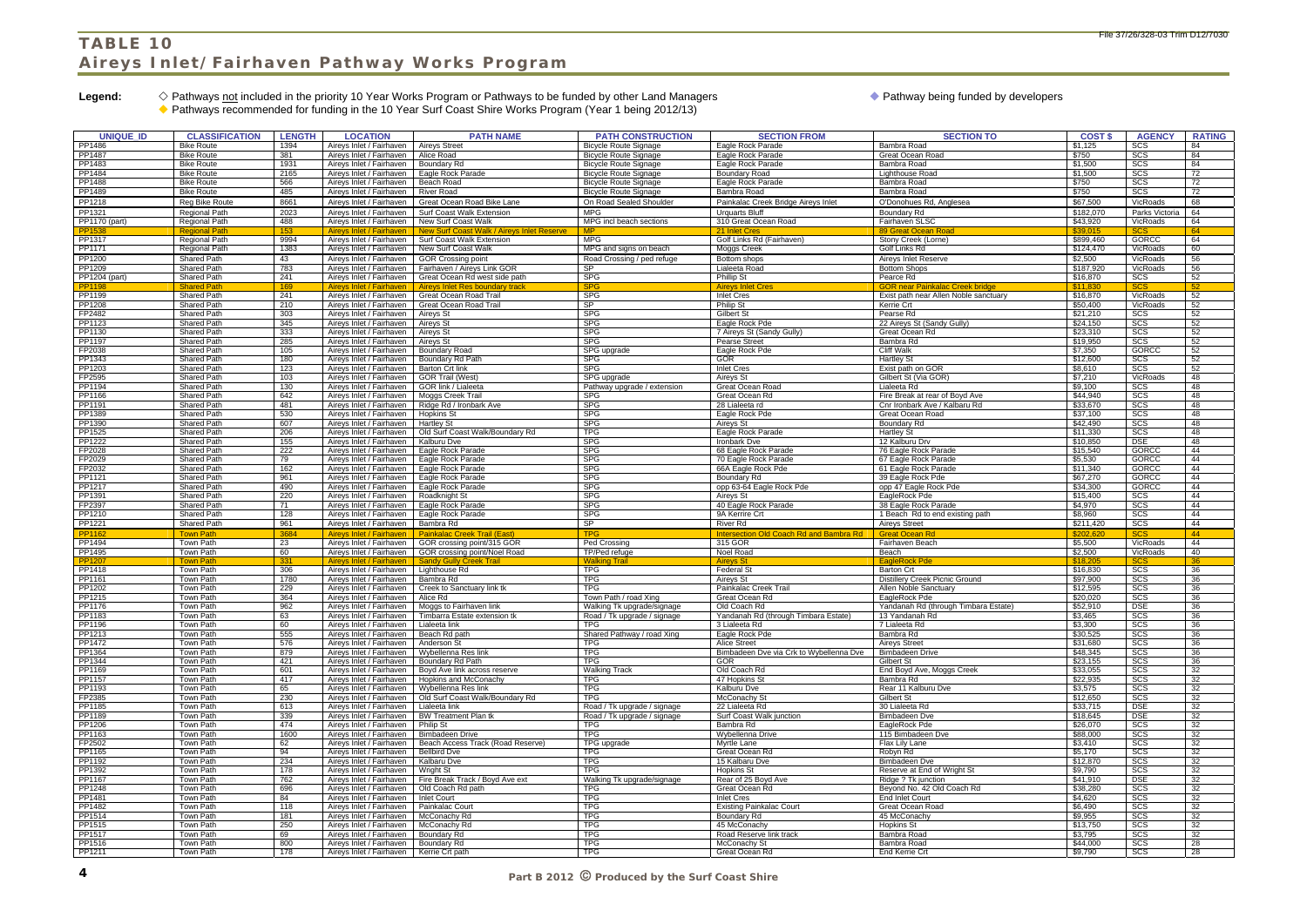## **TABLE 11 Anglesea Pathway Works Program**

### Legend:  $\diamond$  Pathways not included in the priority 10 Year Works Program or Pathways to be funded by other Land Managers **Included and Pathway being funded by developers** ◆ Pathways recommended for funding in the 10 Year Surf Coast Shire Works Program (Year 1 being 2012/13)

| <b>UNIQUE ID</b>               | <b>CLASSIFICATION</b> | <b>LENGTH</b> | <b>LOCATION</b>                              | <b>PATH NAME</b>                                         | <b>PATH CONSTRUCTION</b>    | <b>SECTION FROM</b>                   | <b>SECTION TO</b>                |             | COSFILE 37/26/328-08 Trim DARTAR80 |    |
|--------------------------------|-----------------------|---------------|----------------------------------------------|----------------------------------------------------------|-----------------------------|---------------------------------------|----------------------------------|-------------|------------------------------------|----|
| PP1212                         | Town Path             |               | Aireys Inlet / Fairhaven                     | Kerrie Crt path upgrade                                  | <b>TPG</b>                  | Eagle Rock Pde                        | End Kerrie Crt                   | \$1.320     | scs                                | 28 |
| PP1493                         | Town Path             | 218           | Aireys Inlet / Fairhaven   Allinga Lane Link |                                                          |                             | Allinga Lane                          | Cowan Avenue                     | \$19,965    | SCS                                | 28 |
| PP1177                         | Town Path             | 1613          | Aireys Inlet / Fairhaven   Old Coach Rd Link |                                                          | Road / Tk upgrade / signage | Top of ridge                          | Timbarra Estate link             | \$88,715    |                                    | 28 |
| PP1180                         | Town Path             | 489           |                                              | Aireys Inlet / Fairhaven   Forest Dve / Yandanah Link    | Road / Tk upgrade / signage | Back Timbarra Estate tk               | 13 Yandanah Rd                   | \$26,895    | <b>DSE</b>                         | 28 |
| PP1420                         | Town Path             | 174           | Aireys Inlet / Fairhaven   Allinga Lne       |                                                          |                             | Yaringa Rd                            | Lialeeta Rd                      | \$9.570     | SCS                                | 20 |
| PP1172                         | Town Path             | 804           | Aireys Inlet / Fairhaven                     | Ridge? Tk                                                | Walking Tk upgrade/signage  | Great Ocean Rd (150m west of Noel Rd) | Fire Break Track / Boyd Ave ext  | \$44,220    |                                    | 20 |
| PP1182                         | Town Path             | 363           |                                              | Aireys Inlet / Fairhaven   Fire Break Track rear Kalbaru |                             | Bimbadeen Dve                         | Tk from cnr Kalbaru and IronBark | \$19,965    | <b>DSE</b>                         | 20 |
| PP1184                         | Town Path             | 631           | Aireys Inlet / Fairhaven   Sheoak Cres link  |                                                          | Road / Tk upgrade / signage | 12 Sheoak Cres                        | Link tk to old Surf Coast Walk   | \$34,705    | <b>DSE</b>                         |    |
| <b>Total Paths in 10 Years</b> |                       | 4578          |                                              |                                                          |                             |                                       |                                  | \$288,540   |                                    |    |
| All paths                      |                       | 61787         |                                              |                                                          |                             |                                       |                                  | \$3,595,180 |                                    |    |

Note: 1. Township plans display Unique ID Number on pathway sections that appear in the 10 Year Priority Works Program. 2. Path Construction - refer Table 3 (Part A) for details of path construction types. 3. Total (Rating

| <b>UNIQUE ID</b>                            | <b>CLASSIFICATION</b>                | <b>LENGTH</b> | <b>LOCATION</b>      | <b>PATH NAME</b>                     | <b>PATH CONSTRUCTION</b>      | <b>SECTION FROM</b>                    | <b>SECTION TO</b>                | <b>COST \$</b>             | <b>AGENCY</b> | <b>RATING</b> |
|---------------------------------------------|--------------------------------------|---------------|----------------------|--------------------------------------|-------------------------------|----------------------------------------|----------------------------------|----------------------------|---------------|---------------|
| PP1458                                      | <b>Bike Route</b>                    | 763           | Anglesea             | <b>Murray Street</b>                 | On Road Signage/Line Marking  | <b>Noble Street</b>                    | <b>Great Ocean Road</b>          | \$4,750                    | SCS           | 72            |
| PP1459                                      | <b>Bike Route</b>                    | 1953          | Anglesea             | <b>Noble Street</b>                  | On Road Signage/Line Marking  | Great Ocean Road                       | <b>Harvey Street</b>             | \$12,800                   | SCS           | 72            |
| PP1460                                      | <b>Bike Route</b>                    | 1471          | Anglesea             | <b>Harvey Street</b>                 | On Road Signage/Line Marking  | <b>Noble Street</b>                    | Great Ocean Road                 | \$9.600                    | SCS           | 72            |
| PP1462                                      | <b>Bike Route</b>                    | 726           | Anglesea             | Jackson Street                       | On Road Signage/Line Marking  | Noble Street                           | <b>Harvey Street</b>             | \$4,750                    | <b>SCS</b>    | 72            |
| PP1470                                      | <b>Bike Route</b>                    | 886           | Anglesea             | Camp Road                            | On Road Signage/Line Marking  | Great Ocean Road                       | <b>Wilkins Street</b>            | \$6.400                    | <b>SCS</b>    | 68            |
| PP1471                                      | <b>Bike Route</b>                    | 995           | Anglesea             | <b>Betleigh Street</b>               | On Road Signage/Line Marking  | Camp Road                              | <b>Ellimatta Reserve</b>         | \$6,400                    | SCS           | 68            |
| PP1468                                      | <b>Bike Route</b>                    | 394           | Anglesea             | <b>Wray Street</b>                   | On Road Signage/Line Marking  | Camp Road                              | <b>McDougall Street</b>          | \$3,600                    | SCS           | 68            |
| PP1469                                      | <b>Bike Route</b>                    | 699           | Anglesea             | <b>McDougall Street</b>              | On Road Signage/Line Marking  | Great Ocean Road                       | <b>Betleigh Street</b>           | \$4,750                    | SCS           | 64            |
| PP1306                                      | <b>Bike Route</b>                    | 862           | Anglesea             | Melba Pde                            | On Road Signage               | Point Roadknight carpark               | O'Donohues Rd                    | \$750                      | SCS           | 64            |
| PP1461                                      | <b>Bike Route</b>                    | 1058          | Anglesea             | Melba Parade                         | On Road Signage/Line Marking  | Eighth Avenue                          | <b>Great Ocean Road</b>          | \$6.400                    | SCS           | 60            |
| PP1463                                      | <b>Bike Route</b>                    | 1073          | Anglesea             | <b>Bingley Parade/Wilkins Street</b> | On Road Signage/Line Marking  | South End Bingley Parade               | Camp Road                        | \$6,400                    | SCS           | 68            |
| PP1507                                      | <b>Bike Route</b>                    | 229           | Anglesea             | O'Donohues Road                      | On Road Signage/Line Marking  | Melba Parade                           | <b>Great Ocean Road</b>          | \$1.600                    | SCS           | 56            |
| PP1220                                      | Rea Bike Route                       | 2079          | Anglesea             | Great Ocean Road Bike Lane           | On Road Sealed Shoulder       | First Ave                              | McDougall Rd                     | \$26,000                   | VicRoads      | 56            |
| PP1464                                      | <b>Regional Path</b>                 | 277           | Anglesea             | <b>Anglesea Lions Park</b>           | <b>MPG</b>                    | <b>Anglesea Lions Playground</b>       | <b>Cameron Park / GOR</b>        | \$24,930                   | <b>SCS</b>    | 56            |
| PP1329                                      | <b>Regional Path</b>                 | 494           | Anglesea             | Great Ocean Road Trail               | <b>MP</b>                     | Opp Loveridge lookout                  | Melba Parade                     | \$125.970                  | VicRoads      | 56            |
| PP1508                                      | <b>Regional Path</b>                 | 1175          | Anglesea             | Great Ocean Road Trail               | <b>MP</b>                     | Melba Parade                           | O'Donohues Rd                    | \$299,625                  | VicRoads      | 56            |
| FP2135                                      | <b>Regional Path</b>                 | 1018          | Anglesea             | <b>GOR Trail</b>                     | <b>MPG</b>                    | Hurst Rd                               | 1110 Great Ocean Road            | \$91,620                   | Parks Vic     | 56            |
| FP2140                                      | <b>Regional Path</b>                 | 842           | Anglesea             | <b>GOR Trail</b>                     | <b>MPG</b>                    | 1110 Great Ocean Road                  | Elkington Rd                     | \$75,780                   | Parks Vic     | 56            |
| FP2563                                      | <b>Regional Path</b>                 | 882           | Anglesea             | <b>GOR Trail</b>                     | <b>MPG</b>                    | Scout Camp Entrance                    | Ellimatta Reserve Boundary       | \$79,380                   | Parks Vic     | 56            |
| PP1338                                      | <b>Regional Path</b>                 | 2136          | Anglesea             | <b>GOR Trail</b>                     | <b>MPG</b>                    | Ellkington Rd                          | Scout Camp                       | \$192,240                  | VicRoads      | 48            |
| PP1339                                      | <b>Regional Path</b>                 | 151           | Anglesea             | <b>GOR Trail</b>                     | <b>MPG</b>                    | Ellimatta Rd                           | Start of Existing Path GOR       | \$13,590                   | VicRoads      | 52            |
| PP1340                                      | <b>Regional Path</b>                 | 64            | Anglesea             | <b>GOR Trail</b>                     | <b>MPG</b>                    | Existing South of Coalmine Rd          | 40m down Scout Camp              | \$5,760                    | VicRoads      | 52            |
| PP1320                                      | <b>Regional Path</b>                 | 3504          | Anglesea             | New SC Walk Beach Section            | Signage small track Urguharts | Pt Roadknight Car park                 | <b>Urquarts Bluff</b>            | \$24,000                   | Parks Vic     | 52            |
| PP1327                                      | <b>Regional Path</b>                 | 843           | Anglesea             | <b>GOR Trail</b>                     | <b>MPG</b>                    | <b>MCDougall St</b>                    | <b>Betleigh St</b>               | \$75,870                   | VicRoads      | 52            |
| PP1313                                      | <b>Regional Path</b>                 | 4617          | Anglesea             | Anglesea Water Channel               | <b>MPG</b>                    | Forest Rd (East of Flaxbournes)        | Forest Rd, North of Nobles Rd    | \$415,530                  | Parks Vic     | 52            |
| PP1291                                      | <b>Shared Path</b>                   | 487           | Anglesea             | <b>Weir St</b>                       | <b>SP</b>                     | <b>Paringa Cres</b>                    | <b>End Weir St</b>               | \$116,880                  | <b>SCS</b>    | 48            |
| <b>PP1290</b>                               | <b>Shared Path</b>                   | 153           | Anglesea             | <b>Murray St</b>                     | SP                            | <b>Fernald Ave</b>                     | <b>Noble St</b>                  | \$36,720                   | <b>SCS</b>    | 48            |
| <b>PP1281</b>                               | <b>Shared Path</b>                   | 748           | Anglesea             | <b>Harvey St</b>                     | SP                            | <b>Melba Parade</b>                    | <b>Murray St</b>                 | \$179,520                  | <b>SCS</b>    | 48            |
| PP1543                                      | <b>Shared Path</b>                   | 658           | Anglesea             | Harvey St                            | <b>SP</b>                     | Melba Parade                           | Noble St                         | \$157,920                  | SCS           | 48            |
| FP2380                                      | <b>Shared Path</b>                   | 78            | Anglesea             | <b>Coogoorah Park Link (West)</b>    | <b>SP</b> upgrade             | end Weir St                            | link to existing Car Park tracks | \$18,720                   | <b>SCS</b>    | 48            |
| <b>PP1435</b>                               | <b>Shared Path</b>                   | 467           | Anglesea             | Noble St                             | <b>SP</b>                     | <b>McMahon St</b>                      | <b>Harvey St</b>                 | \$112,080                  | <b>SCS</b>    | 48            |
| <b>PP1328</b>                               | <b>Shared Path</b>                   | 1180          | Anglesea             | <b>O'Donohues' Rd Path</b>           | SP                            | <b>GOR</b>                             | <b>Harvey St</b>                 | \$283,200                  | <b>SCS</b>    | 48            |
| <b>FP050</b>                                | <b>Shared Path</b>                   | 987           | Anglesea             | <b>Eighth Ave</b>                    | <b>SP</b>                     | <b>GOR</b>                             | <b>Point Roadknigh</b>           | \$236,880                  | <b>SCS</b>    | 48            |
| PP1305                                      | <b>Shared Path</b>                   | 218           | Anglesea             | O'Donohues'Rd                        | <b>SPG</b>                    | Great Ocean Rd                         | Melba Pde                        | \$19,620                   | SCS           | 48            |
| PP1292                                      | <b>Shared Path</b>                   | 734           | Anglesea             | <b>Fraser Ave</b>                    | SP                            | 51b Fraser Ave                         | River Reserve Rd                 | \$176,160                  | SCS           | 44            |
| PP1537                                      | <b>Shared Path</b>                   | 407           | Anglesea             | Cameron Rd                           | <b>SPG</b>                    | Bowling Club entrance                  | Anglesea Caravan Park            | \$28,490                   | SCS           | 40            |
| PP1421                                      | <b>Shared Path</b>                   | 528           | Anglesea             | Third Ave                            | <b>SP</b>                     | O'Donohues Rd                          | Great Ocean Road                 | \$126,720                  | SCS           | 40            |
| PP1286                                      | <b>Shared Path</b>                   | 1134          | Anglesea             | Golf Links Rd / Fraser Ave           | SP                            | Noble St                               | 51b Fraser St                    | \$272,160                  | SCS           | 36            |
| PP1252                                      | <b>Shared Path</b>                   | 1108          | Anglesea             | Betleigh Rd                          | SP                            | Camp Rd                                | <b>Ellimatta Res</b>             | \$265,920                  | SCS           | 36            |
| PP1422                                      | <b>Shared Path</b>                   | 767           | Anglesea             | <b>Bingley Parade</b>                | <b>SP</b>                     | Great Ocean Road                       | <b>Wilkins St</b>                | \$184,080                  | SCS           | 36            |
| <b>PP1466</b>                               | <b>Town Path</b>                     | 243           | Anglesea             | <b>Evans / Hedley St</b>             | <b>TP</b>                     | end Evans S                            | <b>Cameron Road</b>              | \$53,460                   | <b>SCS</b>    | 36            |
| PP1283                                      | <b>Town Path</b>                     | 450           | Anglesea             | McMillan st                          | <b>TP</b>                     | Noble st                               | Jackson St                       | \$99,000                   | SCS           | 36            |
| PP1478                                      | <b>Town Path</b>                     | 198           | Anglesea             | Anglesea River Mouth link            | TP / boardwalk                | <b>Riverbank Trail</b>                 | River mouth at Four Kings        | \$43,560                   | SCS           | 36            |
| PP1523                                      | <b>Town Path</b>                     | 319           | Anglesea             | Old Surf Coast Walk (Coog Park Link) | <b>TPG</b>                    | Fraser Ave                             | Coogorah Park car park           | \$17,545                   | SCS           | 36            |
| PP1253                                      | <b>Town Path</b>                     | 702           | Anglesea             | Mc Dougall St                        | <b>TP</b>                     | Betleigh St                            | Great Ocean Rd                   | \$154,440                  | SCS           | 36            |
| PP1302                                      | <b>Town Path</b>                     | 229           | Anglesea             | <b>Purnell St</b>                    | <b>TP</b>                     | <b>End Existing Path</b>               | End Purnell St                   | \$50,380                   | SCS           | 36            |
| PP1227                                      | <b>Town Path</b>                     | 62            | Anglesea             | <b>Purnell St Link</b>               | <b>TP</b>                     | Cameron Road                           | Evans St                         | \$13,640                   | SCS           | 36            |
| PP1303                                      | <b>Town Path</b>                     | 388           | Anglesea             | Wray St                              | <b>TP</b>                     | <b>McDougall St</b>                    | Camp Rd                          | \$85,360                   | SCS           | 32            |
| PP1246                                      | <b>Town Path</b>                     | 480           | Anglesea             | Sixth Ave                            | <b>TP</b>                     | Great Ocean Rd                         | Melba Pde                        | \$105,600                  | SCS           | 32            |
| PP1284                                      | <b>Town Path</b>                     | 419           | Anglesea             | Jackson St                           | <b>TP</b>                     | McMillan St                            | <b>Harvey St</b>                 | \$92,180                   | SCS           | 32            |
| PP1285                                      | <b>Town Path</b>                     | 296           | Anglesea             | Jackson St                           | <b>TP</b>                     | Noble St                               | <b>McMillan St</b>               | \$65,120                   | SCS           | 32            |
| PP1479                                      | Town Path                            | 55            | Anglesea             | Coogoorah Park link track            | <b>TPG</b><br><b>TP</b>       | Old Surfcoast Walk track               | Coogoorah Park playground        | \$3,025                    | SCS           | 24            |
| PP1289                                      | <b>Town Path</b>                     | 276           | Anglesea             | <b>Russell Ave</b>                   | TP                            | Fraser Ave                             | Kuarka Dorla existing path       | \$60.720                   | SCS           | 28            |
| PP1467                                      | <b>Town Path</b>                     | 31            | Anglesea             | <b>Riverbank Trail Link</b>          | <b>TP</b>                     | GOR opp petrol station                 | <b>Riverbank Trail</b>           | \$6,820                    | SCS<br>SCS    | 28            |
| PP1287<br>PP1288                            | <b>Town Path</b>                     | 77<br>96      | Anglesea             | Carawee Crt                          | <b>TP</b>                     | Golf Links Rd                          | end Carawee Cr                   | \$16,940                   |               | 28<br>28      |
| PP1334                                      | <b>Town Path</b><br><b>Town Path</b> | 277           | Anglesea<br>Anglesea | Paringa Cres<br>Sparrow Ave          | <b>TP</b>                     | <b>Butterworth Cres</b><br>McMillan St | end Paringa Cres<br>Harvey St    | \$21,120<br>\$60.940       | SCS<br>SCS    | 24            |
|                                             |                                      |               |                      |                                      |                               |                                        |                                  |                            |               |               |
| <b>Total Paths in 10 Years</b><br>All paths |                                      | 5278<br>44303 |                      |                                      |                               |                                        |                                  | \$1,220,310<br>\$4,683,415 |               |               |
|                                             |                                      |               |                      |                                      |                               |                                        |                                  |                            |               |               |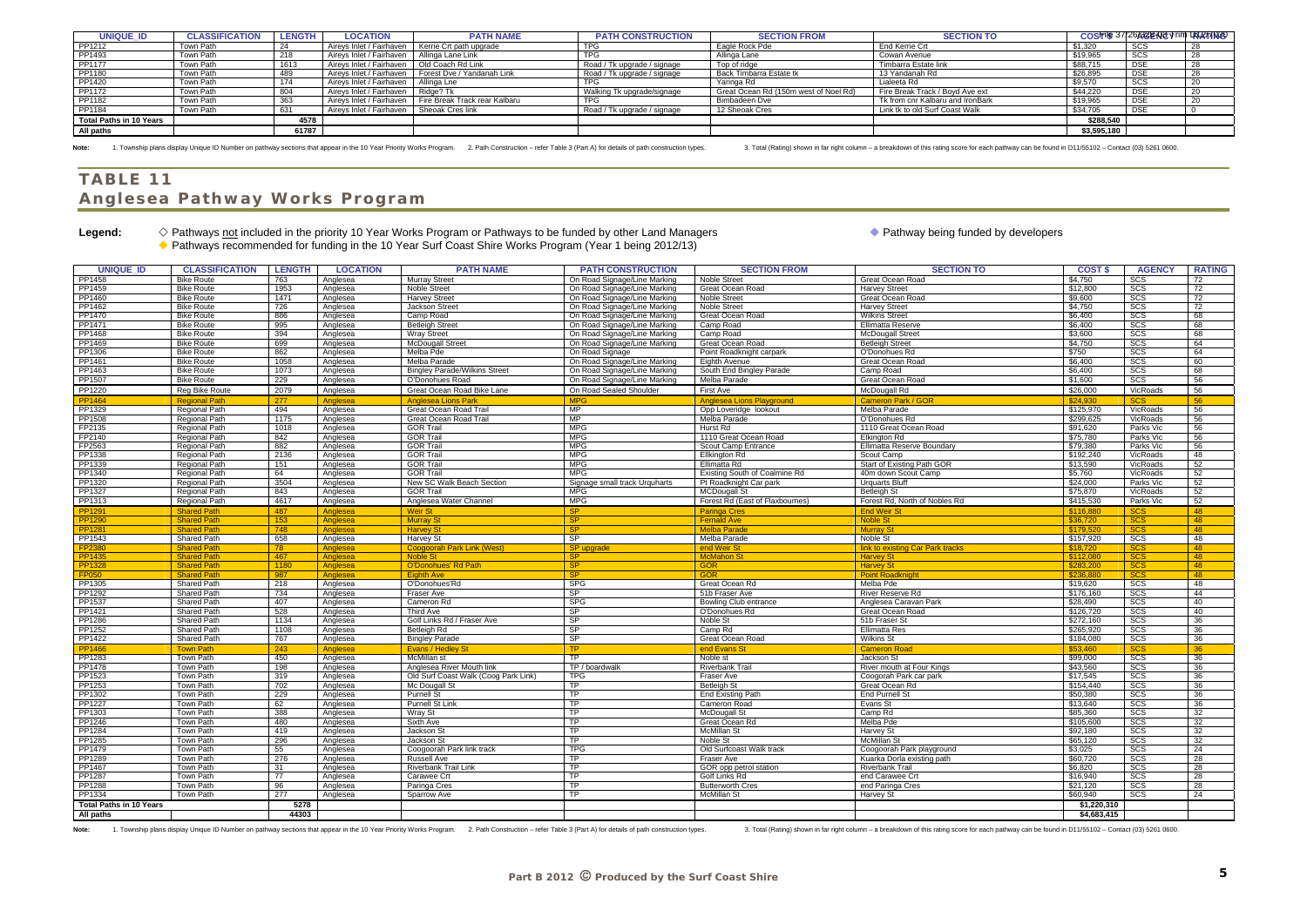**Legend:** Pathways not included in the priority 10 Year Works Program or Pathways to be funded by other Land Managers Pathway being funded by developers ◆ Pathways recommended for funding in the 10 Year Surf Coast Shire Works Program (Year 1 being 2012/13)

### **TABLE 12 Bellbrae Pathway Works Program**

**Legend:** Pathways not included in the priority 10 Year Works Program or Pathways to be funded by other Land Managers Pathway being funded by developers ◆ Pathways recommended for funding in the 10 Year Surf Coast Shire Works Program (Year 1 being 2012/13)

| <b>UNIQUE ID</b>               | <b>CLASSIFICATION</b> | <b>LENGTH</b> | <b>LOCATION</b> | <b>PATH NAME</b>           | <b>PATH CONSTRUCTION</b>   | <b>SECTION FROM</b>          | <b>SECTION TO</b>                      | <b>COST \$</b> | <b>AGENCY</b> | <b>RATING</b> |
|--------------------------------|-----------------------|---------------|-----------------|----------------------------|----------------------------|------------------------------|----------------------------------------|----------------|---------------|---------------|
|                                | <b>Bike Route</b>     | 484           | <b>Bellbrae</b> | <b>Cemetary Rd</b>         | On Road Bike Route Signage | School Rd                    | <b>Great Ocean Rd</b>                  | \$750          | <b>SCS</b>    |               |
| PP1473                         | <b>Bike Route</b>     | 8020          | Bellbrae        | Vickerys Road/Gundrys Road | On Road Bike Route Signage | <b>GOR</b>                   | Hendy Main Road                        | \$6,000        | SCS           | 60            |
| PP1013                         | <b>Bike Route</b>     | 436           | Bellbrae        | Cunningham Dve             | On Road Signage/Path link  | School Rd                    | <b>Spring Creek East</b>               | \$3,750        | SCS           |               |
| PP1335                         | <b>Regional Path</b>  | 1262          | Bellbrae        | <b>GOR Trail</b>           | MP                         | Anglesea Rd / GOR Roundabout | Gundrys Rd                             | \$321,810      | VicRoads      | 52            |
| PP1336                         | <b>Regional Path</b>  | 1040          | Bellbrae        | <b>GOR Trail</b>           | MP                         | Gundrys Rd                   | 729 GOR                                | \$265,200      | VicRoads      | <b>52</b>     |
| FP2001                         | Regional Path         | 290           | Bellbrae        | <b>GOR Trail</b>           | MP                         | Gundrys Rd                   | Addiscott Rd                           | \$73,950       | VicRoads      | 52            |
| PP1011                         | Regional Path         | 88            | Bellbrae        | Great Ocean Rd             | MP/Shared Pathway upgrade  | <b>Recreation Reserve</b>    | Start of Existing Path 80m to East     | \$22,440       | VicRoads      | 52            |
| <b>PP1012(part)</b>            | <b>Shared Path</b>    | 275           | <b>Bellbrae</b> | School Rd and Anglesea Rd  | <b>SP</b>                  | <b>Seifferts Rd</b>          | <b>Spring Creek</b>                    | \$66,000       | <b>SCS</b>    |               |
| PP1014                         | Shared Path           | 1100          | Bellbrae        | <b>Spring Creek Trail</b>  | <b>SP</b>                  | Cunningham Rd reserve        | 45 Wood Rd on Spring Creek             | \$264.000      | SCS           |               |
| PP1342                         | Shared Path           | 455           | Bellbrae        | Cunnigham Rd               | -SF                        | School Rd                    | End of Cunnigham Rd                    | \$109,200      | SCS           | 44            |
| <b>PP1008</b>                  | <b>Town Path</b>      | 204           | <b>Bellbrae</b> | <b>Bellbrae Reserve</b>    | <b>TPG</b>                 | <b>Bellbrae Hall</b>         | <b>Recreation Reserve (Playground)</b> | \$11,220       | <b>SCS</b>    |               |
| PP1341                         | Town Path             | 387           | Bellbrae        | Anglesea Rd Path           | TD                         | Moores Road                  | <b>Spring Creek</b>                    | \$85,140       | VicRoads      | 44            |
| PP1457                         | Town Path             | 360           | Bellbrae        | Menzels Reserve Path       | <b>TPG</b>                 | GOR                          | <b>Spring Creek</b>                    | \$19,800       | SCS           | $\sim$        |
| <b>Total Paths in 10 Years</b> |                       | 963           |                 |                            |                            |                              |                                        | \$77,970       |               |               |
| All paths                      |                       | 14401         |                 |                            |                            |                              |                                        | \$1,249,260    |               |               |

Note: 1. Township plans display Unique ID Number on pathway sections that appear in the 10 Year Priority Works Program. 2. Path Construction - refer Table 3 (Part A) for details of path construction types. 3. Total (Rating

### **TABLE 13 Bells Beach Pathway Works Program**

| <b>UNIQUE ID</b>               | <b>CLASSIFICATION</b> | <b>LENGTH</b> | <b>LOCATION</b>    | <b>PATH NAME</b>                      | <b>PATH CONSTRUCTION</b> | <b>SECTION FROM</b>                    | <b>SECTION TO</b>                      | <b>COST \$</b> | <b>AGENCY</b> | <b>RATING</b> |
|--------------------------------|-----------------------|---------------|--------------------|---------------------------------------|--------------------------|----------------------------------------|----------------------------------------|----------------|---------------|---------------|
| PP1535                         | <b>Bike Route</b>     | 2228          | Bells Beach        | Addiscot Rd                           | On road signage          | Great Ocean Road                       | Jarosite Road                          | \$2,250        | SCS           | 88            |
| PP1536                         | <b>Bike Route</b>     | 2316          | Bells Beach        | Bones Rd                              | On road signage          | Addiscot Rd                            | Bells Blvd                             | \$2,250        | SCS           | 88            |
| PP1084                         | Reg Bike Route        | 4610          | Bells Beach        | Bones Rd, Bells Beach Rd, Jarosite Rd | On Road Sealed Shoulder  | Bones Rd                               | Great Ocean Rd                         | \$62,235       | VicRoads      | 88            |
| FP2120                         | <b>Regional Path</b>  | 58            | <b>Bells Beach</b> | <b>Surf Coast Walk</b>                | MPG upgrade              | <b>Bells Beach Carpark</b>             | <b>Bells Beach Car Park</b>            | \$5.220        | <b>SCS</b>    | 88            |
| FP2315                         | <b>Regional Path</b>  | 295           | <b>Bells Beach</b> | <b>Surf Coast Walk</b>                | <b>MPG</b> upgrade       | <b>Bells Beach Carpark (South End)</b> | <b>Bells Beach Carpark (Mid-Point)</b> | \$26,550       | <b>SCS</b>    | 88            |
| FP2317                         | <b>Regional Path</b>  | 632           | <b>Bells Beach</b> | <b>Surf Coast Walk</b>                | <b>MPG</b> upgrade       | <b>Bells Beach Carpark (South End)</b> | <b>SouthSide Carpark</b>               | \$56,880       | <b>SCS</b>    | 88            |
| PP1315                         | <b>Regional Path</b>  | 96            | <b>Bells Beach</b> | <b>Surf Coast Walk</b>                | <b>MPG</b>               | <b>Bells Upper Carpark</b>             | <b>Bells Beach Lower Carpark</b>       | \$8,640        | SCS           |               |
| PP1316                         | Regional Path         | 486           | Bells Beach        | Surf Coast Walk                       | <b>MPG</b>               | Addiscot Beach Parking Area            | Point Addis Beach Access               | \$43,740       | Parks Vic     | 60            |
| FP2176 (part)                  | Regional Path         | 783           | Bells Beach        | <b>Surf Coast Walk</b>                | <b>MPG</b>               | Point Addis upper car park             | 175 Pt Addis Rd                        | \$70.470       | Parks Vic     | 60            |
| PP1337                         | Regional Path         | 237           | Bells Beach        | <b>GOR Trail</b>                      | <b>MPG</b>               | 915 GOR                                | Point Addis Rd                         | \$21,330       | VicRoads      | 60            |
| FP2113                         | Regional Path         | 1507          | Bells Beach        | <b>GOR Trail</b>                      | <b>MPG</b>               | Jarosite Rd                            | 745 Great Ocean Rd                     | \$135,630      | VicRoads      | 52            |
| FP2114                         | Regional Path         | 304           | Bells Beach        | <b>GOR Trail</b>                      | <b>MPG</b>               | Jarosite Rd                            | 915 Great Ocean Rd                     | \$27,360       | VicRoads      | 52            |
| FP2289                         | Regional Path         | 768           | Bells Beach        | <b>GOR Trail</b>                      | <b>MPG</b>               | Point Addis Road                       | Hurst Rd                               | \$69,120       | VicRoads      | 52            |
| <b>Total Paths in 10 Years</b> |                       | 1081          |                    |                                       |                          |                                        |                                        | \$97,290       |               |               |
| All paths                      |                       | 14320         |                    |                                       |                          |                                        |                                        | \$531,675      |               |               |

1. Township plans display Unique ID Number on pathway sections that appear in the 10 Year Priority Works Program. 2. Path Construction - refer Table 3 (Part A) for details of path construction types. 3. Total (Rating) show

## **TABLE 14 Deans Marsh Pathway Works Program**

Legend:  $\diamond$  Pathways not included in the priority 10 Year Works Program or Pathways to be funded by other Land Managers **Included by Acthway being funded by developers** ◆ Pathways recommended for funding in the 10 Year Surf Coast Shire Works Program (Year 1 being 2012/13)

| <b>UNIQUE ID</b>               | <b>CLASSIFICATION</b> | <b>LENGTH</b>   | <b>LOCATION</b> | <b>PATH NAME</b>                  | <b>PATH CONSTRUCTION</b> | <b>SECTION FROM</b>                  | <b>SECTION TO</b>                  | <b>COST</b> | <b>AGENCY</b> | <b>RATING</b> |
|--------------------------------|-----------------------|-----------------|-----------------|-----------------------------------|--------------------------|--------------------------------------|------------------------------------|-------------|---------------|---------------|
| PP1003                         | Reg Bike Route        | 750             | Deans Marsh     | Winchelsea Deans Marsh / Lorne Rd | On Road Sealed Shoulder  | Bridge north of Deans Marsh          | Old Lorne Rd                       | \$10,000    | VicRoads      | 60            |
| PP1506                         | Reg Bike Route        | 2724            | Deans Marsh     | Birregurra Deans Marsh Road       | On Road Sealed Shoulder  | Winchelsea Deans Marsh Road          | <b>Municipal Boundary</b>          | \$34,000    | VicRoads      |               |
| PP1005                         | <b>Regional Path</b>  | 395             | Deans Marsh     | Birregurra Pennyroyal Rail Trail  | <b>MPG</b>               | Birregurra Deans Marsh Rd            | McCrae Rd Reserve                  | \$35,550    | scs           |               |
| PP1086                         | Regional Path         | 4699            | Deans Marsh     | Birregurra to P/Royal Rail Trail  | <b>MPG</b>               | North section DM-Birr Rd To Boundary | South section McRae Rd To Boundary | \$422,910   | scs           | 48            |
| PP1002                         | Shared Path           | 51 <sub>C</sub> | Deans Marsh     | Birregurra Deans Marsh Rd         |                          | Winchelsea Deans Marsh Rd            | Ilona Crt                          | \$122.400   | VicRoads      | 44            |
| PP1004                         | <b>Shared Path</b>    | 658             | Deans Marsh     | Birregurra Deans Marsh Rd         |                          | Ilona Crt                            | <b>Rail Trail</b>                  | \$157,920   | VicRoads      | 36            |
| PP1006                         | Shared Path           | 1129            | Deans Marsh     | McRae Rd Reserve                  |                          | Rail Trail Reserve                   | PennyRoyal Valley Rd / Rec Reserve | \$270.960   | scs           | 36            |
| <b>Total Paths in 10 Years</b> |                       |                 |                 |                                   |                          |                                      |                                    |             |               |               |
| All paths                      |                       | 108650          |                 |                                   |                          |                                      |                                    | \$1,053,740 |               |               |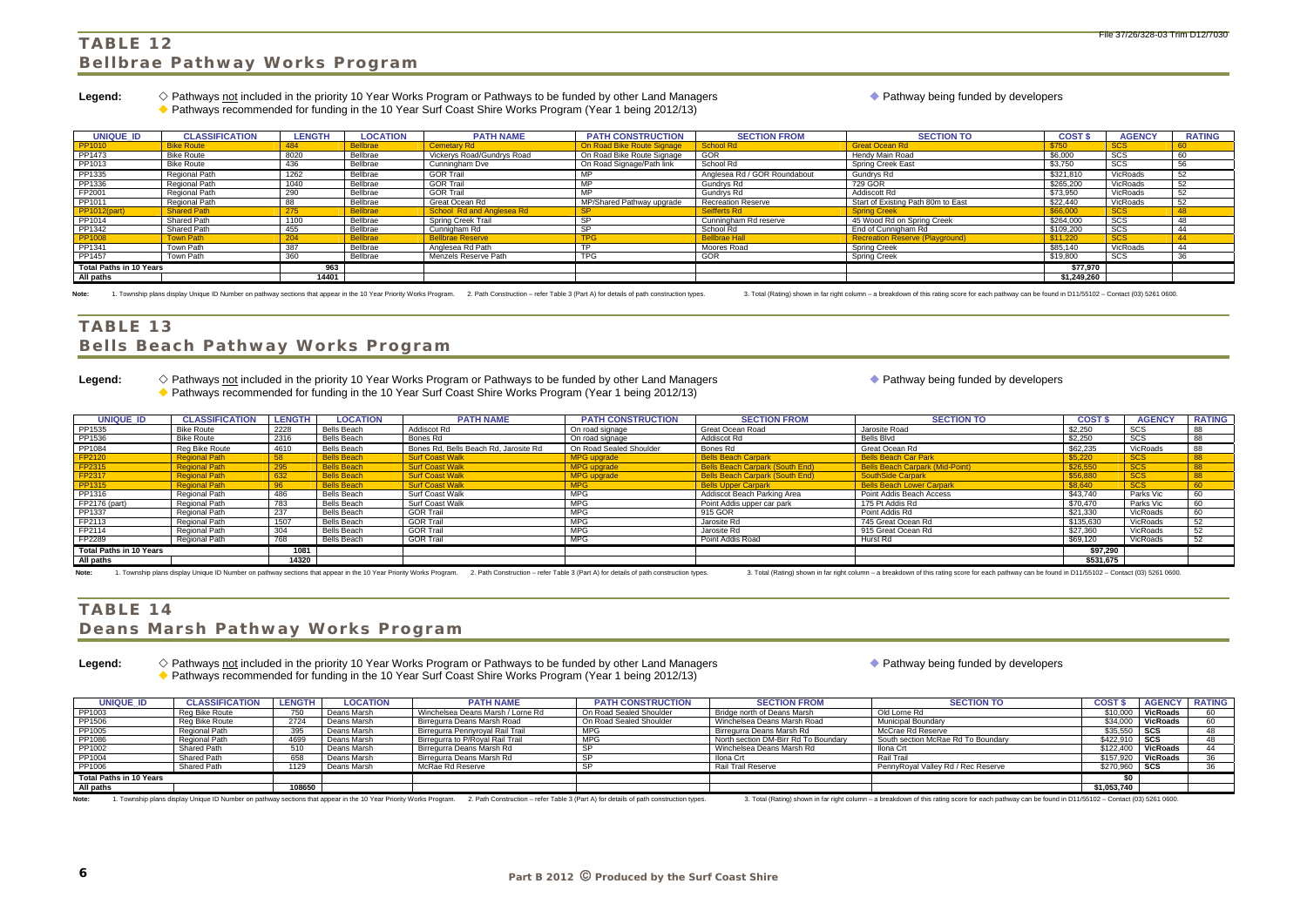**Legend:** Pathways not included in the priority 10 Year Works Program or Pathways to be funded by other Land Managers Pathway being funded by developers ◆ Pathways recommended for funding in the 10 Year Surf Coast Shire Works Program (Year 1 being 2012/13)

## **TABLE 15 Lorne Pathway Works Program**

**Legend:** Pathways not included in the priority 10 Year Works Program or Pathways to be funded by other Land Managers Pathway being funded by developers ◆ Pathways recommended for funding in the 10 Year Surf Coast Shire Works Program (Year 1 being 2012/13)

| <b>UNIQUE ID</b>               | <b>CLASSIFICATION</b>                | <b>LENGTH</b> | <b>LOCATION</b> | <b>PATH NAME</b>                         | <b>PATH CONSTRUCTION</b> | <b>SECTION FROM</b>               | <b>SECTION TO</b>                          | <b>COST \$</b>        | <b>AGENCY</b>                                      | <b>RATING</b>   |
|--------------------------------|--------------------------------------|---------------|-----------------|------------------------------------------|--------------------------|-----------------------------------|--------------------------------------------|-----------------------|----------------------------------------------------|-----------------|
| PP1497                         | <b>Bike Route</b>                    | 3496          | Lorne           | Allenvale Road                           | On Road Signage          | <b>Otway Street</b>               | Sheoak Picnic Ground                       | \$3,500               | $\overline{$ DSE                                   | 84              |
| PP1498                         | <b>Bike Route</b>                    | 7888          | Lorne           | <b>Erskine Falls Road</b>                | On Road Signage          | <b>Otway Street</b>               | <b>Erskine Falls Car Park</b>              | \$7,000               | <b>DSE</b>                                         | 72              |
| PP1499                         | <b>Bike Route</b>                    | 2047          | Lorne           | <b>Smith Street</b>                      | On Road Signage          | <b>Otway Street</b>               | Armytage Street                            | \$2,000               | $\overline{\text{scs}}$                            | $\overline{72}$ |
| PP1500                         | <b>Bike Route</b>                    | 2422          | Lorne           | Otway/George Street                      | On Road Signage          | <b>GOR at Erskine River</b>       | <b>Armytage Street</b>                     | \$3,000               | $\overline{\text{scs}}$                            | 64              |
| PP1424                         | <b>Bike Route</b>                    | 412           | Lorne           | <b>Waverley Ave</b>                      | On Road Signage          | <b>Great Ocean Road</b>           | <b>End Waverley Ave</b>                    | $$750$ SCS            |                                                    | 64              |
| PP1311                         | Rea Bike Route                       | 2877          | Lorne           | Great Ocean Rd                           | On Road Bike Lane        | Bay St                            | <b>Adderly Ave</b>                         | \$21.578              | <b>VicRoads</b>                                    | 64              |
| PP1312                         | Reg Bike Route                       | 14537         | Lorne           | Great Ocean Rd                           | On Road Bike Lane        | Adderley Ave, Lorne               | Painkalac Crk. Fairhaven                   | \$109,028             | <b>VicRoads</b>                                    | 64              |
| PP1173                         | <b>Reg Bike Route</b>                | 1390          | Lorne           | Deans Marsh Lorne Rd                     | On Road Sealed Shoulder  | Start of Lorne Township           | Great Ocean Rd                             | \$18,070              | <b>VicRoads</b>                                    | 64              |
| PP1309                         | Reg Bike Route                       | 6546          | Lorne           | Great Ocean Rd                           | On Road Sealed Shoulder  | <b>Cumberland River Boundary</b>  | Lorne Pier (exist SS is 0.5 - 1.0M)        | \$85,098              | <b>VicRoads</b>                                    | 60              |
| PP1310                         | <b>Reg Bike Route</b>                | 1060          | Lorne           | Great Ocean Rd                           | On Road Sealed Shoulder  | Lorne Pier                        | Bay St (Ocean 1-1.5m exist/ other no lane) | \$13,780              | <b>VicRoads</b>                                    | 60              |
| PP1083                         | Rea Bike Route                       | 20785         | Lorne           | Deans Marsh Lorne Rd                     | On Road Sealed Shoulder  | Deans Marsh township              | Edge of Lorne Township                     | \$270.205             | <b>VicRoads</b>                                    | 56              |
| <b>PP1224</b>                  | Regional Path                        | 680           | Lorne           | Lorne Foreshore Trail                    | <b>MPG</b>               | Armistead St                      | <b>Stony Creek</b>                         | \$61,200              | <b>GORCC</b>                                       | 56              |
| PP1318                         | <b>Regional Path</b>                 | 108           | Lorne           | Surf Coast Walk                          | <b>MPG</b>               | Lorne Pier                        | Pier toilet block / car park               | \$9.720               | <b>GORCC</b>                                       | 56              |
| PP1319                         | <b>Regional Path</b>                 | 5013          | Lorne           | Surf Coast Walk Extension                | <b>MPG</b>               | St George River                   | <b>Cumberland River</b>                    | \$451.170             | VicRoads                                           | 52              |
| PP1325                         | <b>Shared Path</b>                   | 1146          | Lorne           | Deans Marsh Lorne Rd Path                | <b>SP</b>                | Minapre St                        | Allen St                                   | \$275.040             | VicRoads                                           | 48              |
| <b>PP1236</b>                  | <b>Shared Path</b>                   | 462           | Lorne           | <b>Otway St</b>                          | <b>SP</b>                | <b>Smith St</b>                   | <b>William Street</b>                      | \$110.880             | <b>SCS</b>                                         | 48              |
| PP1241                         | <b>Shared Path</b>                   | 208           | Lorne           | Great Ocean Rd                           | SP                       | Topp St                           | Pacific Hotel                              | \$49.920              | <b>VicRoads</b>                                    | 48              |
| PP1242                         | <b>Shared Path</b>                   | 252           | Lorne           | Great Ocean Rd                           | <b>SP</b>                | Topp St                           | Hird St incl link to exist grass path      | \$60,480              | VicRoads                                           | 48              |
| PP1323                         | <b>Shared Path</b>                   | 1124          | Lorne           | George St                                | SP                       | Otway St                          | 50 m East of Francis Street                | \$269.760             | scs                                                | 48              |
| PP1436                         | <b>Shared Path</b>                   | 718           | Lorne           | Allenvale Rd Qdos Link                   | <b>SPG</b>               | Otway St                          | Gallery (plus link St George river)        | \$50,260              | $\overline{\text{scs}}$                            | 48              |
| PP1219                         | <b>Shared Path</b>                   | 708           | Lorne           | Hall St                                  | SP                       | <b>Adderley Ave</b>               | Allen St                                   | \$169,920             | <b>SCS</b>                                         | 48              |
| PP1322                         | <b>Shared Path</b>                   | 269           | Lorne           | Hird/Armytage Path                       | <b>SP</b>                | GOR                               | Queens Park Caravan Park                   | \$64,560              | <b>SCS</b>                                         | 44              |
| PP1225                         | <b>Shared Path</b>                   | 68            | Lorne           | Queens Park Link                         | <b>SP</b>                | Caravan Park                      | <b>Topp St</b>                             | \$16,320              | $\overline{\text{scs}}$                            | 44              |
| PP1324                         | <b>Shared Path</b>                   | 55            | Lorne           | <b>Teddys Lookout link</b>               | SP                       | Car park                          | <b>Teddys Lookout track</b>                | \$13,200              | <b>GORCC</b>                                       | 44              |
| <b>PP1239</b>                  | <b>Town Path</b>                     | 35            | Lorne           | <b>Path link Albert St</b>               | TP.                      | <b>Foreshore Trail</b>            | <b>Lorne hospital</b>                      | \$7,700               | SCS                                                | 40              |
| <b>PP1230</b>                  | <b>Town Path</b>                     | 105           | Lorne           | <b>Grove Rd</b>                          | TP.                      | <b>End Existing Path Grove Rd</b> | <b>Otway St</b>                            | \$23,100              | SCS                                                | 40              |
| <b>PP1423</b>                  | <b>Town Path</b>                     | 50            | Lorne           | <b>Francis St</b>                        | TP.                      | <b>Mountjoy Pde</b>               | <b>Foreshore Trail</b>                     | \$11,000              | SCS                                                | 40              |
| PP1228                         | <b>Town Path</b>                     | 479           | Lorne           | Albert St                                | <b>TP</b>                | Hospital                          | George St                                  | \$105,380             | <b>SCS</b>                                         | 40              |
| PP1393                         | <b>Town Path</b>                     | 36            | Lorne           | Grove Rd                                 | TP                       | <b>Mountjoy Pde</b>               | Swimming Pool                              | \$7,920               | <b>GORCC</b>                                       | 40              |
| PP 1541                        | <b>Town Path</b>                     | 246           | Lorne           | Smith St                                 | <b>TP</b>                | Otway St                          | Lorne Kindergarten                         | \$54,120              | $\overline{\text{scs}}$                            | 40              |
| PP1398                         | <b>Town Path</b>                     | 707           | Lorne           | Queens ParkTrack & Link                  | <b>TPG</b><br><b>TP</b>  | George St                         | Mount Joy Parade via Francis St            | \$38,885              | SCS                                                | 36              |
| PP1240<br>PP1395               | <b>Town Path</b><br><b>Town Path</b> | 302           | Lorne           | Armytage St<br>Smith St                  | <b>TP</b>                | <b>Mountjoy Pde</b>               | <b>Charles St</b>                          | \$66,440              | $\overline{\text{scs}}$<br>$\overline{\text{scs}}$ | 36              |
| PP1496                         | <b>Town Path</b>                     | 1048<br>437   | Lorne           | John Street (inc link to Police Paddock) | <b>TP</b>                | Bay St<br>George Street           | Armytage St<br><b>Smith Street</b>         | \$230,560<br>\$96,140 | SCS                                                | 36<br>32        |
| PP1394                         | <b>Town Path</b>                     | 222           | Lorne<br>Lorne  | <b>Charles St</b>                        | <b>TP</b>                | Albert St                         | <b>Francis St</b>                          | $$48,840$ SCS         |                                                    | 28              |
|                                |                                      |               |                 |                                          |                          |                                   |                                            |                       |                                                    |                 |
| <b>Total Paths in 10 Years</b> |                                      | 652           |                 |                                          |                          |                                   |                                            | \$152,680             |                                                    |                 |
| All paths                      |                                      | 77938         |                 |                                          |                          |                                   |                                            | \$2,826,523           |                                                    |                 |

Note: 1. Township plans display Unique ID Number on pathway sections that appear in the 10 Year Priority Works Program. 2. Path Construction - refer Table 3 (Part A) for details of path construction types. 3. Total (Rating

### **TABLE 16 Moriac/Modewarre Pathway Works Program**

| <b>UNIQUE ID</b>               | <b>CLASSIFICATION</b> | <b>LENGTH</b> | <b>LOCATION</b>  | <b>PATH NAME</b>                                   | <b>PATH CONSTRUCTION</b> | <b>SECTION FROM</b>                | <b>SECTION TO</b>                | <b>COST \$</b> | <b>AGENCY</b>   | <b>RATING</b> |
|--------------------------------|-----------------------|---------------|------------------|----------------------------------------------------|--------------------------|------------------------------------|----------------------------------|----------------|-----------------|---------------|
| <b>PP1474</b>                  | <b>Bike Route</b>     | 4628          | <b>Moriac</b>    | <b>Layard Road/Larcombes Road</b>                  | <b>On Road Signage</b>   | <b>Cape Otway Road</b>             | <b>Hendy Main Road</b>           | \$3,471        | <b>SCS</b>      | 60            |
| <b>PP1503</b>                  | <b>Bike Route</b>     | 2249          | <b>Moriac</b>    | <b>Church Rd</b>                                   | On-Road Signage          | <b>Larcombes Rd</b>                | Cape Otway Rd                    | \$1.687        | <b>SCS</b>      | 72            |
| <b>PP1504</b>                  | <b>Bike Route</b>     | 17555         | <b>Moriac</b>    | <b>Considines Rd/Barrabool Rd</b>                  | <b>On Road Signage</b>   | <b>Cape Otway Rd</b>               | Devon Rd                         | \$13,166       | <b>SCS</b>      |               |
| <b>PP1505</b>                  | <b>Bike Route</b>     | 4600          | <b>Moriac</b>    | <b>Hendy Main Rd</b>                               | <b>On-Road Signage</b>   | <b>Princes Hwy</b>                 | <b>Barrabool Rd</b>              | \$3,450        | <b>SCS</b>      |               |
| PP1022                         | Reg Bike Route        | 2551          | Moriac           | Cape Otway Rd                                      | On Road Sealed Shoulder  | Lowndes Rd                         | Ervins Rd                        | \$33,163       | <b>VicRoads</b> | 68            |
| PP1063                         | Reg Bike Route        | 34084         | Moriac           | Cape Otway Rd (excl Moriac town)                   | On Road Sealed Shoulder  | <b>Shire Boundary West</b>         | End Cape Otway Rd at Princes Hwy | \$443.092      | <b>VicRoads</b> | 68            |
| PP1314                         | <b>Regional Path</b>  | 7056          | <b>Modewarre</b> | <b>Anglesea Water Channel</b>                      | <b>MPG</b>               | 275 Forest Rd                      | <b>Cape Otway Rd</b>             | \$635.040      | <b>SCS</b>      |               |
| <b>PP1021</b>                  | <b>Shared Path</b>    | 680           | <b>Moriac</b>    | Cape Otway Rd                                      |                          | <b>The Broadway</b>                | <b>Lloyd Mew</b>                 | \$163,200      | <b>SCS</b>      |               |
| <b>PP1326</b>                  | <b>Shared Path</b>    | 178           | <b>Moriac</b>    | <b>Clerke Crt Path</b>                             | <b>SP</b>                | <b>Cape Otway Rd</b>               | <b>Moriac Kindergarten</b>       | \$42,720       | <b>SCS</b>      | 56            |
| <b>PP1050</b>                  | <b>Shared Path</b>    | 182           | <b>Moriac</b>    | <b>Newling Reserve link</b>                        |                          | <b>End car park near Skatepark</b> | <b>HendyMain Rd</b>              | \$43,680       | <b>SCS</b>      | 56            |
| <b>PP1437</b>                  | <b>Town Path</b>      | 376           | <b>Moriac</b>    | <b>Daniel Drive / Deppler Ave</b>                  |                          | Daniel drive Path Link             | <b>Hendy Main Rd</b>             | \$82,720       | <b>SCS</b>      | 56            |
| <b>PP1018</b>                  | <b>Town Path</b>      | 1233          | <b>Moriac</b>    | <b>Creek Trail incl 2 links to Greenfields Dve</b> |                          | <b>Kim Maree Mew</b>               | <b>Greenfields Dve via Creek</b> | \$271,260      | <b>SCS</b>      | 56            |
| PP1023                         | Town Path             | 4217          | Moriac           | Hendy Main Rd / Reservoir Rd                       |                          | Cape Otway Rd                      | Mt Moriac Recreation Reserve     | \$927.740      | scs             | 56            |
| PP1017                         | Town Path             | 402           | Moriac           | <b>Buttercup Dve</b>                               |                          | Greenfields Dve                    | HendvMain Rd                     | \$88,440       | <b>SCS</b>      |               |
| PP1425                         | Town Path             | 262           | Moriac           | Cooks Lane                                         | $\tau$ n                 | Lavinia Crt                        | Hendy Main Rd                    | \$57,640       | scs             | 44            |
| PP1019                         | Town Path             | 210           | Moriac           | Newling Reserve link                               |                          | Clerke Crt                         | Daniel Dve                       | \$46,200       | ∣scs            | 40            |
| <b>Total Paths in 10 Years</b> |                       | 38737         |                  |                                                    |                          |                                    |                                  | \$1,260,394    |                 |               |
| All paths                      |                       | 80463         |                  |                                                    |                          |                                    |                                  | \$2,856,669    |                 |               |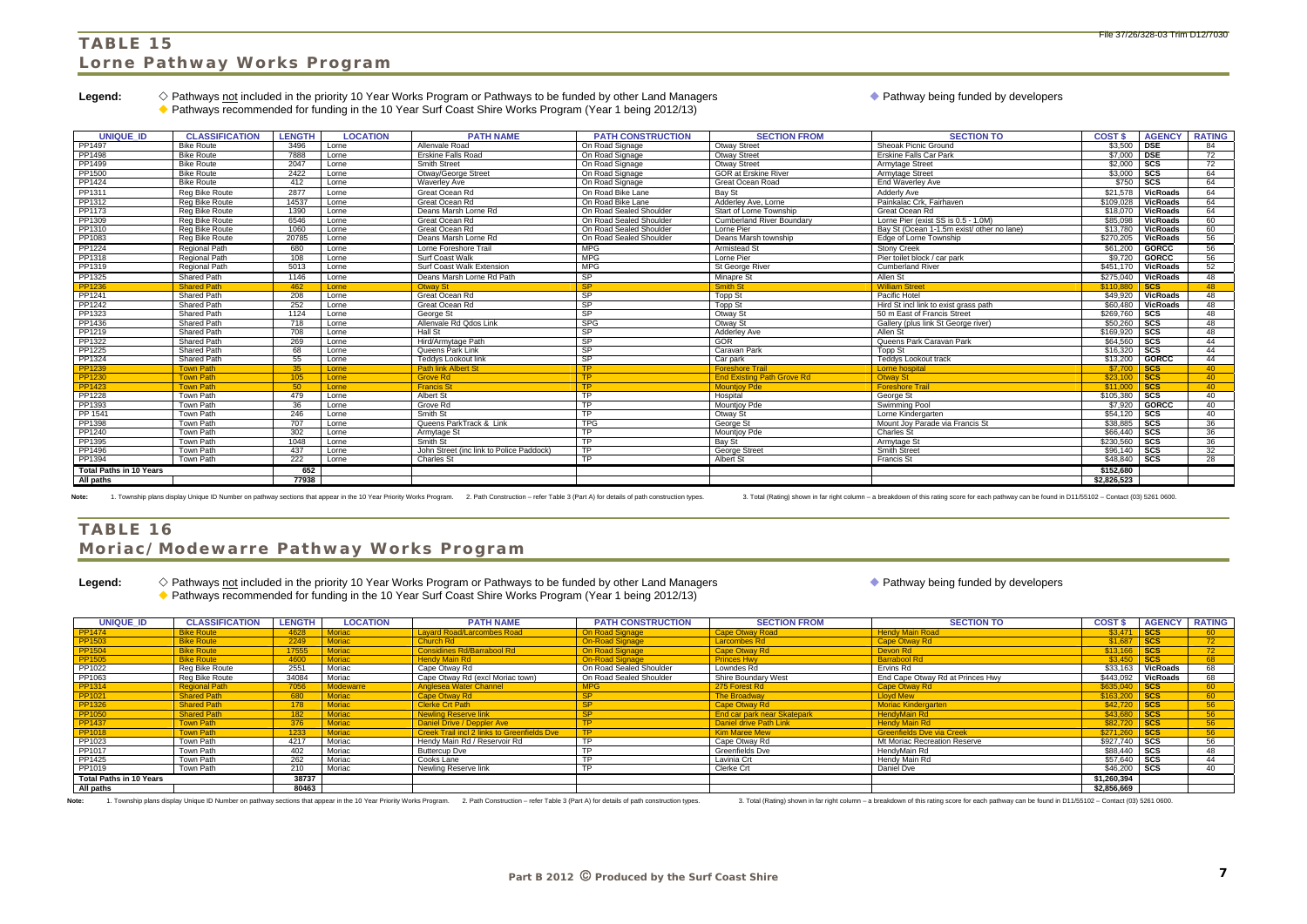## **TABLE 17 Torquay/Jan Juc Pathway Works Program**

Legend:  $\Diamond$  Pathways not included in the priority 10 Year Works Program or Pathways to be funded by other Land Managers **Account to Australia and Account to Australia and Pathway being funded by developers** ◆ Pathways recommended for funding in the 10 Year Surf Coast Shire Works Program (Year 1 being 2012/13)

| <b>UNIQUE ID</b>        |                                              |                       |                                        | <b>PATH NAME</b>                                             |                                                    |                                                       |                                                                      |                                           |                                 |                     |
|-------------------------|----------------------------------------------|-----------------------|----------------------------------------|--------------------------------------------------------------|----------------------------------------------------|-------------------------------------------------------|----------------------------------------------------------------------|-------------------------------------------|---------------------------------|---------------------|
| PP1430                  | <b>CLASSIFICATION</b><br><b>Bike Route</b>   | <b>LENGTH</b><br>2030 | <b>LOCATION</b><br>Torquay / Jan Juc   | Duffields Rd                                                 | <b>PATH CONSTRUCTION</b><br><b>Sealed Shoulder</b> | <b>SECTION FROM</b><br><b>GOR</b>                     | <b>SECTION TO</b><br><b>Grossmans Rd</b>                             | <b>COST \$</b><br>\$15,225                | <b>AGENCY</b><br><b>SCS</b>     | <b>RATING</b><br>88 |
| <b>PP1450</b>           | <b>Bike Route</b>                            | 578                   | Torquay / Jan Juc                      | <b>Hoylake Ave</b>                                           | <b>On Road Bike Lane</b>                           | <b>Great Ocean Road</b>                               | <b>Carnarvon Ave</b>                                                 | \$4.335                                   | <b>SCS</b>                      | 86                  |
| <b>PP1451</b>           | <b>Bike Route</b>                            | 521                   | Torquay / Jan Juc                      | <b>Carnarvon Ave</b>                                         | On Road Bike Lane                                  | <b>Duffields Road</b>                                 | <b>Three Tier Carpark</b>                                            | \$3,908                                   | <b>SCS</b>                      | 86                  |
| <b>PP1431</b>           | <b>Bike Route</b>                            | 1575                  | Torquay / Jan Juc                      | Grossmans/Messmate                                           | Signage                                            | <b>SurfCoast Highway</b>                              | <b>Coombes Rd</b>                                                    | \$1,181                                   | <b>SCS</b>                      | 86                  |
| <b>PP1452</b>           | <b>Bike Route</b>                            | 1638                  | Torquay / Jan Juc                      | <b>Strathmore Drive/Domain Road</b>                          | On Road Bike Lane                                  | <b>Great Ocean Road</b>                               | Ocean Blvd                                                           | \$12,285                                  | <b>SCS</b>                      | 86                  |
| <b>PP1455</b>           | <b>Bike Route</b>                            | 165                   | Torquay / Jan Juc                      | <b>Stuart Ave</b>                                            | On Road Bike Lane                                  | Ocean Blvd                                            | <b>Sunset Strip</b>                                                  | \$1,238                                   | <b>SCS</b>                      | 80                  |
| PP1439                  | <b>Bike Route</b>                            | 457                   | Torquay / Jan Juc                      | <b>Munday Street</b>                                         | On Road Bike Lane                                  | <b>Bell Street</b>                                    | Anderson St                                                          | \$3,428                                   | $\mathsf{SCS}$                  | 78                  |
| PP1440                  | <b>Bike Route</b>                            | 646                   | Torquay / Jan Juc                      | <b>Boston Street</b>                                         | On Road Bike Lane                                  | Surf Coast Hwy                                        | Pearl St                                                             | $$4,845$ SCS                              |                                 | 76                  |
| PP1441                  | <b>Bike Route</b>                            | 239                   | Torquay / Jan Juc                      | Payne Street                                                 | On Road Bike Lane                                  | Anderson St                                           | <b>Bristol Road</b>                                                  | \$1,793                                   | scs                             | 76                  |
| PP1446                  | <b>Bike Route</b>                            | 478                   | Torquay / Jan Juc                      | Rocklea Drive                                                | On Road Bike Lane                                  | Surf Coast Hwy                                        | Sarabande Cres                                                       | \$3,585                                   | SCS                             | 76                  |
| PP1447                  | <b>Bike Route</b>                            | 98                    | Torquay / Jan Juc                      | Sarabande Cres                                               | On Road Bike Lane                                  | Rocklea Dve                                           | Alleyne Ave                                                          | \$735                                     | scs                             | 76                  |
| PP1448<br>PP1445        | <b>Bike Route</b><br><b>Bike Route</b>       | 368<br>752            | Torquay / Jan Juc                      | Alleyne Ave<br><b>Price Street</b>                           | On Road Bike Lane<br>On Road Bike Lane             | Sarabande Cres                                        | Beach Road                                                           | \$2,760<br>\$5,640                        | <b>SCS</b><br>scs               | 76<br>76            |
| PP1453                  | <b>Bike Route</b>                            | 1890                  | Torquay / Jan Juc<br>Torquay / Jan Juc | Ocean Blvd                                                   | On Road Bike Lane                                  | The Esplanade<br>Duffields Road                       | Surf Coast Hwy<br><b>Sunset Strip</b>                                | $$14,175$ SCS                             |                                 | 76                  |
| <b>PP1073(part)</b>     | <b>Bike Route</b>                            | 641                   | Torquay / Jan Juc                      | Beach Rd                                                     | On Road Bike Lane                                  | <b>Alleyene Ave</b>                                   | <b>Duffields Rd</b>                                                  | $$4,808$ SCS                              |                                 | 74                  |
| PP1358 (part)           | <b>Bike Route</b>                            | 800                   | Torquay / Jan Juc                      | <b>Fischer St</b>                                            | On Road Bike Lane                                  | <b>Centreside Drive</b>                               | South Beach Road                                                     | $$6,000$ SCS                              |                                 | 74                  |
| PP1449 (part)           | <b>Bike Route</b>                            | 296                   | Torquay / Jan Juc                      | <b>Eton Road</b>                                             | On Road Bike Lane                                  | <b>Beach Road</b>                                     | <b>Seabreeze Drive</b>                                               | $$2,220$ SCS                              |                                 | 74                  |
| PP1444                  | Reg Bike Route                               | 460                   | Torquay / Jan Juc                      | Great Ocean Road Bike Lane                                   | Bike lane / bridge widening                        | <b>Bell Street</b>                                    | <b>Torquay Golf Club</b>                                             | \$112,500                                 | <b>VicRoads</b>                 | 74                  |
| PP1079 (part)           | Reg Bike Route                               | 8105                  | Torquay / Jan Juc                      | Horseshoe Bend Rd                                            | On Road Bike Lane/ Sealed Sh                       | Lower Duneed Rd                                       | Esplanade                                                            | \$105,365                                 | <b>VicRoads</b>                 | 74                  |
| PP1136                  | Reg Bike Route                               | 2203                  | Torquay / Jan Juc                      | Bells Blvd                                                   | On Road Sealed Shoulder                            | Great Ocean Rd                                        | Bones Rd                                                             | \$28,639                                  | <b>VicRoads</b>                 | 72                  |
| PP1164                  | <b>Reg Bike Route</b>                        | 544                   | Torquay / Jan Juc                      | Bones Rd                                                     | On Road Sealed Shoulder                            | <b>Bells Blvd</b>                                     | <b>Bells Beach Road</b>                                              | \$7,072                                   | <b>VicRoads</b>                 | 72                  |
| FP548                   | <b>Regional Path</b>                         | 595                   | Torquay / Jan Juc                      | GOR Trail / Spring Creek South                               | Bridge Crossing/Path Widening/Upgrade              | Spring Creek/East End Bridge                          | Hoylake Ave                                                          |                                           | $$151,725$ VicRoads             | 72                  |
| <b>PP1131</b>           | <b>Regional Path</b>                         | 377                   | Torquay / Jan Juc                      | <b>Great Ocean Rd south</b>                                  | MP                                                 | <b>Hoylake Ave</b>                                    | <b>Duffields Rd</b>                                                  | \$96,135                                  | <b>SCS</b>                      | 70                  |
| PP1132                  | <b>Regional Path</b>                         | 510                   | Torquay / Jan Juc                      | <b>Great Ocean Rd south</b>                                  | M <sub>P</sub>                                     | <b>Duffields Rd</b>                                   | <b>Strathmore Dve</b>                                                | \$130,050                                 | <b>SCS</b>                      | 70                  |
| PP1099 (part)           | <b>Regional Path</b>                         | 307                   | Torquay / Jan Juc                      | Surf Coast Walk/Fishermans Beach carpark                     | <b>MP</b>                                          | Car park north end                                    | Car park south end                                                   | \$78,285                                  | <b>GORCC</b>                    | 70                  |
| PP1096                  | <b>Regional Path</b>                         | 660                   | Torquay / Jan Juc                      | Surf Coast Hwy west                                          | MP                                                 | <b>Boston Road</b>                                    | Beach Road                                                           | \$168,300                                 | <b>VicRoads</b>                 | 68                  |
| PP1118                  | <b>Regional Path</b>                         | 259                   | Torquay / Jan Juc                      | Surf Coast Hwy west                                          | <b>MP</b>                                          | Rocklea Dve                                           | Spring Creek Reserve                                                 | \$66,045                                  | <b>VicRoads</b>                 | 68                  |
| PP1232 (part)           | <b>Regional Path</b>                         | 1600                  | Torquay / Jan Juc                      | GOR Trail (North)                                            | MP<br><b>MP</b>                                    | Millenium Way                                         | Strathmore Dve (West)                                                | \$408,000                                 | <b>VicRoads</b>                 | 68<br>68            |
| FP2193<br>PP1521        | <b>Regional Path</b><br><b>Regional Path</b> | 2476<br>1861          | Torquay / Jan Juc<br>Torquay / Jan Juc | <b>GOR Tail North</b><br><b>Surf Coast Walk</b>              | <b>MPG</b>                                         | <b>Strathmore Drive</b><br><b>Torquay Sands</b>       | Cemetery Rd<br>End Esplanade / Whites Beach                          | \$631,380<br>\$167,490                    | <b>VicRoads</b><br><b>GORCC</b> | 68                  |
|                         |                                              |                       |                                        |                                                              | <b>SP</b>                                          | <b>Coombes Rd</b>                                     |                                                                      |                                           |                                 |                     |
| PP1519<br>PP1120 (part) | <b>Shared Path</b><br><b>Shared Path</b>     | 579<br>32             | Torquay / Jan Jud<br>Torquay / Jan Juc | <b>Surf Coast Hwy west</b><br>Great Ocean Road Underpass     | Underpass/upgrade grade crossing                   | Spring Creek Trail south                              | Industrial estate/ Winky Way<br>Spring Creek Trail north             | \$138,960<br>\$395,250                    | <b>SCS</b><br>VicRoads          | 68<br>66            |
| <b>PP1345 (part</b>     | <b>Shared Path</b>                           | 1190                  | Torquay / Jan Juc                      | <b>Spring Creek Trail North</b>                              | SP                                                 | <b>BW Easement</b>                                    | <b>Great Ocean Road</b>                                              | \$285,600                                 | <b>SCS</b>                      | 66                  |
| FP2283                  | <b>Shared Path</b>                           | 708                   | Torquay / Jan Juc                      | <b>Spring Creek Trail (West)</b>                             | <b>SP</b>                                          | <b>GOR</b>                                            | <b>64 Spring Valley Drive</b>                                        | \$169,920                                 | <b>SCS</b>                      | 66                  |
| FP2284                  | <b>Shared Path</b>                           | 29                    | Torquay / Jan Juc                      | <b>Spring Creek Trail (West)</b>                             | <b>SP</b>                                          | <b>Rear 64 Spring Valley Drive</b>                    | <b>Rear 64 Spring Valley Drive</b>                                   | \$6,960                                   | <b>SCS</b>                      | 64                  |
| <b>PP1076</b>           | <b>Shared Path</b>                           | 1286                  | Torquay / Jan Juc                      | <b>Spring Creek Trail south</b>                              | <b>SP</b>                                          | <b>Spring Valley Dve</b>                              | <b>Spring Creek Crossing east of Duffields</b>                       | \$308,640                                 | <b>SCS</b>                      | 64                  |
| PP1133                  | <b>Shared Path</b>                           | 575                   | Torquay / Jan Juc                      | Duffields Rd                                                 | <b>SP</b>                                          | <b>Great Ocean Road</b>                               | <b>Carnarvon Ave</b>                                                 | \$138,000                                 | <b>SCS</b>                      | 64                  |
| <b>PP1142</b>           | <b>Shared Path</b>                           | 1327                  | Torquay / Jan Juc                      | <b>Strathmore Dve / Domain Rd</b>                            | SP                                                 | <b>Great Ocean Rd</b>                                 | <b>Sunset Strip</b>                                                  | \$318,480                                 | <b>SCS</b>                      | 64                  |
| PP1082                  | <b>Shared Path</b>                           | 79                    | Torquay / Jan Juc                      | Deep Creek crossing Surf Coast Hwy                           | Underpass                                          | <b>Highway West</b>                                   | <b>Highway East</b>                                                  |                                           | \$988,000    VicRoads           | 62                  |
| <b>PP1155</b>           | <b>Shared Path</b>                           | 158                   | Torquay / Jan Juc                      | <b>Jan Juc Creek Trail</b>                                   | <b>SP</b>                                          | <b>Wattle Crt end</b>                                 | <b>Bob Pettitt Reserve</b>                                           | \$37,920                                  | <b>SCS</b>                      | 62                  |
| PP1544                  | <b>Shared Path</b>                           | 387                   | Torquay / Jan Juc                      | Jan Juc Creek Trail                                          | <b>SP</b>                                          | Duffield Rd                                           | <b>Torquay Bvd</b>                                                   | \$92,880                                  | SCS                             | 62                  |
| <b>FP190</b>            | <b>Shared Path</b>                           | 105                   | Torquay / Jan Juc                      | <b>Bell St sth</b>                                           | SP upgrade                                         | <b>Rudd Avenue</b>                                    | <b>Surf Beach Drive</b>                                              | \$25.200                                  | <b>SCS</b><br><b>SCS</b>        | 62                  |
| FP191<br><b>PP1187</b>  | <b>Shared Path</b><br><b>Shared Path</b>     | 223<br>187            | Torquay / Jan Juc<br>Torquay / Jan Juc | <b>Bell St sth</b><br><b>Sarabande Cres</b>                  | SP upgrade<br>SP.                                  | <b>Caravan Park Boundary</b><br><b>Surf Coast Hwy</b> | <b>Rudd Avenue</b><br><b>Rocklea Drv</b>                             | \$53,520<br>\$44.880                      | <b>SCS</b>                      | 62<br>60            |
| <b>FP929</b>            | <b>Shared Path</b>                           | 450                   | Torquay / Jan Juc                      | <b>Surf Coast Hwy west</b>                                   | SP upgrade                                         | <b>Coombes Rd</b>                                     | Deep Creek.                                                          | \$108,000                                 | <b>SCS</b>                      | 60                  |
| <b>FP930</b>            | <b>Shared Path</b>                           | 360                   | Torquay / Jan Juc                      | <b>Surf Coast Hwy west</b>                                   | SP upgrade                                         | <b>Deep Creek Trail</b>                               | <b>Grossmans Rd</b>                                                  | \$86,400                                  | <b>SCS</b>                      | 60                  |
| FP2832                  | <b>Shared Path</b>                           | 384                   | Torquay / Jan Juc                      | <b>Deep Creek Trail</b>                                      | SP upgrade                                         | <b>Fischer St</b>                                     | <b>Riverside Dve</b>                                                 | \$92,160                                  | <b>SCS</b>                      | 60                  |
| PP1093                  | <b>Shared Path</b>                           | 230                   | Torquay / Jan Juc                      | <b>Beach Rd</b>                                              | <b>SP</b>                                          | <b>The Esplanade</b>                                  | <b>Fischer St</b>                                                    | \$55,200                                  | <b>SCS</b>                      | 60                  |
| <b>PP1095</b>           | <b>Shared Path</b>                           | 475                   | Torquay / Jan Juc                      | <b>Beach Rd</b>                                              | <b>SP</b>                                          | <b>Fischer St</b>                                     | <b>Surf Coast Hwy</b>                                                | \$114,000                                 | $\mid$ scs                      | 60                  |
| FP396                   | <b>Shared Path</b>                           | 188                   | Torquay / Jan Juc                      | Munday St                                                    | SP upgrade                                         | <b>Bell St</b>                                        | Price St                                                             | \$45.120 SCS                              |                                 | 60                  |
| PP1111                  | <b>Shared Path</b>                           | 213                   | Torquay / Jan Juc                      | Munday St                                                    | <b>SP</b>                                          | Anderson St                                           | Price St                                                             | $$51,120$ SCS                             |                                 | 58                  |
| PP1509 (part)           | Shared Path                                  | 563                   | Torquay / Jan Juc                      | Deep Creek Trail                                             | SP                                                 | Surf Coast Highway                                    | <b>Fischer St</b>                                                    | $$135,120$ SCS                            |                                 | 58                  |
| PP1077                  | <b>Shared Path</b>                           | 1106                  | Torquay / Jan Juc                      | Barwon Water easement Trail                                  | <b>SP</b><br>SP                                    | <b>Spring Creek Crossing</b>                          | Great Ocean Rd                                                       | $$265,440$ SCS                            |                                 | 58                  |
| PP1065 (part)<br>PP1539 | Shared Path<br><b>Shared Path</b>            | 507<br>59             | Torquay / Jan Juc<br>Torquay / Jan Juc | Deep Creek Trail excl bridge<br>Spring Creek Bridge Crossing | <b>Bridge</b>                                      | Pipers Lane<br>Bowman Track                           | Jetti Lane<br>Aurora Cres                                            | $$12\overline{1,680}$ SCS<br>\$70,000 SCS |                                 | 58<br>56            |
| PP1137                  | Shared Path                                  | 65                    | Torquay / Jan Juc                      | Jan Juc Creek Trail link                                     | SP                                                 | Jan Juc Creek Trail                                   | Duffields Rd opp Carnarvon Ave                                       | $$15,600$ SCS                             |                                 | 56                  |
| PP1148                  | <b>Shared Path</b>                           | 16                    | Torquay / Jan Juc                      | Ocean Blvd                                                   | <b>SP</b>                                          | Princes Tce                                           | Exist path at Jan Juc shops                                          | $$3,840$ SCS                              |                                 | 56                  |
| PP1080                  | Shared Path                                  | 41                    | Torquay / Jan Juc                      | Deep Creek Trail link                                        | SP                                                 | Deep Creek Trail                                      | Osprey Crt                                                           | $$9,840$ SCS                              |                                 | 56                  |
| PP1081                  | Shared Path                                  | 53                    | Torquay / Jan Juc                      | Deep Creek Trail link                                        | SP                                                 | Deep Creek Trail                                      | Seabird Crt                                                          | $$12,720$ SCS                             |                                 | 56                  |
| PP1531                  | Shared Path                                  | 813                   | Torquay / Jan Juc                      | Duffields Rd                                                 | <b>SP</b>                                          | <b>GOR</b>                                            | Ocean View Cr                                                        | $$195,120$ SCS                            |                                 | 56                  |
| PP1456                  | Shared Path                                  | 1752                  | Torquay / Jan Juc                      | Sunset Strip / Bells Blvd / Bones Road                       | <b>SP</b>                                          | Ocean Blvd                                            | Wave Carpark Bells Beach                                             | \$420,480 SCS                             |                                 | 56                  |
| PP1149                  | Shared Path                                  | 747                   | Torquay / Jan Juc                      | Ocean Blvd                                                   | <b>SP</b>                                          | 103 Ocean Blvd                                        | Sunset Strip (West)                                                  | $$179,280$ SCS                            |                                 | 54                  |
| PP1154                  | Shared Path                                  | 299                   | Torquay / Jan Juc                      | <b>Sunset Strip</b>                                          | <b>SP</b>                                          | Caravan Park                                          | Ocean Blvd                                                           | $$71,760$ SCS                             |                                 | 54                  |
| PP1067                  | <b>Shared Path</b>                           | 1174                  | Torquay / Jan Juc                      | Surf Coast Hwy Reserve (East)                                | S <sub>P</sub>                                     | Civic Precinct / Merrijig Dve                         | Deep Creek                                                           |                                           | \$281,760    VicRoads           | 54                  |
| PP1085                  | <b>Shared Path</b>                           | 374                   | Torquay / Jan Juc                      | Deep Creek Trail link<br><b>Spring Creek Trail North</b>     | S <sub>P</sub><br>$\overline{\text{SP}}$           | end Grandview Pde                                     | Deep Creek Trail (inc links Centre / Haven)                          | $$89,760$ SCS                             |                                 | 54                  |
| PP1077<br>PP1346 (part) | <b>Shared Path</b><br><b>Shared Path</b>     | 590<br>193            | Torquay / Jan Juc<br>Torquay / Jan Juc | <b>Spring Creek Trail Link</b>                               | SP                                                 | Duffields Rd<br>Aleyne Ave                            | <b>BW</b> easement<br>Barwon Water Easement/Spring Creek Trail North | $$141,600$ SCS<br>$$46,320$ SCS           |                                 | 54<br>54            |
| PP1361                  | <b>Shared Path</b>                           | 304                   | Torquay / Jan Juc                      | Ocean Acres Link South Path                                  | <b>SP</b>                                          | Frog Hollow Dve                                       | End Echidna Wynd                                                     | $$72,960$ SCS                             |                                 | 54                  |
| PP1368                  | <b>Shared Path</b>                           | 1347                  | Torquay / Jan Juc                      | <b>Glengarry Drive Link</b>                                  | S <sub>P</sub>                                     | <b>Inshore Dve</b>                                    | <b>Civic Precinct</b>                                                | $$323,280$ SCS                            |                                 | 54                  |
| PP1369                  | <b>Shared Path</b>                           | 410                   | Torquay / Jan Juc                      | Surfcoast Highway Link                                       | S <sub>P</sub>                                     | Surf Coast Hwy. Opp Grasstree Park                    | <b>Glengarry Drive Extension Track</b>                               | $$98,400$ SCS                             |                                 | 54                  |
| PP1374                  | <b>Shared Path</b>                           | 1085                  | Torquay / Jan Juc                      | The Quay Link                                                | $\overline{\text{SP}}$                             | <b>Glengarry Drive Link</b>                           | Oval                                                                 | $$260,400$ SCS                            |                                 | 54                  |
| PP1377                  | <b>Shared Path</b>                           | 1314                  | Torquay / Jan Juc                      | Whites land link                                             | S <sub>P</sub>                                     | Horseshoe Bend Road                                   | Surf Coast Hwy Link From Fischer St                                  | $$315,360$ SCS                            |                                 | 52                  |
| PP1378                  |                                              | 2056                  | Torquay / Jan Juc                      | Surf Coast Hwy Link From Fischer St                          | S <sub>P</sub>                                     | Centreside Dve                                        | <b>Grass Tree Park Via South Beach Intersection</b>                  | $$493,440$ SCS                            |                                 | 52                  |
|                         | <b>Shared Path</b>                           |                       |                                        |                                                              |                                                    |                                                       |                                                                      |                                           |                                 | 52                  |
| PP1380                  | <b>Shared Path</b>                           | 914                   | Torquay / Jan Juc                      | Sagitarius St Link                                           | $\overline{\text{SP}}$                             | South Beach Road. Opp Sagitarius St                   | Oval                                                                 | $$219,360$ SCS                            |                                 |                     |
| PP1414                  | <b>Shared Path</b>                           | 818                   | Torquay / Jan Juc                      | South Beach Road                                             | SP                                                 | Horseshoe Bend Road                                   | <b>Fisher St Ext</b>                                                 | \$196,320 SCS                             |                                 | 52                  |
| PP1419                  | <b>Shared Path</b>                           | 1062                  | Torquay / Jan Juc                      | Beach Rd                                                     | SP                                                 | Surf Coast Hwy                                        | Duffields Rd (link still to be constructed)                          | $$254,880$ SCS                            |                                 | 52                  |
| PP1072 (part)           | <b>Shared Path</b>                           | 512                   | Torquay / Jan Juc                      | Barwon Water easement Trail                                  | SP (incl extra \$70,000 for bridge)                | 46 Eton Rd                                            | Spring Creek (incl bridge crossing)                                  | $$122,880$ SCS                            |                                 | 52                  |
| PP1075                  | <b>Shared Path</b>                           | 996                   | Torquay / Jan Juc                      | Spring Creek Trail north                                     | SP (incl extra \$70,000 for bridge)                | Spring Creek Crossing east of duffields               | <b>Opposite Bike Park</b>                                            | $$239,040$ SCS                            |                                 | 52                  |
| PP1527<br><b>PP1528</b> | <b>Shared Path</b><br><b>Shared Path</b>     | 1400<br>540           | Torquay / Jan Juc<br>Torquay / Jan Juc | Duffields Rd<br>Grossmans Rd                                 | <b>SP</b><br>SP                                    | Ocean View Cr<br>Duffields Rd                         | Grossmans Rd<br>Eaton Rd                                             | $$336,000$ SCS<br>$$129,600$ SCS          |                                 | 52<br>50            |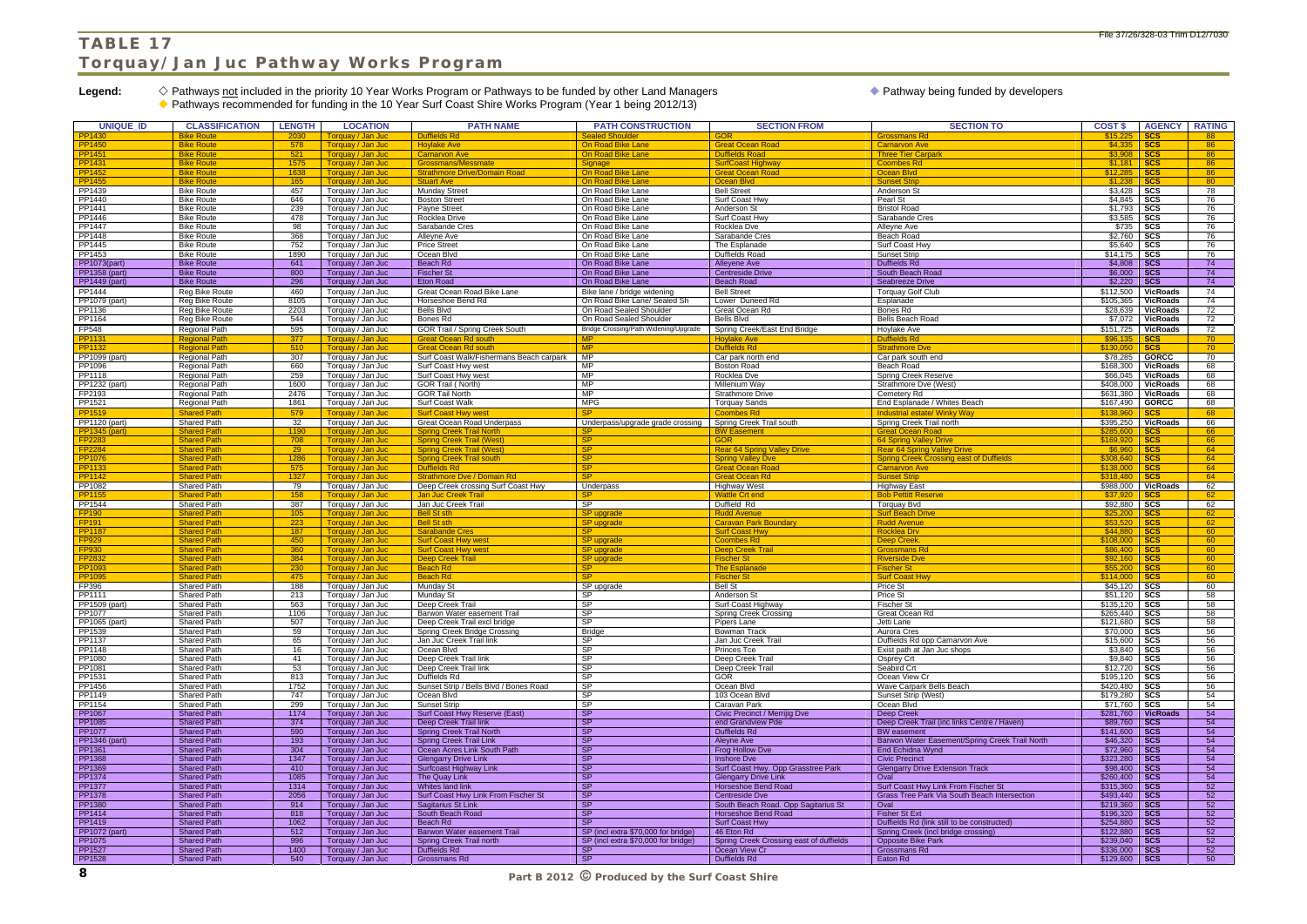| <b>UNIQUE ID</b>               | <b>CLASSIFICATION</b> | <b>LENGTH</b> | <b>LOCATION</b>   | <b>PATH NAME</b>                            | <b>PATH CONSTRUCTION</b>   | <b>SECTION FROM</b>                            | <b>SECTION TO</b>                                   |                | COIS B 7/26/328 B 3 Trim D 3 2 7 0 8 6 |                 |
|--------------------------------|-----------------------|---------------|-------------------|---------------------------------------------|----------------------------|------------------------------------------------|-----------------------------------------------------|----------------|----------------------------------------|-----------------|
| PP1545                         | <b>Shared Path</b>    | 870           | Torquay / Jan Juc | <b>McCann Link</b>                          | <b>SP</b>                  | <b>Coombes Road</b>                            | <b>Merrijig Drive</b>                               | $$208.800$ SCS |                                        | 50              |
| PP1546                         | <b>Shared Path</b>    | 512           | Torquay / Jan Juc | <b>Nautical Rise Link</b>                   | SP                         | <b>McCann Link</b>                             | <b>Nautical Rise</b>                                | $$122.880$ SCS |                                        | 50              |
| PP1547                         | <b>Shared Path</b>    | 482           | Torquay / Jan Juc | <b>Drapers Link</b>                         | SP                         | Horseshoe Bend Road                            | The Sands                                           | $$115,680$ SCS |                                        | 50              |
| PP1548                         | <b>Shared Path</b>    | 232           | Torquay / Jan Juc | <b>Rippleside Drive Link</b>                | <b>SP</b>                  | <b>Drapers Link</b>                            | <b>Rippleside Drive</b>                             | $$55,680$ SCS  |                                        | 50              |
| PP1549                         | <b>Shared Path</b>    | 392           | Torquay / Jan Juc | Horseshoe Bend Road to South Beach Rd       | SP                         | <b>Drapers Link</b>                            | South Beach Road                                    | $$94,080$ SCS  |                                        | 50              |
| PP1550                         | <b>Shared Path</b>    | 270           | Torquay / Jan Juc | Horseshoe Bend Road to Pacific Drive        | SP                         | <b>Drapers Link</b>                            | <b>Pacific Drive</b>                                | $$64,800$ SCS  |                                        | 50              |
| PP1520                         | <b>Shared Path</b>    | 800           | Torguay / Jan Juc | Surf Coast Hwy west                         | SP                         | Merriija Wav                                   | South Beach Rd                                      | \$192,000      | SCS                                    | 50              |
| <b>PP1144</b>                  | <b>Town Path</b>      | 293           | Torquay / Jan Juc | <b>Jan Juc Creek Trail link</b>             | TP.                        | Domain Rd                                      | Jan Juc Creel                                       | \$64,460       | <b>SCS</b>                             | 50 <sub>o</sub> |
| PP1103                         | <b>Town Path</b>      | 43            | Torquay / Jan Juc | <b>Bristol Rd</b>                           | TP.                        | <b>Pearl St</b>                                | 17 Bristol Rd                                       | \$9,460        | SCS                                    | 50              |
| <b>PP1100 (pa</b>              | <b>Town Path</b>      | 50            | Torquay / Jan Juc | <b>Zeally Bay Rd</b>                        | <b>TP</b>                  | Esplanade                                      | <b>Coulson Ave</b>                                  | \$11.000       | SCS                                    | 50              |
| PP1428                         | <b>Town Path</b>      | 50            | Torquay / Jan Juc | Surfcoast Highway Crossing Rocklea drive    | Road Crossing / ped refuge | Surfcoast Highway West                         | Surfcoast Highway east                              | \$10,125       | VicRoads                               | 46              |
| <b>PP1179</b>                  | <b>Town Path</b>      | 505           | Torquay / Jan Juc | Ocean Blvd                                  | <b>TP</b>                  | 103 Ocean Blvd                                 | <b>Stuart Ave</b>                                   | \$111.100      | <b>SCS</b>                             | 46              |
| <b>PP1150</b>                  | <b>Town Path</b>      | 252           | Torquay / Jan Juc | <b>Domain Road</b>                          | TP.                        | <b>Sunset Strip</b>                            | <b>Ocean Blvd</b>                                   | \$55,440       | <b>SCS</b>                             | 44              |
| <b>PP1151</b>                  | <b>Town Path</b>      | 311           | Torquay / Jan Juc | <b>Strathmore Dve</b>                       | <b>TP</b>                  | <b>Great Ocean Rd</b>                          | 120 Strathmore Dve                                  | \$68,420       | <b>SCS</b>                             | 44              |
| PP1139                         | <b>Town Path</b>      | 1100          | Torquay / Jan Juc | <b>Torquay Blvd</b>                         | TP.                        | <b>Great Ocean Rd</b>                          | <b>Ocean Blvd</b>                                   | \$242.000      | <b>SCS</b>                             | 44              |
| <b>PP1112</b>                  | <b>Town Path</b>      | 112           | Torquay / Jan Juc | <b>Price St</b>                             | TP.                        | <b>Pride St</b>                                | <b>Munday St</b>                                    | \$24,640       | <b>SCS</b>                             | 42              |
| <b>PP1117</b>                  | <b>Town Path</b>      | 280           | Torquay / Jan Juc | <b>Price St</b>                             | <b>TP</b>                  | <b>Surf Coast Hwy</b>                          | <b>Existing Path in Price near Community Centre</b> | \$61.600       | <b>SCS</b>                             | 42              |
| <b>PP1195</b>                  | <b>Town Path</b>      | 77            | Torquay / Jan Juc | <b>Price St</b>                             | TP.                        | 6 Price St                                     | <b>Munday St</b>                                    | \$16,940       | <b>SCS</b>                             | 42              |
| FP2286                         | <b>Town Path</b>      | 36            | Torquay / Jan Juc | <b>Spring Creek Trail (Link)</b>            | <b>TP</b> upgrade          | <b>Spring Creek Trail (West)</b>               | <b>Rear 34 Spring Valley Drive</b>                  | \$7,920        | <b>SCS</b>                             | 40              |
| <b>PP1147</b>                  | <b>Town Path</b>      | 519           | Torquay / Jan Juc | Ocean Blvd                                  | TP.                        | <b>Princes Tce</b>                             | <b>Sunset Strip</b>                                 | \$114,180      | <b>SCS</b>                             | 38              |
| <b>PP1087</b>                  | <b>Town Path</b>      | 69            | Torquay / Jan Juc | <b>Princes Tce</b>                          | TP.                        | <b>Empire Ave</b>                              | Ocean Blvd                                          | \$15,180       | <b>SCS</b>                             | 38              |
| <b>PP1134</b>                  | <b>Town Path</b>      | 664           | Torquay / Jan Juc | <b>Link incl Inveray Ave and Meaby St</b>   | <b>TP</b>                  | <b>Duffields Rd</b>                            | <b>Strathmore Dve</b>                               | \$146.080      | <b>SCS</b>                             | 36              |
| <b>PP1138</b>                  | <b>Town Path</b>      | 656           | Torquay / Jan Juc | <b>JJ Creek link including Kirkmore Ave</b> | TP.                        | <b>JJ Creek Trai</b>                           | <b>Strathmore Dve</b>                               | \$144.320      | <b>SCS</b>                             | 36 <sup>°</sup> |
| <b>PP1140</b>                  | <b>Town Path</b>      | 70            | Torquay / Jan Juc | <b>Jan Juc links</b>                        | TP.                        | <b>Tathra Crt</b>                              | <b>Christie Crt</b>                                 | \$15,400       | <b>SCS</b>                             | 34              |
| FP2838 (was PP1141)            | <b>Town Path</b>      | 35            | Torquay / Jan Juc | Lane Kristy to SurfView (Kristy Crt end)    | TP upgrade                 | Kristie Crt                                    | Near Surfview Crt                                   | $$7,700$ SCS   |                                        | 24              |
| FP2608                         | <b>Town Path</b>      | 51            | Torquay / Jan Juc | <b>Spring Creek Trail (West)</b>            | TP.                        | <b>Great Ocean Road / Spring Creek Reserve</b> | <b>65 Spring Valley Drive</b>                       | \$11,220       | <b>SCS</b>                             | 22              |
| <b>PP1114</b>                  | <b>Town Path</b>      | 83            | Torquay / Jan Juc | <b>Pride St east</b>                        | TP.                        | <b>Bell St</b>                                 | <b>End Existing Path near Price St</b>              | \$18,260       | <b>SCS</b>                             | $\overline{0}$  |
| PP1107                         | <b>Town Path</b>      | 150           | Torquay / Jan Juc | <b>Boston Rd</b>                            | TP.                        | Payne St (+20 m to shop)                       | <b>Pearl St</b>                                     | \$33,000       | <b>SCS</b>                             | $\Omega$        |
| <b>PP1443</b>                  | <b>Town Path</b>      | 415           | Torquay / Jan Juc | <b>Anderson St</b>                          | <b>TP</b>                  | <b>Payne St</b>                                | <b>Surf Coast Hwy</b>                               | \$91.300       | SCS                                    | $\overline{0}$  |
| <b>PP1101</b>                  | <b>Town Path</b>      | 48            | Torquay / Jan Juc | <b>Cliff St</b>                             | TP.                        | <b>Existing Path in Cliff St</b>               | <b>Zeally Bay Rd</b>                                | \$10.560       | <b>SCS</b>                             | $\Omega$        |
| <b>PP1102</b>                  | <b>Town Path</b>      | 22            | Torquay / Jan Juc | <b>Cliff St (west</b>                       | TP.                        | <b>Existing Path in Cliff St</b>               | <b>Car Park</b>                                     | \$4,840        | <b>SCS</b>                             | $\overline{0}$  |
| PP1544                         | <b>Town Path</b>      | 99            | Torquay / Jan Juc | Henty St                                    | <b>TP</b>                  | Darian Rd                                      | <b>Gogoll Crescent</b>                              | \$21,780       | <b>SCS</b>                             | $\Omega$        |
| PP1110                         | <b>Town Path</b>      | 205           | Torquay / Jan Juc | Pride St                                    | <b>TP</b>                  | Anderson St                                    | Price St (incl around corner)                       | \$45,100       | <b>SCS</b>                             | $\Omega$        |
| PP1113                         | <b>Town Path</b>      | 23            | Torquay / Jan Juc | Pride St east                               | <b>TP</b>                  | Unit 1/12 Pride St                             | Unit 2/12 Pride St                                  | \$5,060        | <b>SCS</b>                             | $\Omega$        |
| PP1532                         | <b>Town Path</b>      | 746           | Torquay / Jan Juc | Fischer St west side                        | TP                         | Beach Road                                     | Highlander Rd                                       | \$164.120      | <b>SCS</b>                             | $\Omega$        |
| PP1533                         | <b>Town Path</b>      | 396           | Torquay / Jan Juc | Fischer St east / Taylor Park section       | <b>TP</b>                  | Beach Road                                     | Zeally Bay Rd                                       | \$87,120       | <b>SCS</b>                             | $\Omega$        |
| PP1442                         | <b>Town Path</b>      | 418           | Torquay / Jan Juc | Aurora Ave                                  | TP                         | End Aurora Ave                                 | Rocklea Dve                                         | \$91,960       | <b>SCS</b>                             | $\Omega$        |
| PP1534                         | <b>Town Path</b>      | 860           | Torquay / Jan Juc | Darian Road (north side)                    | <b>TP</b>                  | Scurf Coast Hway                               | <b>Riverside Dve</b>                                | \$189,200      | <b>SCS</b>                             | $\Omega$        |
| PP1526 (was FP767/FP033)       | <b>Town Path</b>      | 50            | Torquay / Jan Juc | <b>Sunset Strip</b>                         | TP upgrade                 | 16 Wattle Crt                                  | 93 Sunset Strip                                     | \$11,000       | <b>SCS</b>                             | $\Omega$        |
| PP1109                         | <b>Town Path</b>      | 192           | Torquay / Jan Juc | Boston Rd                                   | TP.                        | Surf Coast Hwy                                 | 40 Boston Rd                                        | \$42.240       | <b>SCS</b>                             | $\Omega$        |
| PP1160                         | <b>Town Path</b>      | 272           | Torquay / Jan Juc | Alexandra Ave                               | <b>TP</b>                  | Domain Rd                                      | Crown Crt                                           | \$59,840       | <b>SCS</b>                             | $\Omega$        |
| PP1476                         | <b>Town Path</b>      | 380           | Torquay / Jan Juc | <b>Baines Cres</b>                          | <b>TP</b>                  | <b>Beach Road</b>                              | <b>End existing Baines Cres</b>                     | \$83,600       | <b>SCS</b>                             | $\Omega$        |
| PP1153                         | <b>Town Path</b>      | 57            | Torquay / Jan Juc | Jan Juc links                               | <b>TP</b>                  | <b>Matlock Crt</b>                             | Delview Dve path                                    | \$12,540       | <b>SCS</b>                             | $\Omega$        |
| PP1156                         | <b>Town Path</b>      | 103           | Torquay / Jan Juc | <b>Bob Pettitt Reserve link</b>             | TP                         | <b>Delview Dve</b>                             | <b>Bob Pettitt Reserve</b>                          | \$22,660       | <b>SCS</b>                             | $\Omega$        |
| PP1159                         | <b>Town Path</b>      | 250           | Torquay / Jan Juc | Surf Coast Walk link                        | TP.                        | Broadbeach Rd                                  | <b>Surf Coast Walk</b>                              | \$55.000       | <b>SCS</b>                             | $\Omega$        |
| PP1064                         | <b>Town Path</b>      | 463           | Torquay / Jan Juc | Piper Lane link                             | $\overline{TP}$            | Coombes Rd                                     | <b>Briody Dve</b>                                   | \$101,860      | <b>SCS</b>                             | $\Omega$        |
| PP1152                         | <b>Town Path</b>      | 259           | Torquay / Jan Juc | Jan Juc Creek Trail link                    | <b>TP</b>                  | Delview Dve                                    | Domain Rd                                           | \$56,980       | scs                                    | $\Omega$        |
| PP1365                         | <b>Town Path</b>      | 450           | Torquay / Jan Juc | <b>Glengarry Drive Extension</b>            | <b>TP</b>                  | <b>End Glengarry Drive</b>                     | East/West Sub Division Boundary                     | \$99,000       | <b>SCS</b>                             | $\Omega$        |
| PP1370                         | <b>Town Path</b>      | 1203          | Torquay / Jan Juc | South Beach Road Link                       | <b>TP</b>                  | South Beach Road. Opp Scorpio St               | Path Link From Sagitarius St                        | \$264,660      | <b>SCS</b>                             | $\Omega$        |
| PP1373                         | <b>Town Path</b>      | 795           | Torquay / Jan Juc | Sagitarius St Link                          | TP                         | South Beach Road. Opp Sagitarius St            | Oval                                                | \$174,900      | <b>SCS</b>                             | $\Omega$        |
| PP1375                         | <b>Town Path</b>      | 338           | Torquay / Jan Juc | The Quay Link                               | <b>TP</b>                  | Oval                                           | 350m North of Oval                                  | \$74,360       | <b>SCS</b>                             | $\Omega$        |
| PP1376                         | <b>Town Path</b>      | 147           | Torquay / Jan Juc | The Quay Link (Court North of Oval)         | <b>TP</b>                  | <b>End Court</b>                               | <b>Start Court</b>                                  | $$32.340$ SCS  |                                        | $\Omega$        |
| PP1385                         | <b>Town Path</b>      | 607           | Torquay / Jan Juc | Jetti Lane Link                             | <b>TP</b>                  | Coombes Rd                                     | <b>Illawong Drive</b>                               | $$133,540$ SCS |                                        | $\Omega$        |
| PP1415                         | <b>Town Path</b>      | 1728          | Torquay / Jan Juc | Scorpio/Aquarius/Sagittarius Link           | <b>TP</b>                  | South Beach Rd West                            | South Beach Road East                               | $$380,160$ SCS |                                        | $\Omega$        |
| PP1417                         | <b>Town Path</b>      | 827           | Torquay / Jan Juc | Ocean Acres Path                            | TP                         | East End Stringybark Drv                       | <b>Enfield Drv</b>                                  | \$181,940      | <b>SCS</b>                             | $\Omega$        |
| PP1529                         | <b>Town Path</b>      | 470           | Torquay / Jan Juc | Ironbridge                                  | <b>TP</b>                  | Seabreeze                                      | <b>Duffields Rd</b>                                 | $$103,400$ SCS |                                        | $\Omega$        |
| PP1530                         | <b>Town Path</b>      | 210           | Torquay / Jan Juc | Ironbridge                                  | <b>TP</b>                  | <b>NS</b> internal                             | <b>NS</b> internal                                  | $$46,200$ SCS  |                                        | $\Omega$        |
| PP1542                         | <b>Town Path</b>      | 815           | Torquay / Jan Juc | Winki Way and Beacon Blvd Reserve           | TP                         | <b>Surf Coast Hway</b>                         | <b>Coombes Rd</b>                                   | $$179,300$ SCS |                                        | $\Omega$        |
| <b>Total Paths in 10 Years</b> |                       | 47203         |                   |                                             |                            |                                                |                                                     | \$9,144,064    |                                        |                 |
| All paths                      |                       | 85216         |                   |                                             |                            |                                                |                                                     | \$15,786,520   |                                        |                 |
|                                |                       |               |                   |                                             |                            |                                                |                                                     |                |                                        |                 |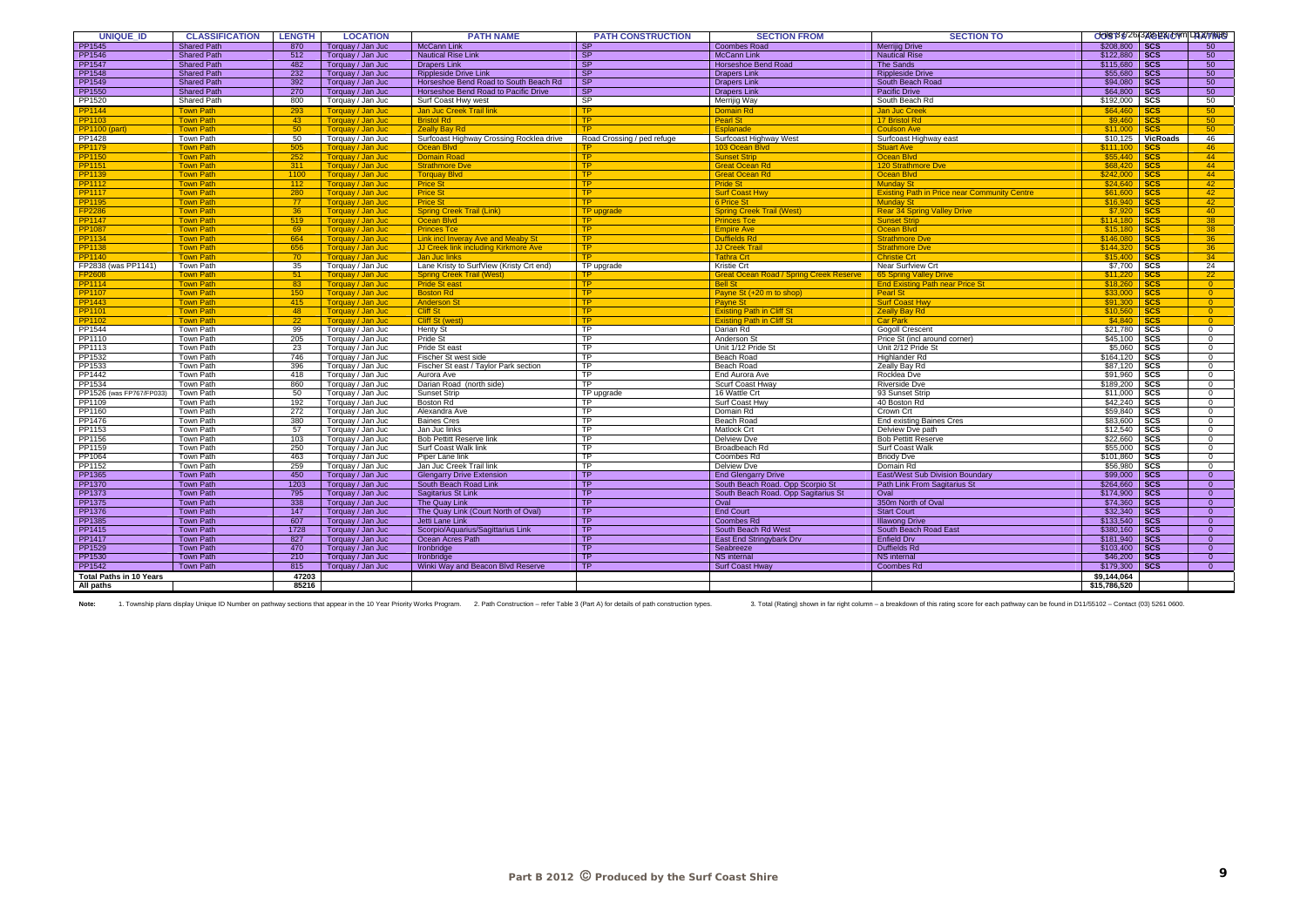## **TABLE 18 Winchelsea Pathway Works Program**

Legend:  $\Diamond$  Pathways <u>not</u> included in the priority 10 Year Works Program or Pathways to be funded by other Land Managers **Pathway being funded by developers** ◆ Pathways recommended for funding in the 10 Year Surf Coast Shire Works Program (Year 1 being 2012/13)

| <b>UNIQUE ID</b>               | <b>CLASSIFICATION</b> | <b>LENGTH</b> | <b>LOCATION</b>   | <b>PATH NAME</b>                            | <b>PATH CONSTRUCTION</b>         | <b>SECTION FROM</b>            | <b>SECTION TO</b>                            | <b>COST \$</b> | <b>AGENCY</b>           | <b>RATING</b> |
|--------------------------------|-----------------------|---------------|-------------------|---------------------------------------------|----------------------------------|--------------------------------|----------------------------------------------|----------------|-------------------------|---------------|
| <b>PP1056</b>                  | <b>Bike Route</b>     | 2720          | <b>Winchelsea</b> | <b>Austin St / McConachy St/ Barwon Tce</b> | On Road Bike Lane                | <b>Hopkins St</b>              | <b>Orchards Rd</b>                           | \$20,400       | <b>SCS</b>              | 80            |
| <b>PP1040</b>                  | <b>Bike Route</b>     | 1250          | Winchelsea        | Hesse St/ Armytage St/ Murrell St           | On Road Bike Lane                | <b>Main St east</b>            | <b>Main St west</b>                          | \$9.375        | SCS                     | 80            |
| PP1041                         | <b>Bike Route</b>     | 13844         | Winchelsea        | <b>Cressy Rd</b>                            | On Road Signage or Sealed Sh     | <b>Armytage St</b>             | <b>Shire Boundary</b>                        | \$103.830      | <b>SCS</b>              | 80            |
| <b>PP1406</b>                  | <b>Bike Route</b>     | 5885          | Winchelsea        | <b>Wingeel Rd</b>                           | On Road Bike Signage             | <b>Cressy Rd</b>               | <b>North Shire Boundary</b>                  | \$4.414        | <b>SCS</b>              | 72            |
| <b>PP1407</b>                  | <b>Bike Route</b>     | 4751          | Winchelsea        | Devon Rd                                    | On Road Bike Signage             | <b>Princes Hwy</b>             | <b>Barrabool Rd</b>                          | \$3.563        | <b>SCS</b>              | 68            |
| <b>PP1502</b>                  | <b>Bike Route</b>     | 7950          | Winchelsea        | <b>Atkins Road / Buckley Road South</b>     | <b>Bike Route Signage</b>        | <b>Austin Street</b>           | <b>Cape Otway Road</b>                       | \$5,963        | <b>SCS</b>              | 68            |
| PP1405                         | <b>Bike Route</b>     | 16918         | Winchelsea        | Inverleigh Winchelsea Rd                    | On Road Bike Route Signage       | Princes Hwy                    | North Shire Boundary                         | \$12,689       | VicRoads                | 64            |
| <b>PP1036</b>                  | <b>Bike Route</b>     | 1199          | Winchelsea        | <b>Barwon Tce</b>                           | On Road Bike Lane                | <b>Batson St</b>               | <b>Orchards Rd</b>                           | \$8.993        | <b>SCS</b>              | 64            |
| <b>PP1026</b>                  | <b>Bike Route</b>     | 349           | Winchelsea        | <b>Sussex St / Cooper St</b>                | On Road Bike Route Signage       | end Barwon River Trail East    | start Rec Reserve Trail nxt Barwon Water Res | \$750          | <b>SCS</b>              | 60            |
| PP1029                         | <b>Bike Route</b>     | 777           | Winchelsea        | Barwon Tce/Mercer/Austin                    | On Road Bike Lane                | Willis St west                 | Willis St east                               | \$5,828        | scs                     | 60            |
| PP1054                         | <b>Bike Route</b>     | 1125          | Winchelsea        | Batson St/ Barwon Tce                       | On Road Signage and Bike Lane    | <b>River Crossing</b>          | Main St                                      | \$8,438        | $\overline{\text{scs}}$ | 60            |
| PP1061                         | <b>Bike Route</b>     | 1559          | Winchelsea        | Trebeck Crt / Beal Crt                      | On Road Signage                  | <b>End Trebeck Crt</b>         | Worland St                                   | \$1,169        | <b>SCS</b>              | 60            |
| PP1404                         | <b>Bike Route</b>     | 480           | Winchelsea        | Hopkins/Austin St                           | On Road Bike Signage             | <b>Barwon Tce</b>              | <b>Willis St</b>                             | \$360          | scs                     | 60            |
| PP1427                         | <b>Bike Route</b>     | 914           | Winchelsea        | Barkly / Mercer / Austin Sts                | On Road Signage                  | Willis St                      | Neilson St                                   | \$686          | <b>SCS</b>              | 60            |
| PP1490                         | <b>Bike Route</b>     | 450           | Winchelsea        | Dicksons Road                               | <b>Bike Route Signage</b>        | Orchards Road                  | <b>Barwon Terrace</b>                        | \$338          | <b>SCS</b>              | 56            |
| PP1030                         | Rea Bike Route        | 2139          | Winchelsea        | <b>Princes Hwv</b>                          | On Road Sealed Shoulde           | <b>Worland St</b>              | Winchelsea Deans Marsh Rd                    | \$27.807       | <b>VicRoads</b>         | 56            |
| PP1052                         | Reg Bike Route        | 22185         | Winchelsea        | Winchelsea Deans Marsh Rd                   | On Road Sealed Shoulder          | Princes Hwy / Main St          | Deans Marsh township                         | \$288,405      | <b>VicRoads</b>         | 56            |
| PP1062                         | Reg Bike Route        | 35797         | Winchelsea        | Princes Hwy (excl Winchelsea town)          | On Road Sealed Shoulder          | Shire Bounday West             | Shire Boundary East                          | \$465,361      | <b>VicRoads</b>         | 56            |
|                                |                       |               |                   |                                             |                                  |                                |                                              |                |                         |               |
| PP1044                         | <b>Shared Path</b>    | 55            | Winchelsea        | Main St south                               | <b>SP</b>                        | <b>Bridge</b>                  | Palmer St / shops                            | \$13,200       | <b>VicRoads</b>         | 52            |
| PP1035                         | <b>Shared Path</b>    | 2587          | Winchelsea        | <b>Barwon River Trail</b>                   | <b>SP</b>                        | <b>Dicksons Rd</b>             | Willis St incl under bridge link             | \$620.88       | <b>SCS</b>              | 52            |
| FP060                          | Shared Path           | 192           | Winchelsea        | Main St (North)                             | SP upgrade                       | <b>Barwon Tce</b>              | <b>Community House</b>                       | \$46,080       | $\overline{\text{scs}}$ | 52            |
| FP061                          | <b>Shared Path</b>    | 141           | Winchelsea        | Main St (South)                             | SP upgrade                       | West Side Bridge               | East Side Bridge                             | \$33.840       | <b>SCS</b>              | 52            |
| FP066                          | <b>Shared Path</b>    | 109           | Winchelsea        | Willis St (South)                           | SP upgrade                       | Harding St                     | Austin St                                    | \$26,160       | scs                     | 52            |
| FP067                          | <b>Shared Path</b>    | 118           | Winchelsea        | Willis St (South)                           | SP upgrade                       | <b>Austin St</b>               | Jackson St                                   | \$28,320       | $\overline{\text{scs}}$ | 52            |
| FP065                          | <b>Shared Path</b>    | 170           | Winchelsea        | Willis St (South)                           | SP upgrade                       | Harding St                     | East Side Bridge                             | \$40,800       | <b>SCS</b>              | 52            |
| FP068                          | <b>Shared Path</b>    | 244           | Winchelsea        | Willis St (South)                           | SP upgrade                       | Jackson St                     | Witcombe St                                  | \$58,560       | scs                     | 52            |
| PP1039                         | <b>Shared Path</b>    | 51            | Winchelsea        | <b>TeaRooms Carpark</b>                     | Shared Pathway/ separation       | Hesse St                       | River Reserve path                           | \$12,240       | $\overline{\text{scs}}$ | 52            |
| PP1059                         | <b>Shared Path</b>    | 31            | Winchelsea        | Barwon River Trail crossing                 | Shared Pathway / bridge          | Lauders Lane                   | Orchards Rd                                  | \$120,000      | SCS                     | 52            |
| PP1046                         | <b>Shared Path</b>    | 1386          | Winchelsea        | Barwon River Trail west                     | <b>SP</b>                        | Main St                        | Richmonds Lane incl link to Dwyer St         | \$332,640      | <b>SCS</b>              | 52            |
| PP1057                         | <b>Shared Path</b>    | 830           | Winchelsea        | <b>Barwon River Trail west</b>              | S <sub>P</sub>                   | Richmonds Lane                 | Lauders Lane                                 | \$199,200      | scs                     | 52            |
| PP1045                         | <b>Shared Path</b>    | 128           | Winchelsea        | <b>Barwon River Trail link</b>              | <b>SP</b>                        | Main St sth bridge west end    | <b>Barwon River Trail</b>                    | \$30.720       | scs                     | 48            |
| PP1060                         | <b>Shared Path</b>    | 63            | Winchelsea        | Barwon River Trail crossing                 | Shared Pathway / bridge          | Richmonds Lane                 | <b>Batson St</b>                             | \$120,000      | <b>SCS</b>              | 48            |
| PP1049 (part)                  | <b>Shared Path</b>    | 479           | Winchelsea        | Winchelsea Deans Marsh Rd                   | Shared Pathway upgrade           | Dwyer St                       | Lauders Lane                                 | \$114,960      | <b>VicRoads</b>         | 48            |
| <b>PP1028 (part)</b>           | <b>Shared Path</b>    | 160           | Winchelsea        | <b>Barwon River Trail east</b>              | <b>Path link</b>                 | Barwon Tce riverbank car park  | Access road to Riverbank car park            | \$38,400       | <b>SCS</b>              | 48            |
| <b>PP1048</b>                  | <b>Town Path</b>      | 276           | Winchelsea        | Hesse St south end incl bridge crossing     | TP.                              | <b>Main St</b>                 | end Hesse St (Including Bridge)              | \$160.720      | <b>SCS</b>              | 48            |
| <b>PP1042</b>                  | <b>Town Path</b>      | 302           | Winchelsea        | <b>Gosney St south side</b>                 | TP inc upgrade FP 482 and FP 483 | <b>Main St</b>                 | <b>Leisure Centre</b>                        | \$66,440       | <b>SCS</b>              | 48            |
| PP1400                         | <b>Town Path</b>      | 98            | Winchelsea        | Harding St                                  | <b>TP</b>                        | <b>Senior Citizens</b>         | Hopkins St                                   | \$21,560       | scs                     | 48            |
| PP1055                         | <b>Town Path</b>      | 319           | Winchelsea        | Austin St / Hopkins St                      | TP                               | <b>Austin St Elderly Homes</b> | <b>Barwon Tce</b>                            | \$70,180       | <b>SCS</b>              | 48            |
| PP1027                         | <b>Town Path</b>      | 460           | Winchelsea        | Barwon River Trail west incl bridge xing    | TP upgrade and new               | Armytage St                    | Main St                                      | \$101,200      | scs                     | 48            |
| PP1034                         | <b>Town Path</b>      | 622           | Winchelsea        | Winchelsea Common                           | <b>TPG</b>                       | <b>Worland St</b>              | Witcombe St                                  | \$34,210       | scs                     | 48            |
| PP1402                         | <b>Town Path</b>      | 216           | Winchelsea        | <b>Bennett St</b>                           | <b>TP</b>                        | <b>Willis St</b>               | <b>Hopkins St</b>                            | \$47,520       | scs                     | 48            |
| PP1051                         | <b>Town Path</b>      | 463           | Winchelsea        | Winchelsea Deans Marsh Rd                   | TP                               | Lauders Lane                   | Tutegong Rd                                  | \$101,860      | <b>SCS</b>              | 44            |
| PP1037                         | <b>Town Path</b>      | 137           | Winchelsea        | McDonald Dve/ River Reserve                 | Shared Pathway upgrade           | Main St                        | <b>McDonald Dve</b>                          | \$30,140       | scs                     | 44            |
| PP1401                         | <b>Town Path</b>      | 368           | Winchelsea        | <b>Hopkins St</b>                           | TP                               | <b>Austin St</b>               | Witcombe St                                  | \$80,960       | scs                     | 40            |
| PP1403                         | <b>Town Path</b>      | 221           | Winchelsea        | Witcombe St                                 | TP                               | Willis St                      | Hopkins St                                   | \$48,620       | <b>SCS</b>              | 40            |
| PP1031                         | <b>Town Path</b>      | 480           | Winchelsea        | <b>Worland St</b>                           | <b>TP</b>                        | Willis St west                 | <b>Beal Crt</b>                              | \$105,600      | scs                     | 40            |
| PP1038                         | <b>Town Path</b>      | 287           | Winchelsea        | <b>McDonald Dve</b>                         | <b>TP</b>                        | end McDonald Dve               | Armytage St                                  | \$63,140       | scs                     | 36            |
| PP1053                         | <b>Town Path</b>      | 937           | Winchelsea        | Lauders Lane                                | <b>TP</b>                        | Winchelsea Deans Marsh Rd      | Barwon River excl bridge                     | \$206,140      | scs                     | 36            |
| PP1233                         | <b>Town Path</b>      | 1926          | Winchelsea        | <b>Barwon River Trail</b>                   | TP                               | <b>Barkly St</b>               | end Trebeck Crt                              | \$423,720      | $\overline{\text{scs}}$ | 36            |
| PP1491                         | <b>Town Path</b>      | 136           | Winchelsea        | <b>Armytage Street</b>                      | <b>TP</b>                        | <b>Hesse Street</b>            | <b>Barwon River</b>                          | \$29,920       | scs                     | 36            |
| PP1033                         | Town Path (part)      | 476           | Winchelsea        | Willis St / Princes Hwy south               | <b>TP</b>                        | Gladman St                     | 56 Willis St                                 | \$104,720      | scs                     | 36            |
| <b>Total Paths in 10 Years</b> |                       | 41273         |                   |                                             |                                  |                                |                                              | \$1,043,727    |                         |               |
|                                |                       | 134760        |                   |                                             |                                  |                                |                                              | \$4,501,016    |                         |               |
|                                |                       |               |                   |                                             |                                  |                                |                                              |                |                         |               |

Note: 1. Township plans display Unique ID Number on pathway sections that appear in the 10 Year Priority Works Program. 2. Path Construction - refer Table 3 (Part A) for details of path construction types. 3. Total (Rating

### **TABLE 19 Connewarre Pathway Works Program**

| Legend: | $\diamondsuit$ Pathways not included in the priority 10 Year Works Program or Pathways to be funded by other Land Managers | • Pathway being funded by developers |
|---------|----------------------------------------------------------------------------------------------------------------------------|--------------------------------------|
|         | A Pathways recommended for funding in the 10 Year Surf Coast Shire Works Program (Year 1 being 2012/13)                    |                                      |
|         |                                                                                                                            |                                      |

| <b>UNIQUE ID</b>  | <b>LASSIFICATION</b><br><b>AQUILLE</b> | <b>ENGTH</b> | <b>LOCATION</b> | <b>PATH NAME</b> | <b>CONSTRUCTION</b><br>DATH<br>--- | <b>SECTION FROM</b> | <b>SECTION TC</b> | <b>COST</b> | <b>AGENC</b> | <b>DATING</b><br><b>KAIING</b> |
|-------------------|----------------------------------------|--------------|-----------------|------------------|------------------------------------|---------------------|-------------------|-------------|--------------|--------------------------------|
| DD <sub>154</sub> |                                        |              |                 |                  |                                    |                     |                   |             |              |                                |